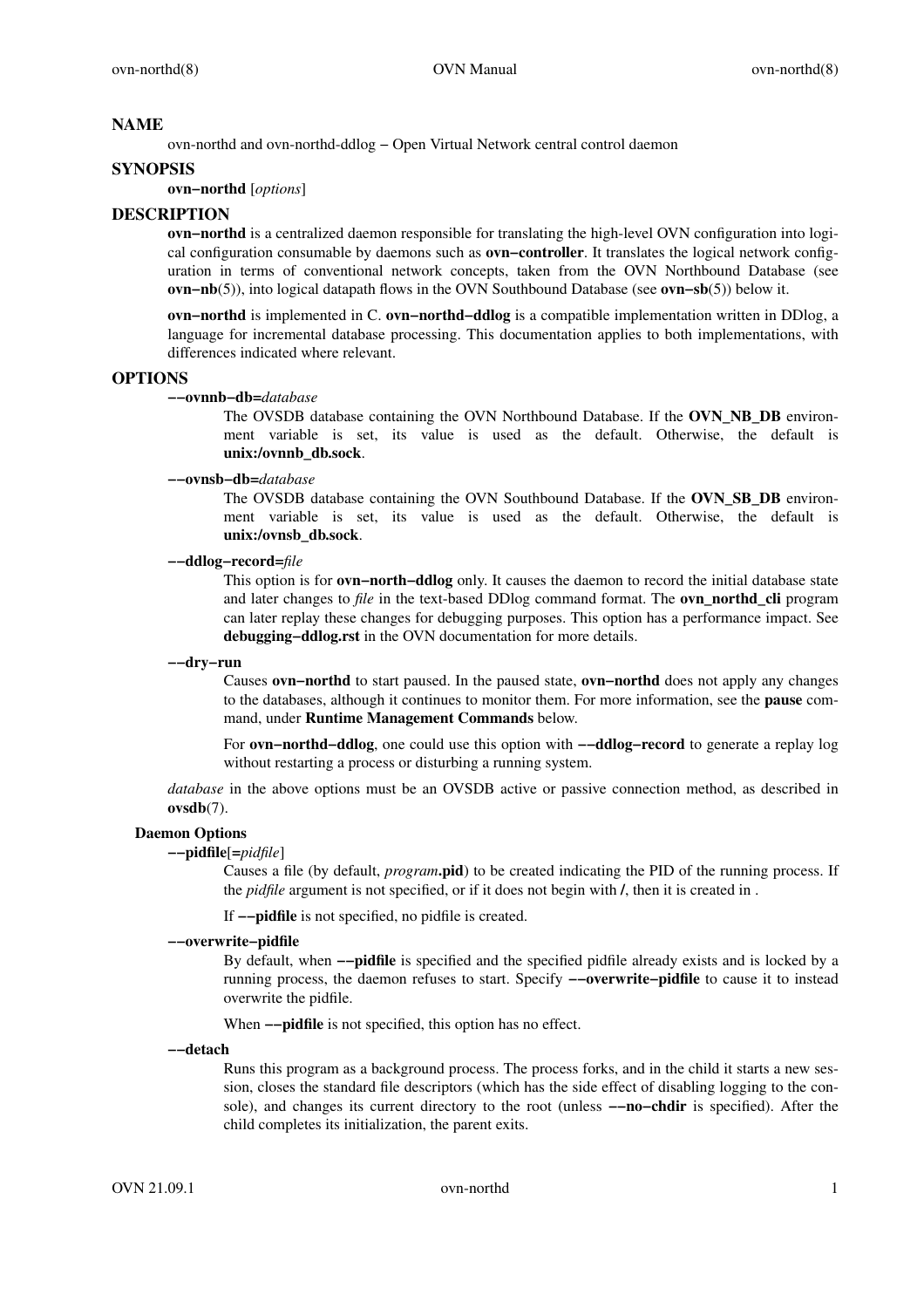#### **−−monitor**

Creates an additional process to monitor this program. If it dies due to a signal that indicates a programming error (**SIGABRT**, **SIGALRM**, **SIGBUS**, **SIGFPE**, **SIGILL**, **SIGPIPE**, **SIGSEGV**, **SIGXCPU**, or **SIGXFSZ**) then the monitor process starts a new copy of it. If the daemon dies or exits for another reason, the monitor process exits.

This option is normally used with **−−detach**, but it also functions without it.

#### **−−no−chdir**

By default, when **−−detach** is specified, the daemon changes its current working directory to the root directory after it detaches. Otherwise, invoking the daemon from a carelessly chosen directory would prevent the administrator from unmounting the file system that holds that directory.

Specifying **−−no−chdir** suppresses this behavior, preventing the daemon from changing its current working directory. This may be useful for collecting core files, since it is common behavior to write core dumps into the current working directory and the root directory is not a good directory to use.

This option has no effect when **−−detach** is not specified.

**−−no−self−confinement**

By default this daemon will try to self-confine itself to work with files under well-known directories determined at build time. It is better to stick with this default behavior and not to use this flag unless some other Access Control is used to confine daemon. Note that in contrast to other access control implementations that are typically enforced from kernel-space (e.g. DAC or MAC), selfconfinement is imposed from the user-space daemon itself and hence should not be considered as a full confinement strategy, but instead should be viewed as an additional layer of security.

**−−user=***user***:***group*

Causes this program to run as a different user specified in *user***:***group*, thus dropping most of the root privileges. Short forms *user* and **:***group* are also allowed, with current user or group assumed, respectively. Only daemons started by the root user accepts this argument.

On Linux, daemons will be granted **CAP\_IPC\_LOCK** and **CAP\_NET\_BIND\_SERVICES** before dropping root privileges. Daemons that interact with a datapath, such as **ovs−vswitchd**, will be granted three additional capabilities, namely **CAP\_NET\_ADMIN**, **CAP\_NET\_BROAD-CAST** and **CAP\_NET\_RAW**. The capability change will apply even if the new user is root.

On Windows, this option is not currently supported. For security reasons, specifying this option will cause the daemon process not to start.

## **Logging Options**

**−v**[*spec*]

**−−verbose=**[*spec*]

Sets logging levels. Without any *spec*, sets the log level for every module and destination to **dbg**. Otherwise, *spec* is a list of words separated by spaces or commas or colons, up to one from each category below:

- A valid module name, as displayed by the **vlog/list** command on **ovs−appctl**(8), limits the log level change to the specified module.
- **syslog**, **console**, or **file**, to limit the log level change to only to the system log, to the console, or to a file, respectively. (If **−−detach** is specified, the daemon closes its standard file descriptors, so logging to the console will have no effect.)

On Windows platform, **syslog** is accepted as a word and is only useful along with the **−−syslog−target** option (the word has no effect otherwise).

**off**, **emer**, **err**, **warn**, **info**, or **dbg**, to control the log level. Messages of the given severity or higher will be logged, and messages of lower severity will be filtered out. **off** filters out all messages. See **ovs−appctl**(8) for a definition of each log level.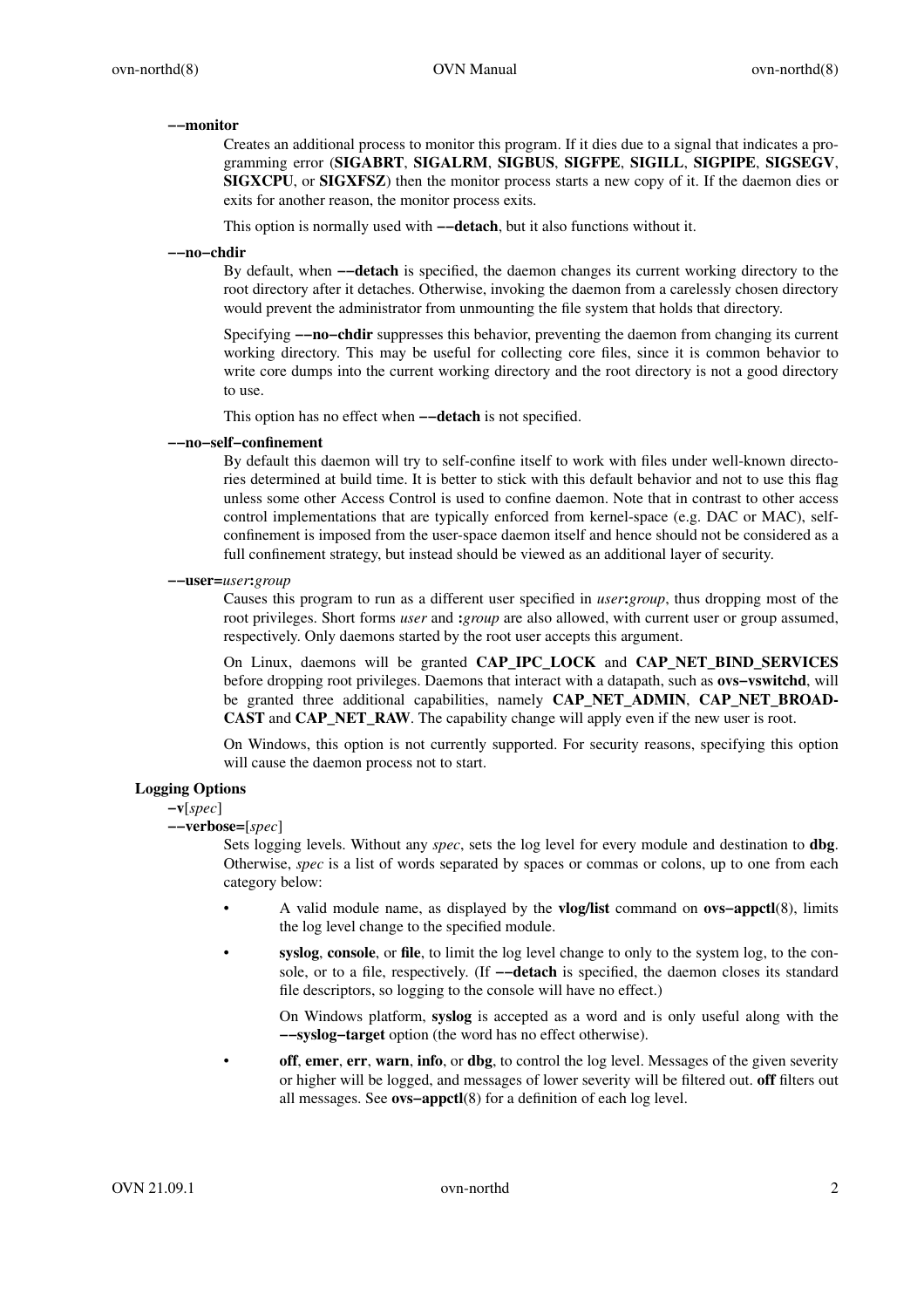Case is not significant within *spec*.

Regardless of the log levels set for **file**, logging to a file will not take place unless **−−log−file** is also specified (see below).

For compatibility with older versions of OVS, **any** is accepted as a word but has no effect.

**−v**

#### **−−verbose**

Sets the maximum logging verbosity level, equivalent to **−−verbose=dbg**.

# **−vPATTERN:***destination***:***pattern*

**−−verbose=PATTERN:***destination***:***pattern*

Sets the log pattern for *destination* to *pattern*. Refer to **ovs−appctl**(8) for a description of the valid syntax for *pattern*.

## **−vFACILITY:***facility*

#### **−−verbose=FACILITY:***facility*

Sets the RFC5424 facility of the log message. *facility* can be one of **kern**, **user**, **mail**, **daemon**, **auth**, **syslog**, **lpr**, **news**, **uucp**, **clock**, **ftp**, **ntp**, **audit**, **alert**, **clock2**, **local0**, **local1**, **local2**, **local3**, **local4**, **local5**, **local6** or **local7**. If this option is not specified, **daemon** is used as the default for the local system syslog and **local0** is used while sending a message to the target provided via the **−−syslog−target** option.

#### **−−log−file**[**=***file*]

Enables logging to a file. If *file* is specified, then it is used as the exact name for the log file. The default log file name used if *file* is omitted is **/usr/local/var/log/ovn/***program***.log**.

#### **−−syslog−target=***host***:***port*

Send syslog messages to UDP *port* on *host*, in addition to the system syslog. The *host* must be a numerical IP address, not a hostname.

#### **−−syslog−method=***method*

Specify *method* as how syslog messages should be sent to syslog daemon. The following forms are supported:

- **libc**, to use the libc **syslog()** function. Downside of using this options is that libc adds fixed prefix to every message before it is actually sent to the syslog daemon over **/dev/log** UNIX domain socket.
- **unix:***file*, to use a UNIX domain socket directly. It is possible to specify arbitrary message format with this option. However, **rsyslogd 8.9** and older versions use hard coded parser function anyway that limits UNIX domain socket use. If you want to use arbitrary message format with older **rsyslogd** versions, then use UDP socket to localhost IP address instead.
- **udp:***ip***:***port*, to use a UDP socket. With this method it is possible to use arbitrary message format also with older **rsyslogd**. When sending syslog messages over UDP socket extra precaution needs to be taken into account, for example, syslog daemon needs to be configured to listen on the specified UDP port, accidental iptables rules could be interfering with local syslog traffic and there are some security considerations that apply to UDP sockets, but do not apply to UNIX domain sockets.
	- null, to discard all messages logged to syslog.

The default is taken from the **OVS\_SYSLOG\_METHOD** environment variable; if it is unset, the default is **libc**.

### **PKI Options**

PKI configuration is required in order to use SSL for the connections to the Northbound and Southbound databases.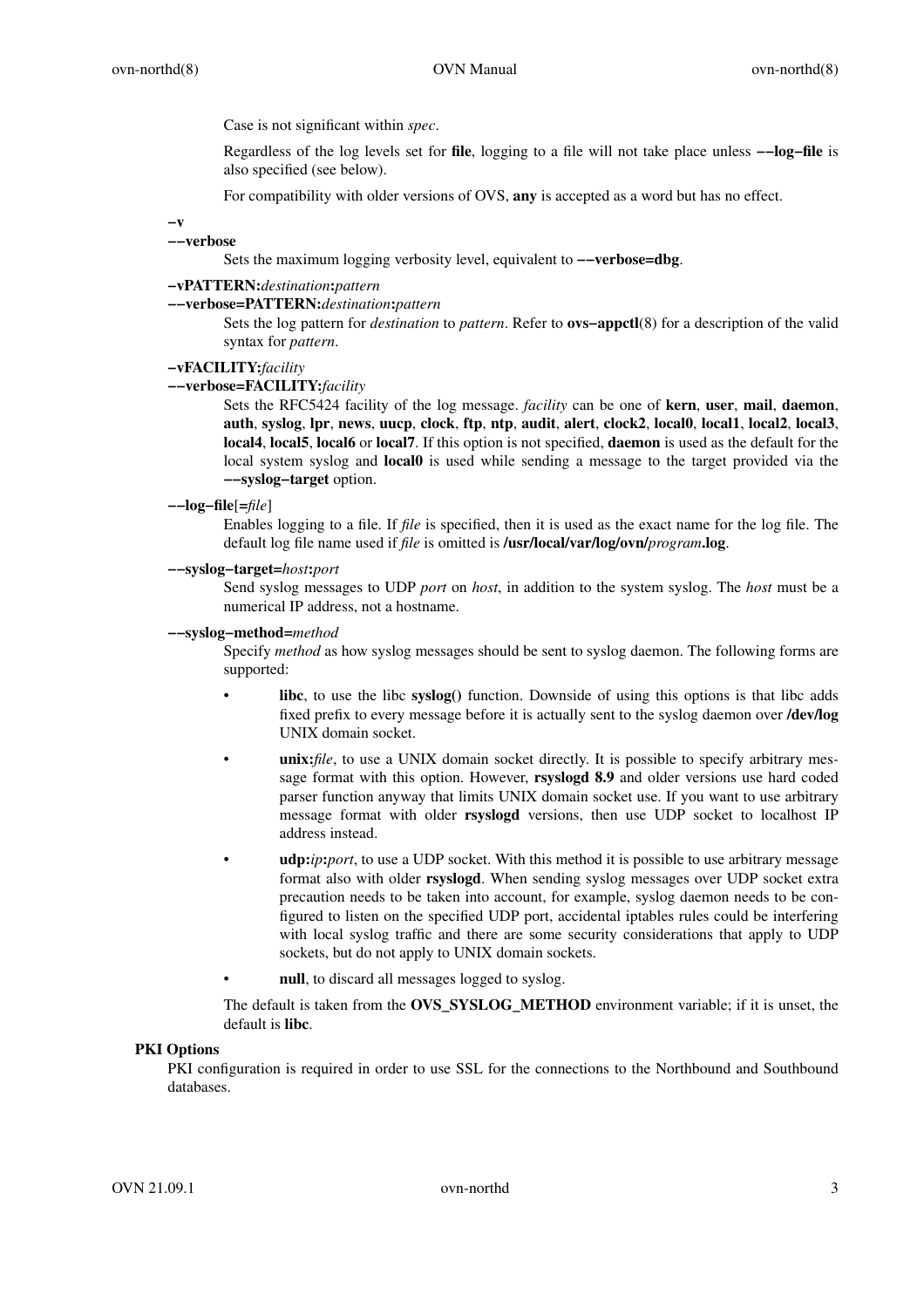### **−p** *privkey.pem*

## **−−private−key=***privkey.pem*

Specifies a PEM file containing the private key used as identity for outgoing SSL connections.

#### **−c** *cert.pem*

### **−−certificate=***cert.pem*

Specifies a PEM file containing a certificate that certifies the private key specified on **−p** or **−−private−key** to be trustworthy. The certificate must be signed by the certificate authority (CA) that the peer in SSL connections will use to verify it.

### **−C** *cacert.pem*

#### **−−ca−cert=***cacert.pem*

Specifies a PEM file containing the CA certificate for verifying certificates presented to this program by SSL peers. (This may be the same certificate that SSL peers use to verify the certificate specified on **−c** or **−−certificate**, or it may be a different one, depending on the PKI design in use.)

#### **−C none**

### **−−ca−cert=none**

Disables verification of certificates presented by SSL peers. This introduces a security risk, because it means that certificates cannot be verified to be those of known trusted hosts.

# **Other Options**

### **−−unixctl=***socket*

Sets the name of the control socket on which *program* listens for runtime management commands (see *RUNTIME MANAGEMENT COMMANDS,* below). If *socket* does not begin with **/**, it is interpreted as relative to.If **−−unixctl** is not used at all, the default socket is **/***program***.***pid***.ctl**, where *pid* is *program*'s process ID.

On Windows a local named pipe is used to listen for runtime management commands. A file is created in the absolute path as pointed by *socket* or if **−−unixctl** is not used at all, a file is created as *program* in the configured *OVS\_RUNDIR* directory. The file exists just to mimic the behavior of a Unix domain socket.

Specifying **none** for *socket* disables the control socket feature.

### **−h**

**−−help** Prints a brief help message to the console.

**−V**

#### **−−version**

Prints version information to the console.

### **RUNTIME MANAGEMENT COMMANDS**

**ovs−appctl** can send commands to a running **ovn−northd** process. The currently supported commands are described below.

- **exit** Causes **ovn−northd** to gracefully terminate.
- **pause** Pauses **ovn−northd**. When it is paused, **ovn−northd** receives changes from the Northbound and Southbound database changes as usual, but it does not send any updates. A paused **ovn−northd** also drops database locks, which allows any other non-paused instance of **ovn−northd** to take over.
- **resume** Resumes the ovn-northd operation to process Northbound and Southbound database contents and generate logical flows. This will also instruct ovn-northd to aspire for the lock on SB DB.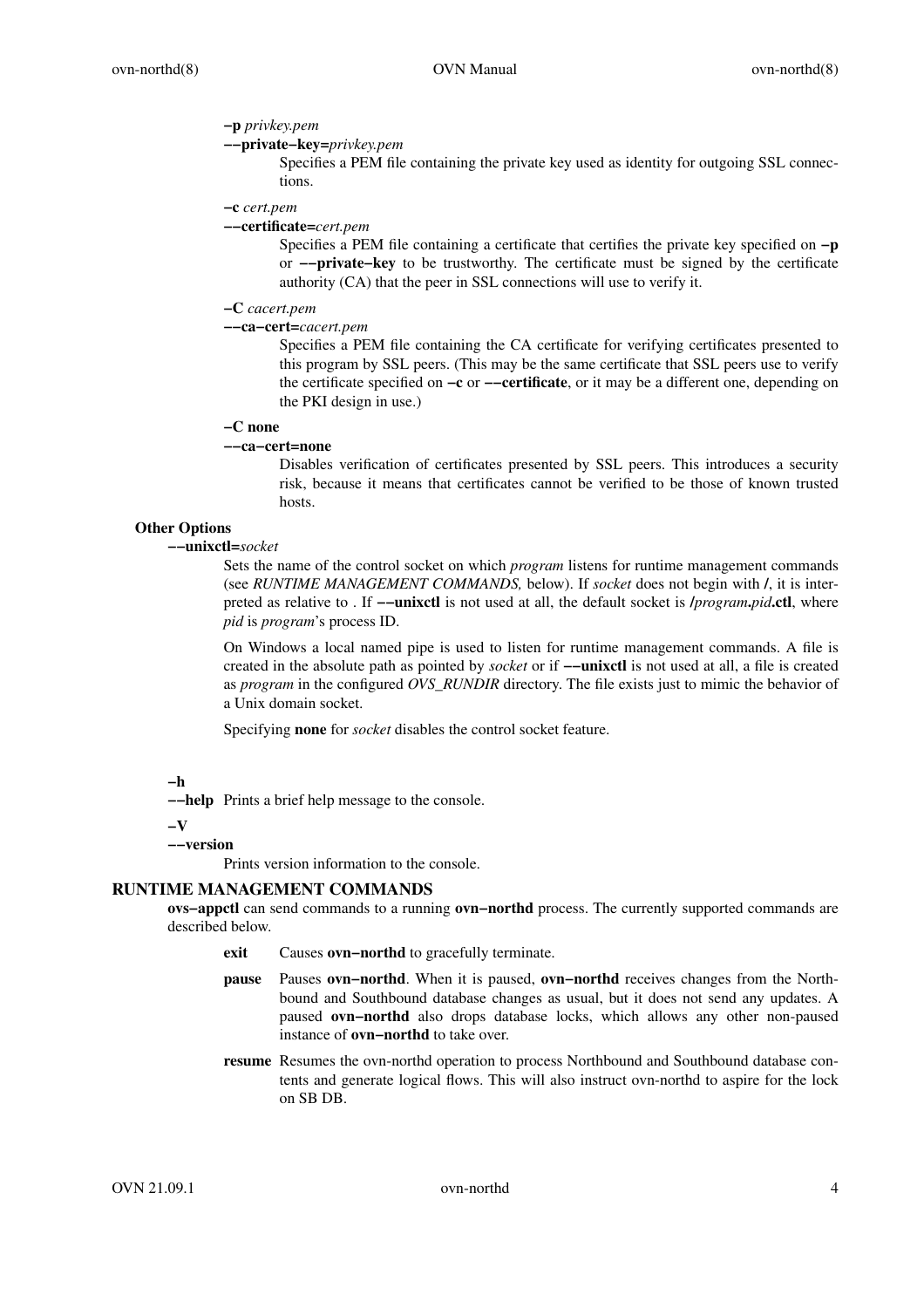### **is−paused**

Returns "true" if ovn-northd is currently paused, "false" otherwise.

**status** Prints this server's status. Status will be "active" if ovn-northd has acquired OVSDB lock on SB DB, "standby" if it has not or "paused" if this instance is paused.

#### **sb−cluster−state−reset**

Reset southbound database cluster status when databases are destroyed and rebuilt.

If all databases in a clustered southbound database are removed from disk, then the stored index of all databases will be reset to zero. This will cause ovn-northd to be unable to read or write to the southbound database, because it will always detect the data as stale. In such a case, run this command so that ovn-northd will reset its local index so that it can interact with the southbound database again.

#### **nb−cluster−state−reset**

Reset northbound database cluster status when databases are destroyed and rebuilt.

This performs the same task as **sb−cluster−state−reset** except for the northbound database client.

Only **ovn−northd−ddlog** supports the following commands:

### **enable−cpu−profiling**

#### **disable−cpu−profiling**

Enables or disables profiling of CPU time used by the DDlog engine. When CPU profiling is enabled, the **profile** command (see below) will include DDlog CPU usage statistics in its output. Enabling CPU profiling will slow **ovn−northd−ddlog**. Disabling CPU profiling does not clear any previously recorded statistics.

**profile** Outputs a profile of the current and peak sizes of arrangements inside DDlog. This profiling data can be useful for optimizing DDlog code. If CPU profiling was previously enabled (even if it was later disabled), the output also includes a CPU time profile. See **Profiling** inside the tutorial in the DDlog repository for an introduction to profiling DDlog.

# **ACTIVE-STANDBY FOR HIGH AVAILABILITY**

You may run **ovn−northd** more than once in an OVN deployment. When connected to a standalone or clustered DB setup, OVN will automatically ensure that only one of them is active at a time. If multiple instances of **ovn−northd** are running and the active **ovn−northd** fails, one of the hot standby instances of **ovn−northd** will automatically take over.

### **Active−Standby with multiple OVN DB servers**

You may run multiple OVN DB servers in an OVN deployment with:

- OVN DB servers deployed in active/passive mode with one active and multiple passive ovsdb-servers.
- **ovn−northd** also deployed on all these nodes, using unix ctl sockets to connect to the local OVN DB servers.

In such deployments, the ovn-northds on the passive nodes will process the DB changes and compute logical flows to be thrown out later, because write transactions are not allowed by the passive ovsdb-servers. It results in unnecessary CPU usage.

With the help of runtime management command **pause**, you can pause **ovn−northd** on these nodes. When a passive node becomes master, you can use the runtime management command **resume** to resume the **ovn−northd** to process the DB changes.

## **LOGICAL FLOW TABLE STRUCTURE**

One of the main purposes of **ovn−northd** is to populate the **Logical\_Flow** table in the **OVN\_Southbound** database. This section describes how **ovn−northd** does this for switch and router logical datapaths.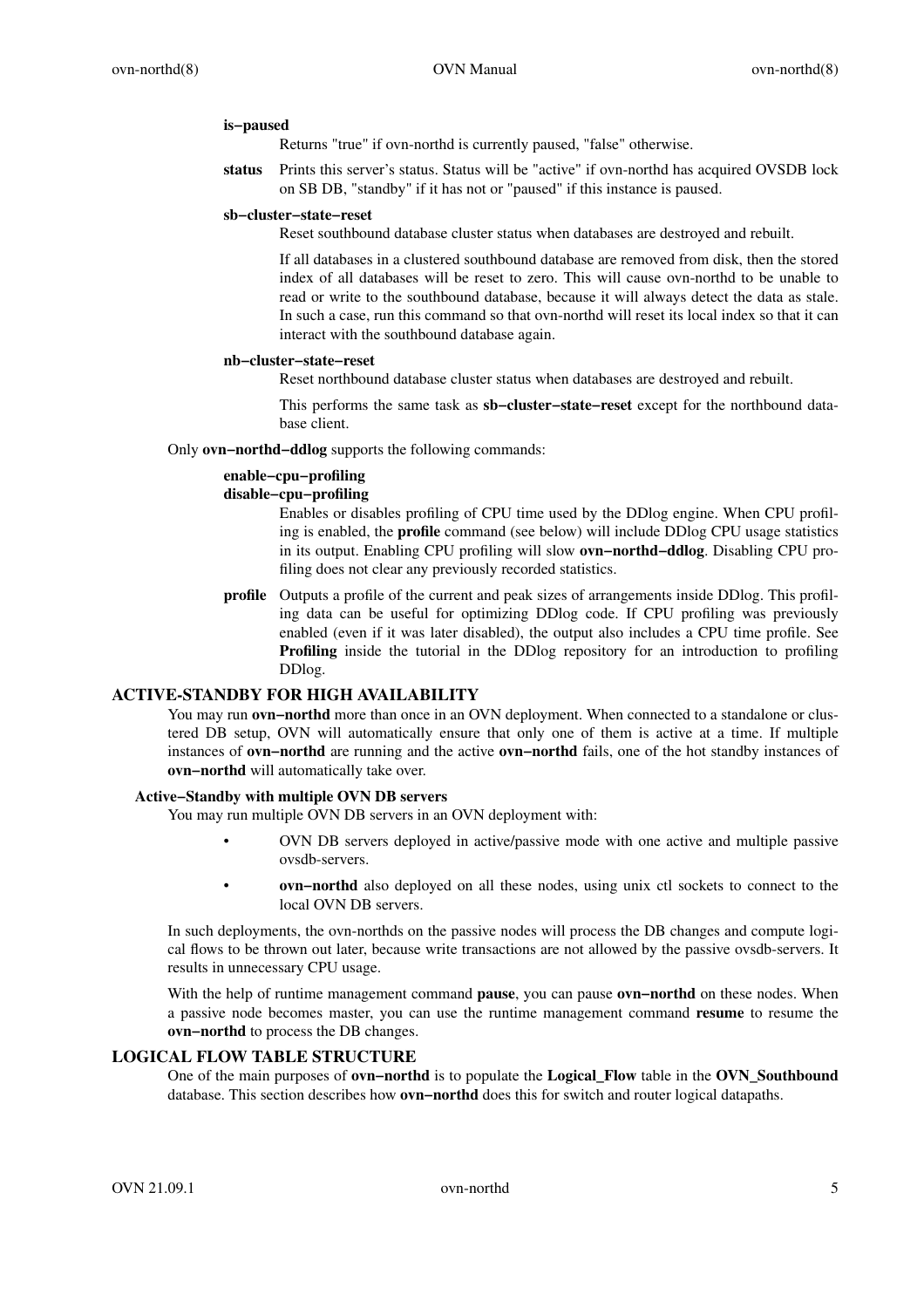# **Logical Switch Datapaths**

*Ingress Table 0: Admission Control and Ingress Port Security - L2*

Ingress table 0 contains these logical flows:

- Priority 100 flows to drop packets with VLAN tags or multicast Ethernet source addresses.
- Priority 50 flows that implement ingress port security for each enabled logical port. For logical ports on which port security is enabled, these match the **inport** and the valid **eth.src** address(es) and advance only those packets to the next flow table. For logical ports on which port security is not enabled, these advance all packets that match the **inport**.
- For logical ports of type **vtep**, the above logical flow will also apply the action **REG-BIT\_FROM\_RAMP = 1;** to indicate that the packet is coming from a RAMP (controller-vtep) device. Later pipelines will use this information to skip sending the packet to the conntrack. Packets from **vtep** logical ports should go though ingress pipeline only to determine the output port and they should not be subjected to any ACL checks. Egress pipeline will do the ACL checks.

There are no flows for disabled logical ports because the default-drop behavior of logical flow tables causes packets that ingress from them to be dropped.

*Ingress Table 1: Ingress Port Security - IP*

Ingress table 1 contains these logical flows:

- For each element in the port security set having one or more IPv4 or IPv6 addresses (or both),
	- Priority 90 flow to allow IPv4 traffic if it has IPv4 addresses which match the **inport**, valid **eth.src** and valid **ip4.src** address(es).
	- Priority 90 flow to allow IPv4 DHCP discovery traffic if it has a valid **eth.src**. This is necessary since DHCP discovery messages are sent from the unspecified IPv4 address (0.0.0.0) since the IPv4 address has not yet been assigned.
	- Priority 90 flow to allow IPv6 traffic if it has IPv6 addresses which match the **inport**, valid **eth.src** and valid **ip6.src** address(es).
	- Priority 90 flow to allow IPv6 DAD (Duplicate Address Detection) traffic if it has a valid **eth.src**. This is is necessary since DAD include requires joining an multicast group and sending neighbor solicitations for the newly assigned address. Since no address is yet assigned, these are sent from the unspecified IPv6 address (::).
	- Priority 80 flow to drop IP (both IPv4 and IPv6) traffic which match the **inport** and valid **eth.src**.
	- One priority−0 fallback flow that matches all packets and advances to the next table.

*Ingress Table 2: Ingress Port Security - Neighbor discovery*

Ingress table 2 contains these logical flows:

- For each element in the port security set,
	- Priority 90 flow to allow ARP traffic which match the **inport** and valid **eth.src** and **arp.sha**. If the element has one or more IPv4 addresses, then it also matches the valid **arp.spa**.
	- Priority 90 flow to allow IPv6 Neighbor Solicitation and Advertisement traffic which match the **inport**, valid **eth.src** and **nd.sll**/**nd.tll**. If the element has one or more IPv6 addresses, then it also matches the valid **nd.target** address(es) for Neighbor Advertisement traffic.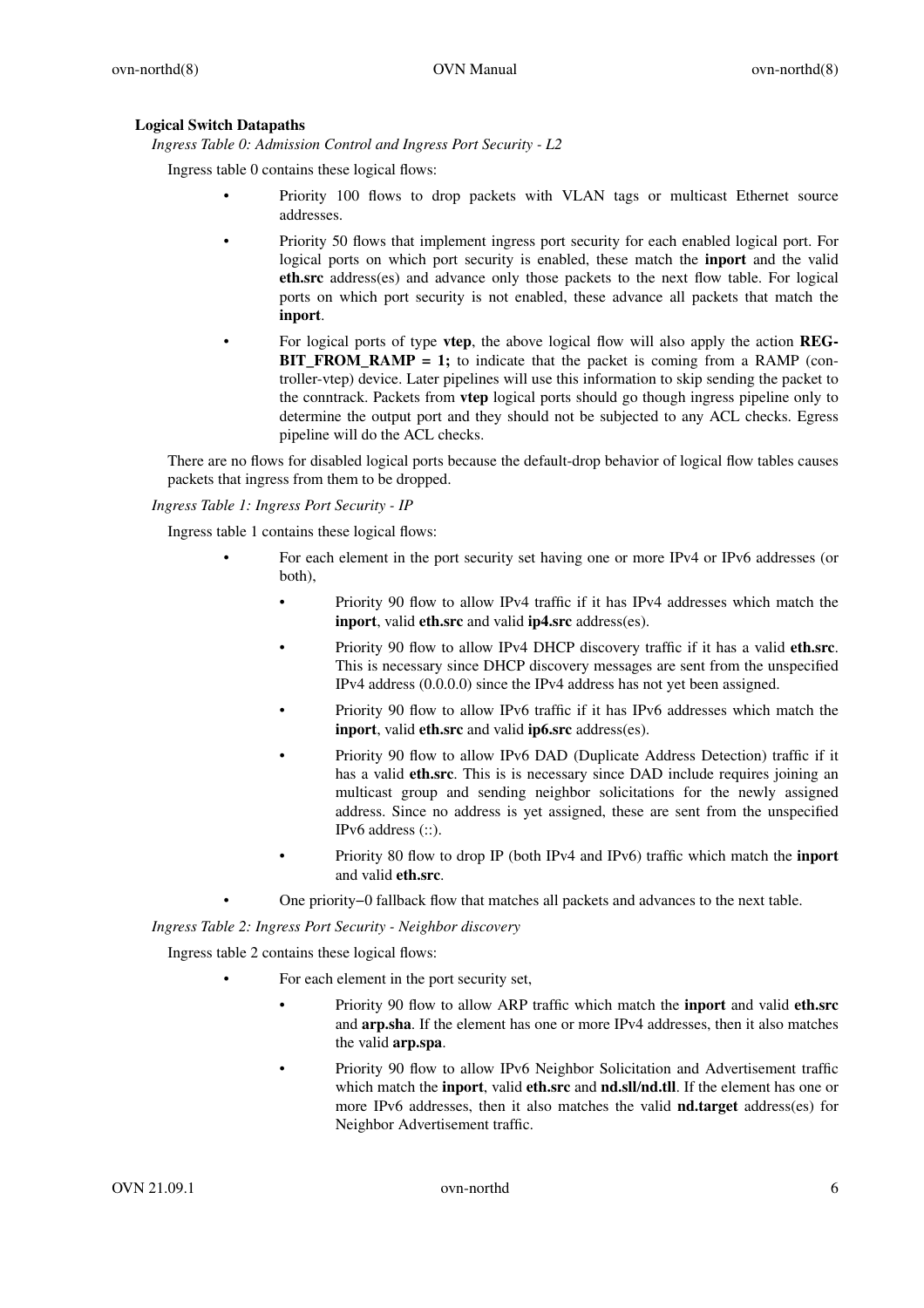- Priority 80 flow to drop ARP and IPv6 Neighbor Solicitation and Advertisement traffic which match the **inport** and valid **eth.src**.
- One priority−0 fallback flow that matches all packets and advances to the next table.

*Ingress Table 3: Lookup MAC address learning table*

This table looks up the MAC learning table of the logical switch datapath to check if the **port−mac** pair is present or not. MAC is learnt only for logical switch VIF ports whose port security is disabled and 'unknown' address set.

- For each such logical port *p* whose port security is disabled and 'unknown' address set following flow is added.
	- Priority 100 flow with the match **inport ==**  $p$  and action **reg0**[11] = **lookup\_fdb(inport, eth.src); next;**
- One priority−0 fallback flow that matches all packets and advances to the next table.

*Ingress Table 4: Learn MAC of 'unknown' ports.*

This table learns the MAC addresses seen on the logical ports whose port security is disabled and 'unknown' address set if the **lookup\_fdb** action returned false in the previous table.

- For each such logical port *p* whose port security is disabled and 'unknown' address set following flow is added.
	- Priority 100 flow with the match **inport ==**  $p \& \& \text{reg0}[11] == 0$  and action **put\_fdb(inport, eth.src); next;** which stores the **port−mac** in the mac learning table of the logical switch datapath and advances the packet to the next table.
- One priority−0 fallback flow that matches all packets and advances to the next table.

## *Ingress Table 5:* **from−lport** *Pre-ACLs*

This table prepares flows for possible stateful ACL processing in ingress table **ACLs**. It contains a priority−0 flow that simply moves traffic to the next table. If stateful ACLs are used in the logical datapath, a priority−100 flow is added that sets a hint (with **reg0[0] = 1; next;**) for table **Pre−stateful** to send IP packets to the connection tracker before eventually advancing to ingress table **ACLs**. If special ports such as route ports or localnet ports can't use ct(), a priority−110 flow is added to skip over stateful ACLs. IPv6 Neighbor Discovery and MLD traffic also skips stateful ACLs. For "allow-stateless" ACLs, a flow is added to bypass setting the hint for connection tracker processing.

This table has a priority−110 flow with the match **REGBIT\_FROM\_RAMP == 1** for all logical switch datapaths to resubmit traffic to the next table. **REGBIT\_FROM\_RAMP** indicates that packet was received from **vtep** logical ports and it can be skipped from the stateful ACL processing in the ingress pipeline.

This table also has a priority−110 flow with the match **eth.dst ==** *E* for all logical switch datapaths to move traffic to the next table. Where *E* is the service monitor mac defined in the **options:svc\_monitor\_mac** colum of **NB\_Global** table.

### *Ingress Table 6: Pre-LB*

This table prepares flows for possible stateful load balancing processing in ingress table **LB** and **Stateful**. It contains a priority−0 flow that simply moves traffic to the next table. Moreover it contains a priority−110 flow to move IPv6 Neighbor Discovery and MLD traffic to the next table. If load balancing rules with virtual IP addresses (and ports) are configured in **OVN\_Northbound** database for a logical switch datapath, a priority−100 flow is added with the match **ip** to match on IP packets and sets the action **reg0[2] = 1; next;** to act as a hint for table **Pre−stateful** to send IP packets to the connection tracker for packet de-fragmentation (and to possibly do DNAT for already established load balanced traffic) before eventually advancing to ingress table **Stateful**. If controller\_event has been enabled and load balancing rules with empty backends have been added in **OVN\_Northbound**, a 130 flow is added to trigger ovn-controller events whenever the chassis receives a packet for that particular VIP. If **event–elb** meter has been previously created, it will be associated to the empty\_lb logical flow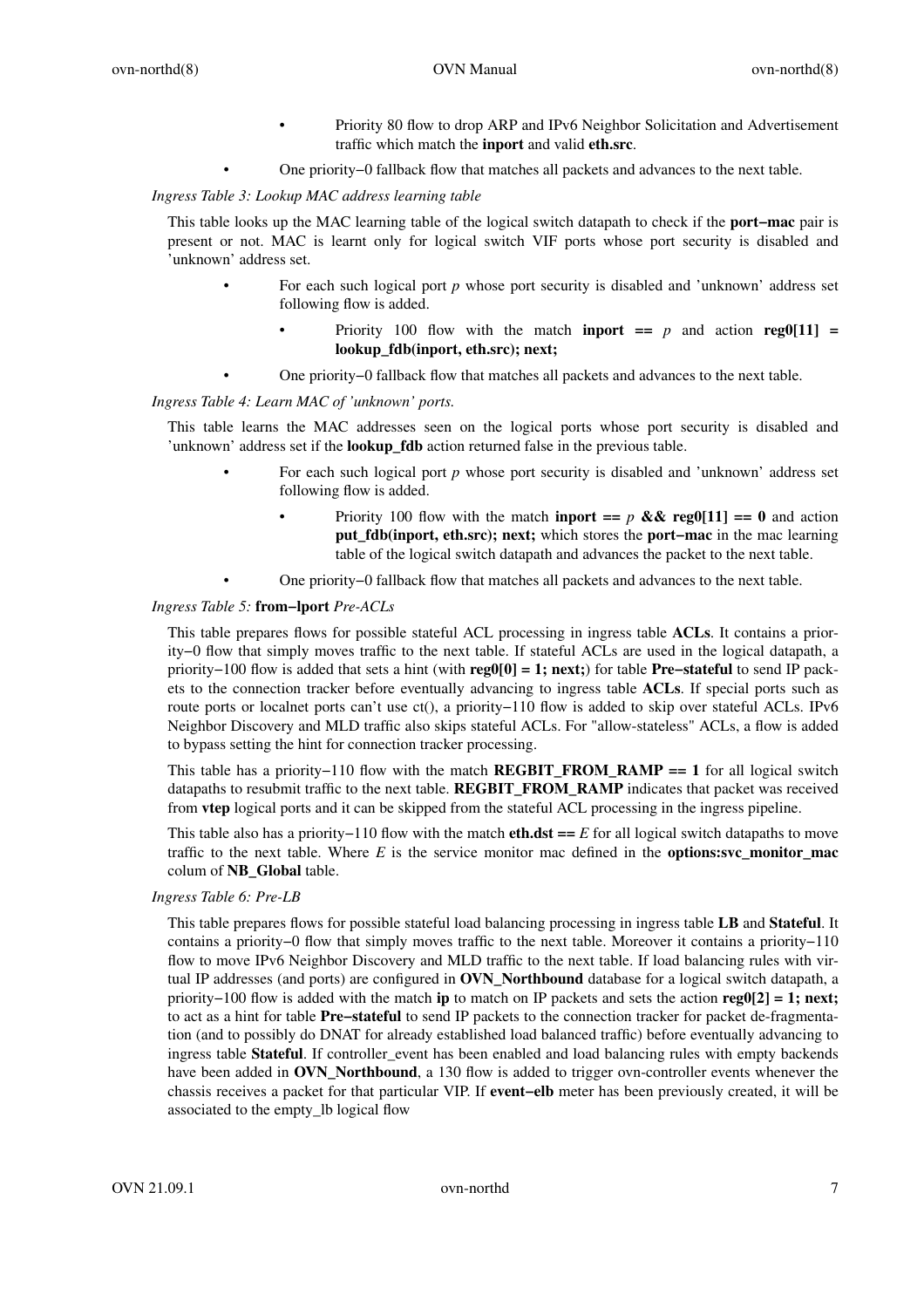Prior to **OVN 20.09** we were setting the **reg0[0]** = 1 only if the IP destination matches the load balancer VIP. However this had few issues cases where a logical switch doesn't have any ACLs with **allow-related** action. To understand the issue lets a takeaTCP load balancer - **10.0.0.10:80=10.0.0.3:80**. If a logical port - p1 with IP - 10.0.0.5 opens a TCP connection with the VIP - 10.0.0.10, then the packet in the ingress pipeline of 'p1' is sent to the p1's conntrack zone id and the packet is load balanced to the backend - 10.0.0.3. For the reply packet from the backend lport, it is not sent to the conntrack of backend lport's zone id. This is fine as long as the packet is valid. Suppose the backend lport sends an invalid TCP packet (like incorrect sequence number), the packet gets delivered to the lport 'p1' without unDNATing the packet to the VIP - 10.0.0.10. And this causes the connection to be reset by the lport p1's VIF.

We can't fix this issue by adding a logical flow to drop ct. inv packets in the egress pipeline since it will drop all other connections not destined to the load balancers. To fix this issue, we send all the packets to the conntrack in the ingress pipeline if a load balancer is configured. We can now add a lflow to drop ct.inv packets.

This table has a priority−110 flow with the match **REGBIT\_FROM\_RAMP == 1** for all logical switch datapaths to resubmit traffic to the next table. **REGBIT\_FROM\_RAMP** indicates that packet was received from **vtep** logical ports and it can be skipped from the load balancer processing in the ingress pipeline.

This table also has a priority−110 flow with the match **eth.dst ==** *E* for all logical switch datapaths to move traffic to the next table. Where  $E$  is the service monitor mac defined in the **options:svc** monitor mac colum of **NB\_Global** table.

This table also has a priority−110 flow with the match **inport ==** *I* for all logical switch datapaths to move traffic to the next table. Where *I* is the peer of a logical router port. This flow is added to skip the connection tracking of packets which enter from logical router datapath to logical switch datapath.

*Ingress Table 7: Pre-stateful*

This table prepares flows for all possible stateful processing in next tables. It contains a priority−0 flow that simply moves traffic to the next table.

- Priority−120 flows that send the packets to connection tracker using **ct\_lb;** as the action so that the already established traffic destined to the load balancer VIP gets DNATted based on a hint provided by the previous tables (with a match for  $\text{reg0}[2] == 1$  and on supported load balancer protocols and address families). For IPv4 traffic the flows also load the original destination IP and transport port in registers **reg1** and **reg2**. For IPv6 traffic the flows also load the original destination IP and transport port in registers **xxreg1** and **reg2**.
- A priority−110 flow sends the packets to connection tracker based on a hint provided by the previous tables (with a match for  $\text{reg}(|2| == 1)$  by using the **ct lb**; action. This flow is added to handle the traffic for load balancer VIPs whose protocol is not defined (mainly for ICMP traffic).
- A priority−100 flow sends the packets to connection tracker based on a hint provided by the previous tables (with a match for  $\text{reg}(0[0] == 1)$  by using the **ct\_next;** action.

*Ingress Table 8:* **from−lport** *ACL hints*

This table consists of logical flows that set hints (**reg0** bits) to be used in the next stage, in the ACL processing table, if stateful ACLs or load balancers are configured. Multiple hints can be set for the same packet. The possible hints are:

- **reg0[7]**: the packet might match an **allow−related** ACL and might have to commit the connection to conntrack.
- **reg0[8]**: the packet might match an **allow−related** ACL but there will be no need to commit the connection to conntrack because it already exists.
- **reg0[9]**: the packet might match a **drop/reject**.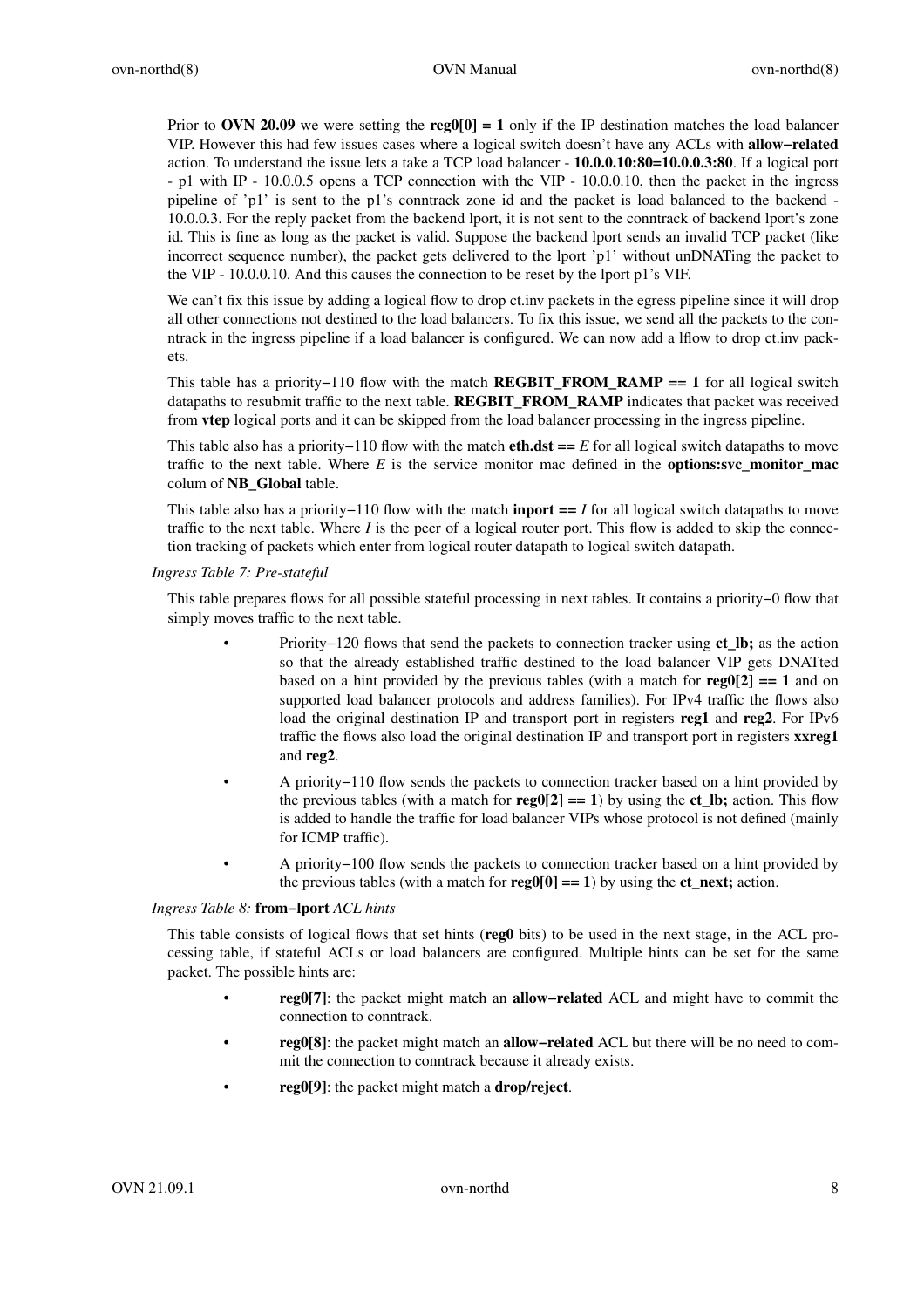• **reg0[10]**: the packet might match a **drop/reject** ACL but the connection was previously allowed so it might have to be committed again with **ct\_label=1/1**.

The table contains the following flows:

- A priority−65535 flow to advance to the next table if the logical switch has **no** ACLs configured, otherwise a priority−0 flow to advance to the next table.
- A priority−7 flow that matches on packets that initiate a new session. This flow sets **reg0[7]** and **reg0[9]** and then advances to the next table.
- A priority−6 flow that matches on packets that are in the request direction of an already existing session that has been marked as blocked. This flow sets **reg0[7]** and **reg0[9]** and then advances to the next table.
- A priority−5 flow that matches untracked packets. This flow sets **reg0[8]** and **reg0[9]** and then advances to the next table.
- A priority−4 flow that matches on packets that are in the request direction of an already existing session that has not been marked as blocked. This flow sets **reg0[8]** and **reg0[10]** and then advances to the next table.
- A priority−3 flow that matches on packets that are in not part of established sessions. This flow sets **reg0[9]** and then advances to the next table.
- A priority−2 flow that matches on packets that are part of an established session that has been marked as blocked. This flow sets **reg0[9]** and then advances to the next table.
- A priority−1 flow that matches on packets that are part of an established session that has not been marked as blocked. This flow sets **reg0[10]** and then advances to the next table.

### *Ingress table 9:* **from−lport** *ACLs*

Logical flows in this table closely reproduce those in the **ACL** table in the **OVN\_Northbound** database for the **from−lport** direction. The **priority** values from the **ACL** table have a limited range and have 1000 added to them to leave room for OVN default flows at both higher and lower priorities.

- **allow** ACLs translate into logical flows with the **next;** action. If there are any stateful ACLs on this datapath, then **allow** ACLs translate to **ct\_commit; next;** (which acts as a hint for the next tables to commit the connection to conntrack). In case the **ACL** has a label then **reg3** is loaded with the label value and **reg0[13]** bit is set to 1 (which acts as a hint for the next tables to commit the label to conntrack).
- **allow-related** ACLs translate into logical flows with the **ct** commit(ct label=0/1); **next;** actions for new connections and **reg0[1] = 1; next;** for existing connections. In case the **ACL** has a label then **reg3** is loaded with the label value and **reg0[13]** bit is set to 1 (which acts as a hint for the next tables to commit the label to conntrack).
- **allow−stateless** ACLs translate into logical flows with the **next;** action.
- **reject** ACLs translate into logical flows with the **tcp\_reset { output <−> inport; next(pipeline=egress,table=5);}** action for TCP connections,**icmp4/icmp6** action for UDP connections, and **sctp\_abort {output <−%gt; inport; next(pipeline=egress,table=5);}** action for SCTP associations.
- Other ACLs translate to **drop;** for new or untracked connections and **ct\_commit(ct\_label=1/1);** for known connections. Setting **ct\_label** marks a connection as one that was previously allowed, but should no longer be allowed due to a policy change.

This table contains a priority−65535 flow to advance to the next table if the logical switch has **no** ACLs configured, otherwise a priority−0 flow to advance to the next table so that ACLs allow packets by default.

If the logical datapath has a stateful ACL or a load balancer with VIP configured, the following flows will also be added: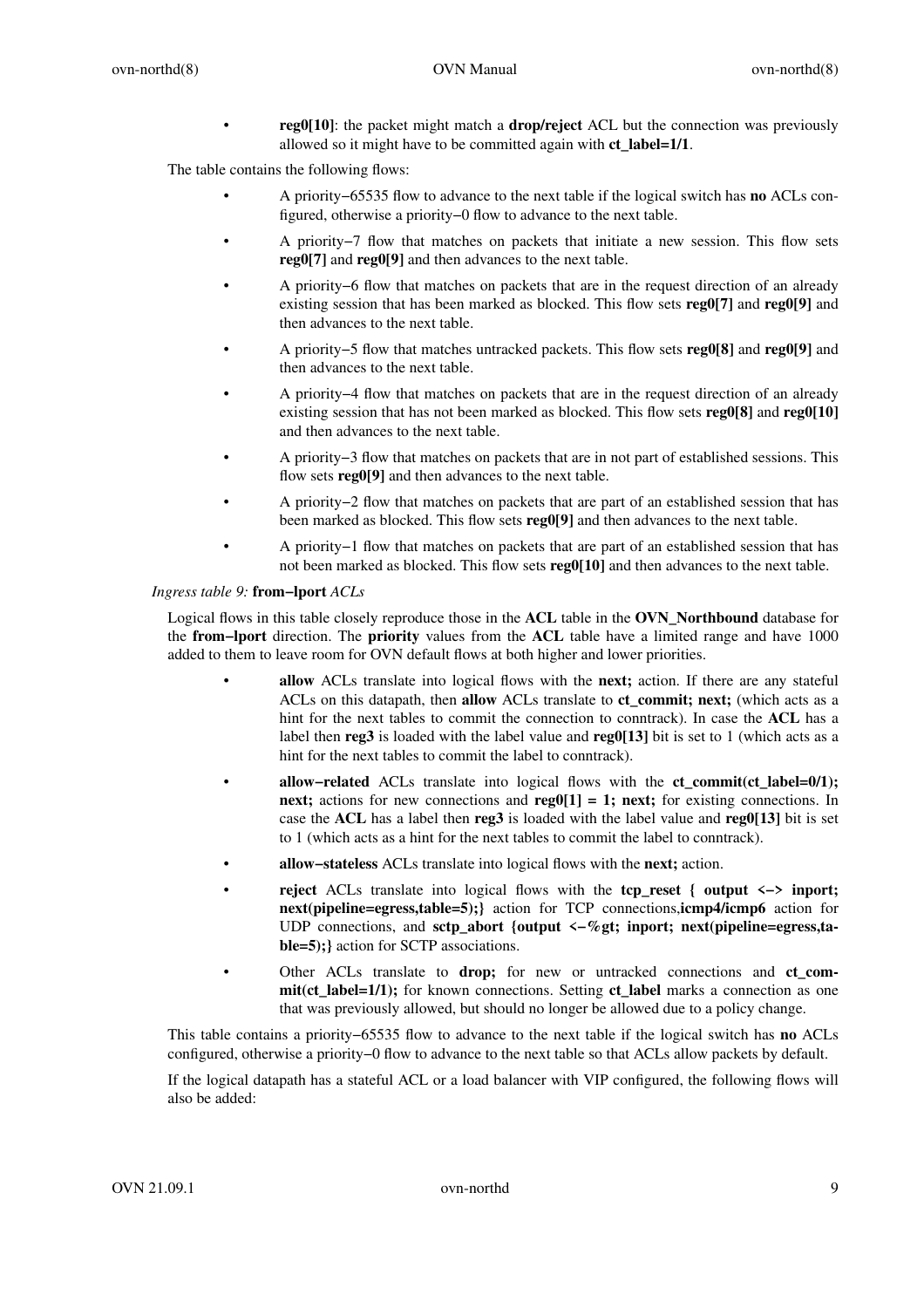- A priority−1 flow that sets the hint to commit IP traffic to the connection tracker (with action **reg0[1] = 1; next;**). This is needed for the default allow policy because, while the initiator's direction may not have any stateful rules, the server's may and then its return traffic would not be known and marked as invalid.
- A priority−65532 flow that allows any traffic in the reply direction for a connection that has been committed to the connection tracker (i.e., established flows), as long as the committed flow does not have **ct** label.blocked set. We only handle traffic in the reply direction here because we want all packets going in the request direction to still go through the flows that implement the currently defined policy based on ACLs. If a connection is no longer allowed by policy, **ct** label.blocked will get set and packets in the reply direction will no longer be allowed, either.
- A priority−65532 flow that allows any traffic that is considered related to a committed flow in the connection tracker (e.g., an ICMP Port Unreachable from a non-listening UDP port), as long as the committed flow does not have **ct\_label.blocked** set.
- A priority−65532 flow that drops all traffic marked by the connection tracker as invalid.
- A priority−65532 flow that drops all traffic in the reply direction with **ct\_label.blocked** set meaning that the connection should no longer be allowed due to a policy change. Packets in the request direction are skipped here to let a newly created ACL re-allow this connection.
- A priority−65532 flow that allows IPv6 Neighbor solicitation, Neighbor discover, Router solicitation, Router advertisement and MLD packets.

If the logical datapath has any ACL or a load balancer with VIP configured, the following flow will also be added:

• A priority 34000 logical flow is added for each logical switch datapath with the match **eth.dst =** *E* to allow the service monitor reply packet destined to **ovn−controller** with the action **next**, where *E* is the service monitor mac defined in the **options:svc\_monitor\_mac** colum of **NB\_Global** table.

### *Ingress Table 10:* **from−lport** *QoS Marking*

Logical flows in this table closely reproduce those in the **QoS** table with the **action** column set in the **OVN\_Northbound** database for the **from−lport** direction.

- For every qos\_rules entry in a logical switch with DSCP marking enabled, a flow will be added at the priority mentioned in the QoS table.
- One priority−0 fallback flow that matches all packets and advances to the next table.

### *Ingress Table 11:* **from−lport** *QoS Meter*

Logical flows in this table closely reproduce those in the **QoS** table with the **bandwidth** column set in the **OVN\_Northbound** database for the **from−lport** direction.

- For every qos\_rules entry in a logical switch with metering enabled, a flow will be added at the priority mentioned in the QoS table.
- One priority−0 fallback flow that matches all packets and advances to the next table.

### *Ingress Table 12: Stateful*

• For all the configured load balancing rules for a switch in **OVN\_Northbound** database that includes a L4 port *PORT* of protocol *P* and IP address *VIP*,apriority−120 flow is added. For IPv4 *VIPs*, the flow matches **ct.new && ip && ip4.dst** == *VIP* && *P* && *P***.dst** == *PORT*. For IPv6 *VIPs*, the flow matches **ct.new && ip && ip6.dst** == *VIP* && *P* **&&** *P***.dst ==** *PORT*. The flow's action is **ct\_lb(***args***)** , where *args* contains comma separated IP addresses (and optional port numbers) to load balance to. The address family of the IP addresses of *args* is the same as the address family of *VIP*. If health check is enabled, then *args* will only contain those endpoints whose service monitor status entry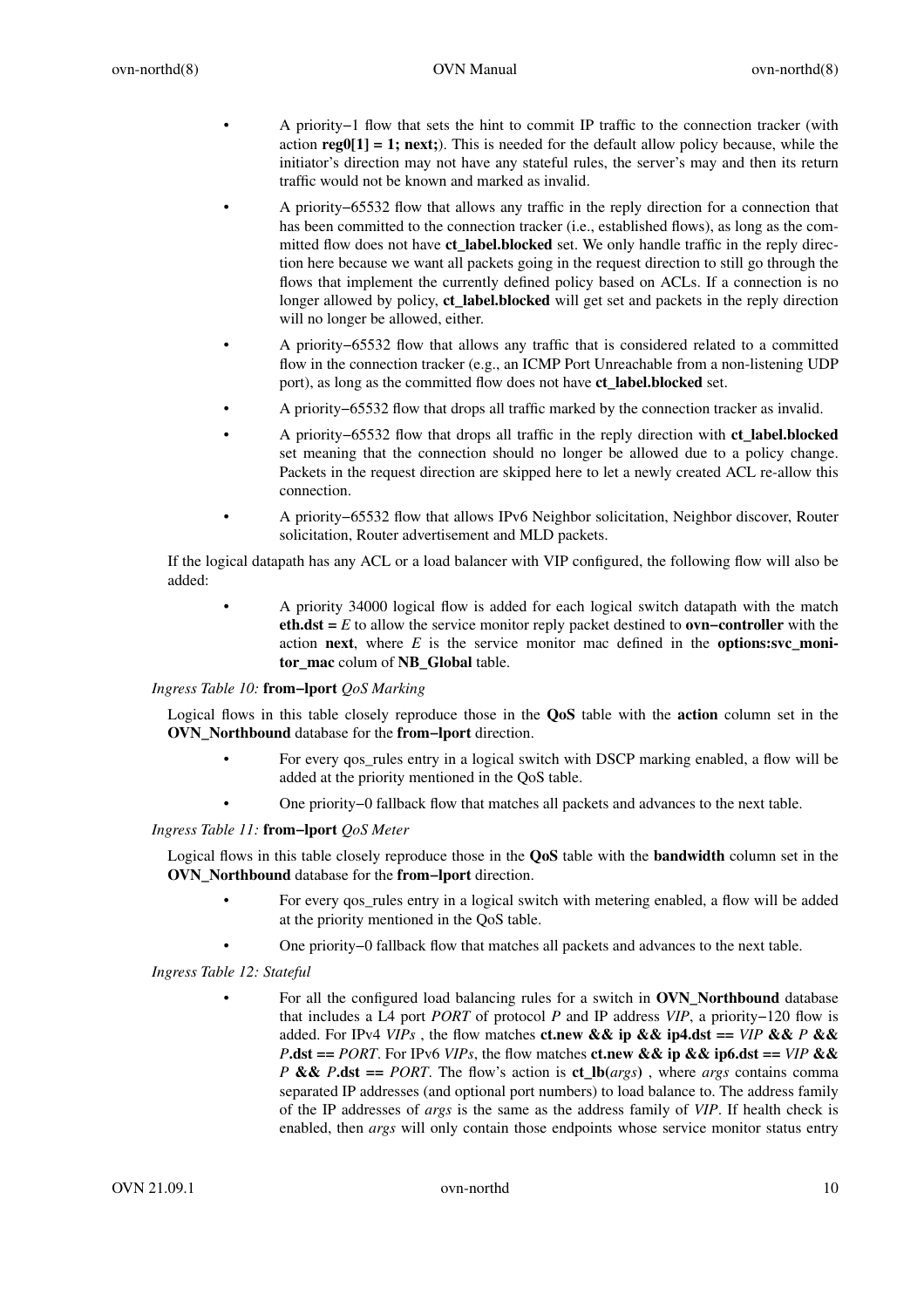in **OVN\_Southbound** db is either **online** or empty. For IPv4 traffic the flow also loads the original destination IP and transport port in registers **reg1** and **reg2**. For IPv6 traffic the flow also loads the original destination IP and transport port in registers **xxreg1** and **reg2**.

- For all the configured load balancing rules for a switch in **OVN\_Northbound** database that includes just an IP address *VIP* to match on, OVN adds a priority−110 flow. For IPv4 *VIPs*, the flow matches **ct.new && ip && ip4.dst** == *VIP*. For IPv6 *VIPs*, the flow matches **ct.new && ip && ip6.dst** ==  $VIP$ . The action on this flow is **ct\_lb**(*args*), where *args* contains comma separated IP addresses of the same address family as *VIP*. For IPv4 traffic the flow also loads the original destination IP and transport port in registers **reg1** and **reg2**. For IPv6 traffic the flow also loads the original destination IP and transport port in registers **xxreg1** and **reg2**.
- If the load balancer is created with **−−reject** option and it has no active backends, a TCP reset segment (for tcp) or an ICMP port unreachable packet (for all other kind of traffic) will be sent whenever an incoming packet is received for this load-balancer. Please note using **−−reject** option will disable empty\_lb SB controller event for this load balancer.
- A priority 100 flow is added which commits the packet to the conntrack and sets the most significant 32-bits of **ct\_label** with the **reg3** value based on the hint provided by previous tables (with a match for  $\text{reg}(1] == 1 \& \& \text{reg}(13] == 1)$ . This is used by the **ACLs** with label to commit the label value to conntrack.
- For **ACLs** without label, a second priority−100 flow commits packets to connection tracker using **ct\_commit; next;** action based on a hint provided by the previous tables (with a match for **reg0[1] == 1 && reg0[13] == 0**).
- A priority−0 flow that simply moves traffic to the next table.

*Ingress Table 13: Pre-Hairpin*

- If the logical switch has load balancer(s) configured, then a priority−100 flow is added with the match **ip && ct.trk** to check if the packet needs to be hairpinned (if after load balancing the destination IP matches the source IP) or not by executing the actions **reg0[6] = chk\_lb\_hairpin();** and  $\text{reg0}[12] = \text{chk\_lb\_hairpin\_reply}$  and advances the packet to the next table.
	- A priority−0 flow that simply moves traffic to the next table.

*Ingress Table 14: Nat-Hairpin*

- If the logical switch has load balancer(s) configured, then a priority−100 flow is added with the match **ip && ct.new && ct.trk && reg0[6]** =  $= 1$  which hairpins the traffic by NATting source IP to the load balancer VIP by executing the action **ct\_snat\_to\_vip** and advances the packet to the next table.
- If the logical switch has load balancer(s) configured, then a priority−100 flow is added with the match **ip && ct.est && ct.trk && reg0[6]** == 1 which hairpins the traffic by NATting source IP to the load balancer VIP by executing the action **ct\_snat** and advances the packet to the next table.
- If the logical switch has load balancer(s) configured, then a priority−90 flow is added with the match **ip && reg0**[12] == 1 which matches on the replies of hairpinned traffic (i.e., destination IP is VIP, source IP is the backend IP and source L4 port is backend port for L4 load balancers) and executes **ct\_snat** and advances the packet to the next table.
	- A priority−0 flow that simply moves traffic to the next table.

*Ingress Table 15: Hairpin*

• A priority−1 flow that hairpins traffic matched by non-default flows in the Pre-Hairpin table. Hairpinning is done at L2, Ethernet addresses are swapped and the packets are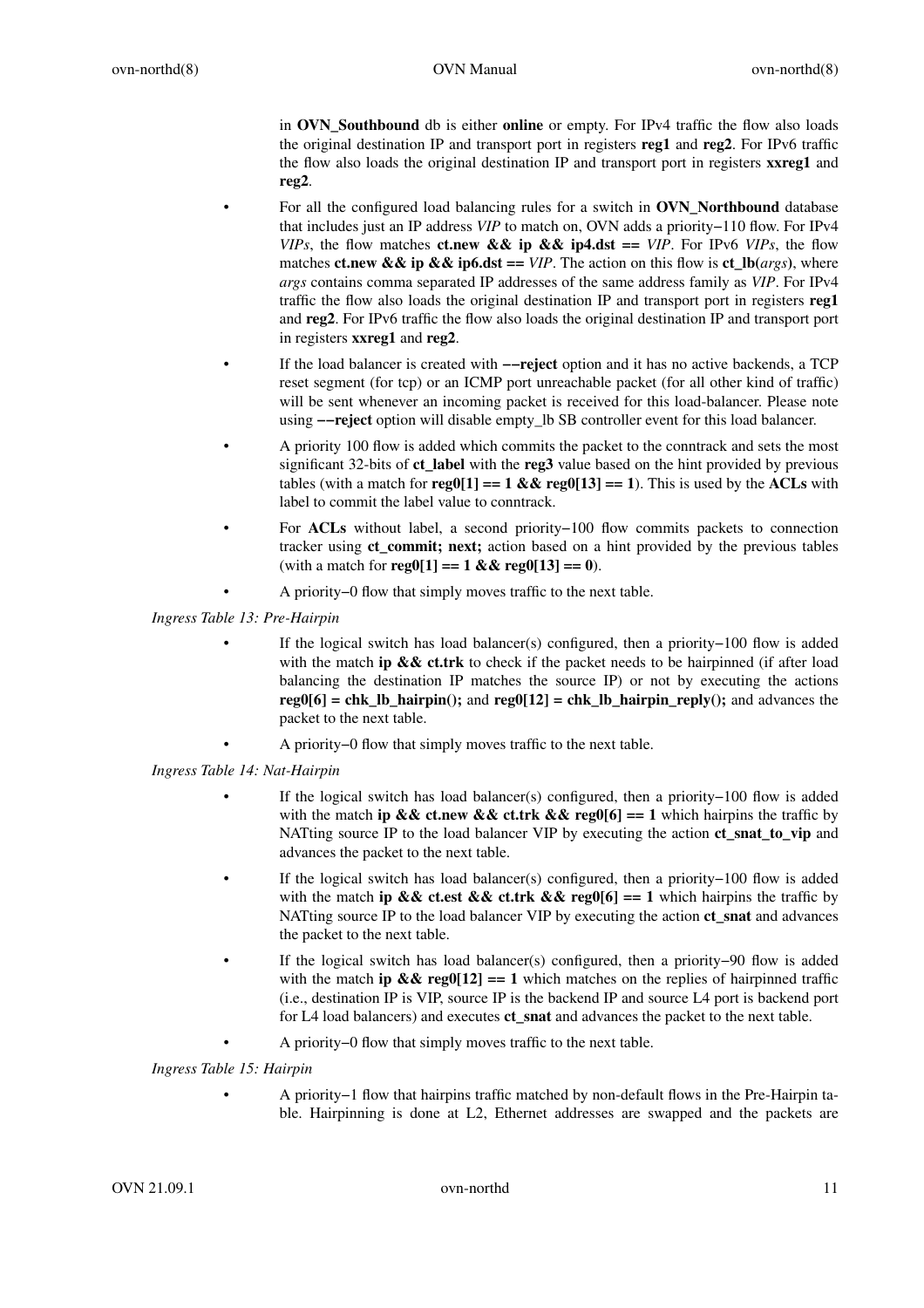looped back on the input port.

• A priority−0 flow that simply moves traffic to the next table.

## *Ingress Table 16: ARP/ND responder*

This table implements ARP/ND responder in a logical switch for known IPs. The advantage of the ARP responder flow is to limit ARP broadcasts by locally responding to ARP requests without the need to send to other hypervisors. One common case is when the inport is a logical port associated with a VIF and the broadcast is responded to on the local hypervisor rather than broadcast across the whole network and responded to by the destination VM. This behavior is proxy ARP.

ARP requests arrive from VMs from a logical switch inport of type default. For this case, the logical switch proxy ARP rules can be for other VMs or logical router ports. Logical switch proxy ARP rules may be programmed both for mac binding of IP addresses on other logical switch VIF ports (which are of the default logical switch port type, representing connectivity to VMs or containers), and for mac binding of IP addresses on logical switch router type ports, representing their logical router port peers. In order to support proxy ARP for logical router ports, an IP address must be configured on the logical switch router type port, with the same value as the peer logical router port. The configured MAC addresses must match as well. When a VM sends an ARP request for a distributed logical router port and if the peer router type port of the attached logical switch does not have an IP address configured, the ARP request will be broadcast on the logical switch. One of the copies of the ARP request will go through the logical switch router type port to the logical router datapath, where the logical router ARP responder will generate a reply. The MAC binding of a distributed logical router, once learned by an associated VM, is used for all that VM's communication needing routing. Hence, the action of a VM re-arping for the mac binding of the logical router port should be rare.

Logical switch ARP responder proxy ARP rules can also be hit when receiving ARP requests externally on a L2 gateway port. In this case, the hypervisor acting as an L2 gateway, responds to the ARP request on behalf of a destination VM.

Note that ARP requests received from **localnet** or **vtep** logical inports can either go directly to VMs, in which case the VM responds or can hit an ARP responder for a logical router port if the packet is used to resolve a logical router port next hop address. In either case, logical switch ARP responder rules will not be hit. It contains these logical flows:

- Priority−100 flows to skip the ARP responder if inport is of type **localnet** or **vtep** and advances directly to the next table. ARP requests sent to **localnet** or **vtep** ports can be received by multiple hypervisors. Now, because the same mac binding rules are downloaded to all hypervisors, each of the multiple hypervisors will respond. This will confuse L2 learning on the source of the ARP requests. ARP requests received on an inport of type **router** are not expected to hit any logical switch ARP responder flows. However, no skip flows are installed for these packets, as there would be some additional flow cost for this and the value appears limited.
	- If inport **V** is of type **virtual** adds a priority−100 logical flow for each *P* configured in the **options:virtual-parents** column with the match

**inport ==** *P* && && ((arp.op == 1 && arp.spa ==  $VIP$  && arp.tpa ==  $VIP$ ) || (arp.op == 2 && arp.

and applies the action

# **bind\_vport(***V***, inport);**

and advances the packet to the next table.

Where *VIP* is the virtual ip configured in the column **options:virtual-ip**.

• Priority−50 flows that match ARP requests to each known IP address *A* of every logical switch port, and respond with ARP replies directly with corresponding Ethernet address *E*: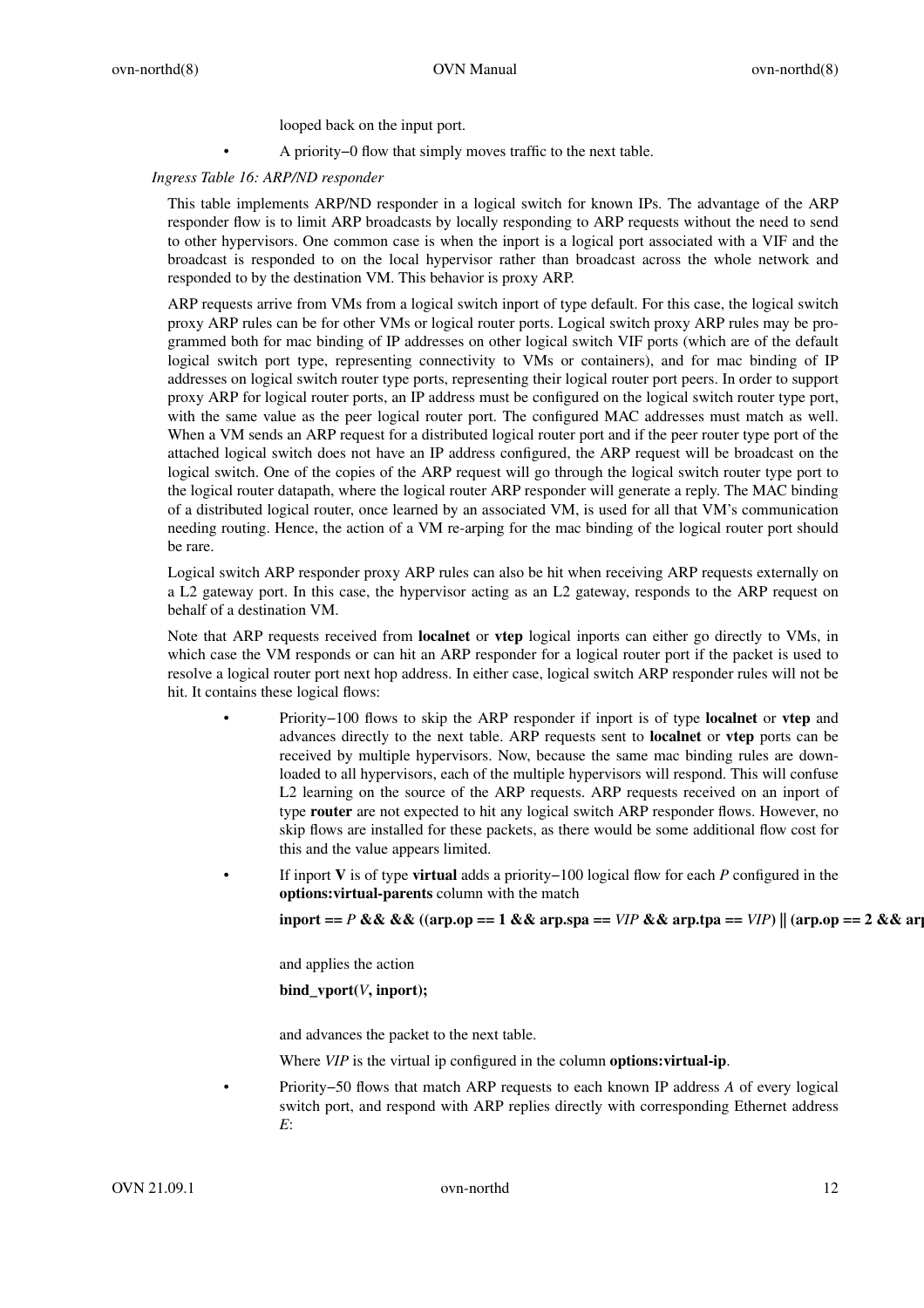```
eth.dst = eth.src;
eth.src = E;
arp.op = 2; /* ARP reply. */
arp.tha = arp.sha;
\mathbf{a} \mathbf{r} \mathbf{p} \cdot \mathbf{a} \mathbf{h} = E;
arp.tpa = arp.spa;
\mathbf{a}rp.spa = A;
outport = inport;
flags.loopback = 1;
output;
```
These flows are omitted for logical ports (other than router ports or **localport** ports) that are down (unless **ignore\_lsp\_down** is configured as true in **options** column of **NB\_Global** table of the **Northbound** database), for logical ports of type **virtual**, for logical ports with 'unknown' address set and for logical ports of a logical switch configured with **other\_config:vlan−passthru=true**.

The above ARP responder flows are added for the list of IPv4 addresses if defined in **options:arp\_proxy** column of **Logical\_Switch\_Port** table for logical switch ports of type **router**.

• Priority−50 flows that match IPv6 ND neighbor solicitations to each known IP address *A* (and *A*'s solicited node address) of every logical switch port except of type router, and respond with neighbor advertisements directly with corresponding Ethernet address *E*:

```
nd_na {
  eth.src = E;
  ip6.src = A;
  nd.target = A;
  nd.tll = E;outport = inport;
  flags.loopback = 1;
  output;
};
```
Priority−50 flows that match IPv6 ND neighbor solicitations to each known IP address *A* (and *A*'s solicited node address) of logical switch port of type router, and respond with neighbor advertisements directly with corresponding Ethernet address *E*:

```
nd_na_router {
  eth.src = E;
  ip6.src = A;
  nd.target = A;
  nd.tll = E;outport = inport;
  flags.loopback = 1;
  output;
};
```
These flows are omitted for logical ports (other than router ports or **localport** ports) that are down (unless **ignore\_lsp\_down** is configured as true in **options** column of **NB\_Global** table of the **Northbound** database), for logical ports of type **virtual** and for logical ports with 'unknown' address set.

• Priority−100 flows with match criteria like the ARP and ND flows above, except that they only match packets from the **inport** that owns the IP addresses in question, with action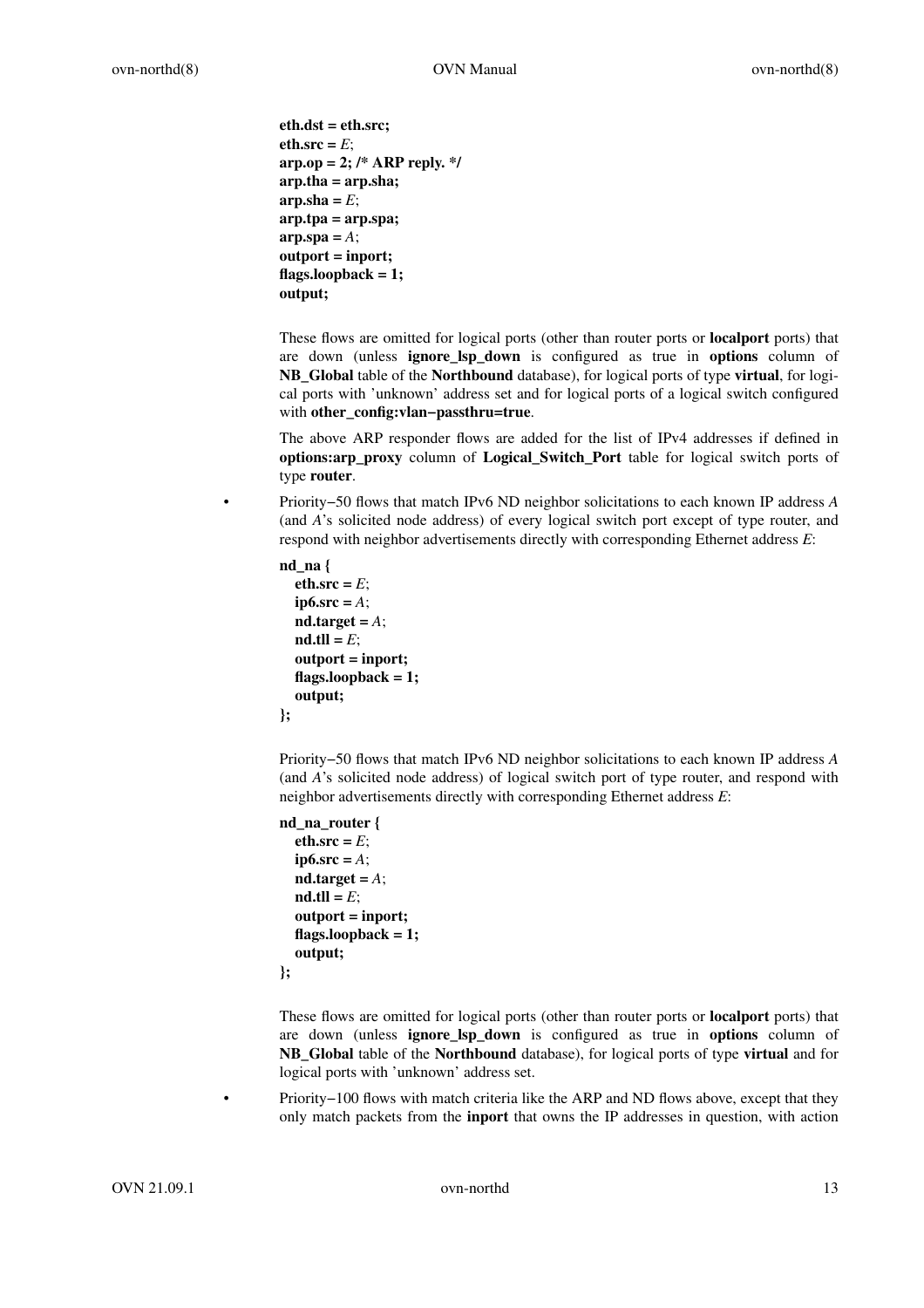**next;**. These flows prevent OVN from replying to, for example, an ARP request emitted by a VM for its own IP address. A VM only makes this kind of request to attempt to detect a duplicate IP address assignment, so sending a reply will prevent the VM from accepting the IP address that it owns.

In place of **next;**, it would be reasonable to use **drop;** for the flows' actions. If everything is working as it is configured, then this would produce equivalent results, since no host should reply to the request. But ARPing for one's own IP address is intended to detect situations where the network is not working as configured, so dropping the request would frustrate that intent.

• For each *SVC\_MON\_SRC\_IP* defined in the value of the **ip\_port\_mappings:END-POINT\_IP** column of **Load\_Balancer** table, priority−110 logical flow is added with the match **arp.tpa ==** *SVC\_MON\_SRC\_IP* **&& && arp.op == 1** and applies the action

**eth.dst = eth.src;**  $eth.src = E$ ; **arp.op = 2; /\* ARP reply. \*/ arp.tha = arp.sha;**  $\mathbf{a} \mathbf{r} \mathbf{p} \cdot \mathbf{a} \mathbf{h} = E$ ; **arp.tpa = arp.spa;**  $\mathbf{a}$ rp.spa =  $A$ ; **outport = inport; flags.loopback = 1; output;**

where *E* is the service monitor source mac defined in the **options:svc\_monitor\_mac** column in the **NB\_Global** table. This mac is used as the source mac in the service monitor packets for the load balancer endpoint IP health checks.

*SVC\_MON\_SRC\_IP* is used as the source ip in the service monitor IPv4 packets for the load balancer endpoint IP health checks.

These flows are required if an ARP request is sent for the IP *SVC\_MON\_SRC\_IP*.

• For each *VIP* configured in the table **Forwarding\_Group** a priority−50 logical flow is added with the match  $\text{arp.tpa} == \text{vir} \&\&\&\text{arp.op} == 1$ and applies the action

```
eth.dst = eth.src;
eth.src = E;
arp.op = 2; /* ARP reply. */
arp.tha = arp.sha;
\mathbf{a} \mathbf{r} \mathbf{p} \cdot \mathbf{a} \mathbf{h} = E;
arp.tpa = arp.spa;
\mathbf{a} \mathbf{r} \mathbf{p} \cdot \mathbf{a} \mathbf{p} = A;
outport = inport;
flags.loopback = 1;
output;
```
where *E* is the forwarding group's mac defined in the **vmac**.

*A* is used as either the destination ip for load balancing traffic to child ports or as nexthop to hosts behind the child ports.

These flows are required to respond to an ARP request if an ARP request is sent for the IP *vip*.

• One priority−0 fallback flow that matches all packets and advances to the next table.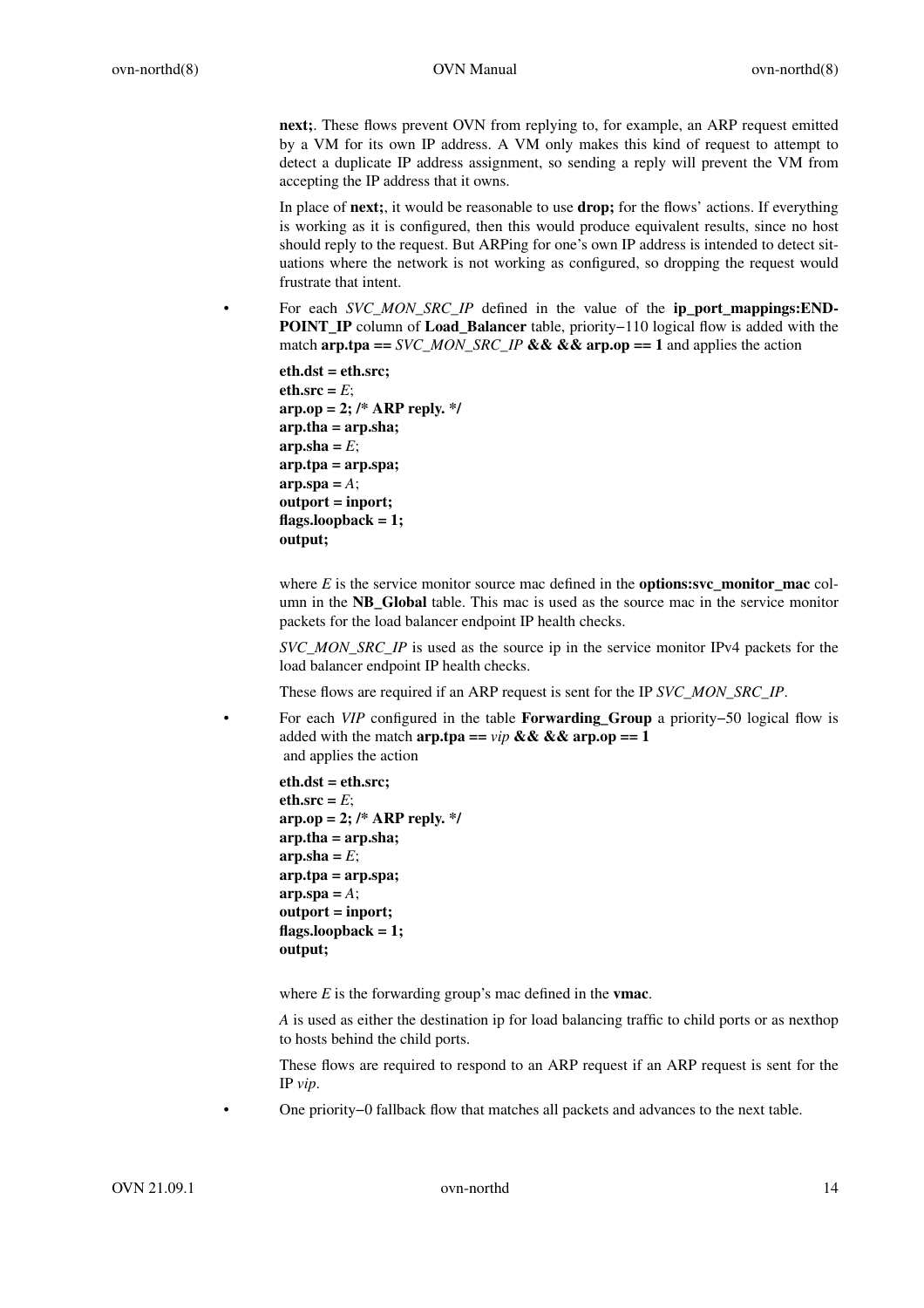*Ingress Table 17: DHCP option processing*

This table adds the DHCPv4 options to a DHCPv4 packet from the logical ports configured with IPv4 address(es) and DHCPv4 options, and similarly for DHCPv6 options. This table also adds flows for the logical ports of type **external**.

• A priority−100 logical flow is added for these logical ports which matches the IPv4 packet with **udp.src** = 68 and **udp.dst** = 67 and applies the action **put\_dhcp\_opts** and advances the packet to the next table.

```
r e g 0[3] = put \text{ dhep } opts(offer \text{ if } p = ip, options...);next;
```
For DHCPDISCOVER and DHCPREQUEST, this transforms the packet into a DHCP reply, adds the DHCP offer IP *ip* and options to the packet, and stores 1 into reg0[3]. For other kinds of packets, it just stores 0 into reg0[3]. Either way, it continues to the next table.

• A priority−100 logical flow is added for these logical ports which matches the IPv6 packet with **udp.src** = 546 and **udp.dst** = 547 and applies the action **put\_dhcpv6\_opts** and advances the packet to the next table.

 $r e g 0[3] = \text{put}$  dhcpv6 opts(ia addr = *ip*, *options...*); **next;**

For DHCPv6 Solicit/Request/Confirm packets, this transforms the packet into a DHCPv6 Advertise/Reply, adds the DHCPv6 offer IP *ip* and options to the packet, and stores 1 into reg0[3]. For other kinds of packets, it just stores 0 into reg0[3]. Either way, it continues to the next table.

• A priority−0 flow that matches all packets to advances to table 16.

## *Ingress Table 18: DHCP responses*

This table implements DHCP responder for the DHCP replies generated by the previous table.

• A priority 100 logical flow is added for the logical ports configured with DHCPv4 options which matches IPv4 packets with **udp.src == 68 && udp.dst == 67 && reg0[3] == 1** and responds back to the **inport** after applying these actions. If **reg0[3]** is set to 1, it means that the action **put\_dhcp\_opts** was successful.

```
eth.dst = eth.src;
eth.src = E;
ip4.src = S;
udp.src=67;
udp.dst = 68;
output = P;
flags.loopback = 1;
output;
```
where *E* is the server MAC address and *S* is the server IPv4 address defined in the DHCPv4 options. Note that **ip4.dst** field is handled by **put\_dhcp\_opts**.

(This terminates ingress packet processing; the packet does not go to the next ingress table.)

• A priority 100 logical flow is added for the logical ports configured with DHCPv6 options which matches IPv6 packets with **udp.src == 546 && udp.dst == 547 && reg0[3] == 1** and responds back to the **inport** after applying these actions. If **reg0[3]** is set to 1, it means that the action **put\_dhcpv6\_opts** was successful.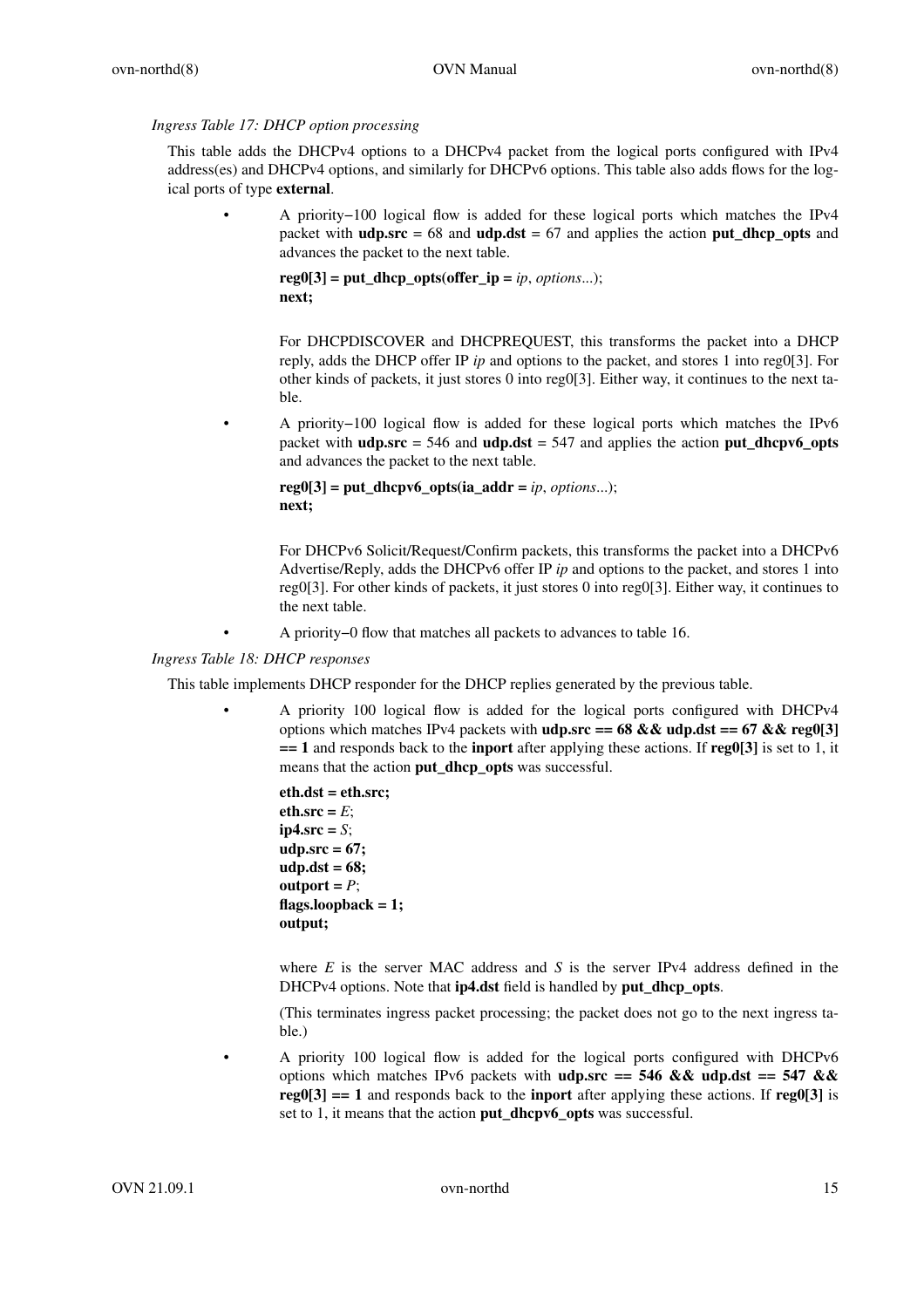```
eth.dst = eth.src;
eth.src = E;
ip6.dst = A;
ip6.src = S;
udp.src=547;
udp.dst = 546;
output = P;
flags.loopback = 1;
output;
```
where *E* is the server MAC address and *S* is the server IPv6 LLA address generated from the **server** id defined in the DHCPv6 options and *A* is the IPv6 address defined in the logical port's addresses column.

(This terminates packet processing; the packet does not go on the next ingress table.)

• A priority−0 flow that matches all packets to advances to table 17.

*Ingress Table 19 DNS Lookup*

This table looks up and resolves the DNS names to the corresponding configured IP address(es).

• A priority−100 logical flow for each logical switch datapath if it is configured with DNS records, which matches the IPv4 and IPv6 packets with **udp.dst** = 53 and applies the action **dns\_lookup** and advances the packet to the next table.

**reg0[4] = dns\_lookup(); next;**

For valid DNS packets, this transforms the packet into a DNS reply if the DNS name can be resolved, and stores 1 into reg0[4]. For failed DNS resolution or other kinds of packets, it just stores 0 into reg0[4]. Either way, it continues to the next table.

### *Ingress Table 20 DNS Responses*

This table implements DNS responder for the DNS replies generated by the previous table.

• A priority−100 logical flow for each logical switch datapath if it is configured with DNS records, which matches the IPv4 and IPv6 packets with  $\text{udp.dat} = 53 \&\& \text{reg0}[4] == 1$ and responds back to the **inport** after applying these actions. If **reg0[4]** is set to 1, it means that the action **dns lookup** was successful.

```
eth.dst <−> eth.src;
ip4.src <−> ip4.dst;
udp.dst = udp.src;
udp.src=53;
output = P;
flags.loopback = 1;
output;
```
(This terminates ingress packet processing; the packet does not go to the next ingress table.)

### *Ingress table 21 External ports*

Traffic from the **external** logical ports enter the ingress datapath pipeline via the **localnet** port. This table adds the below logical flows to handle the traffic from these ports.

• A priority−100 flow is added for each **external** logical port which doesn't reside on a chassis to drop the ARP/IPv6 NS request to the router IP(s) (of the logical switch) which matches on the **inport** of the **external** logical port and the valid **eth.src** address(es) of the **external** logical port.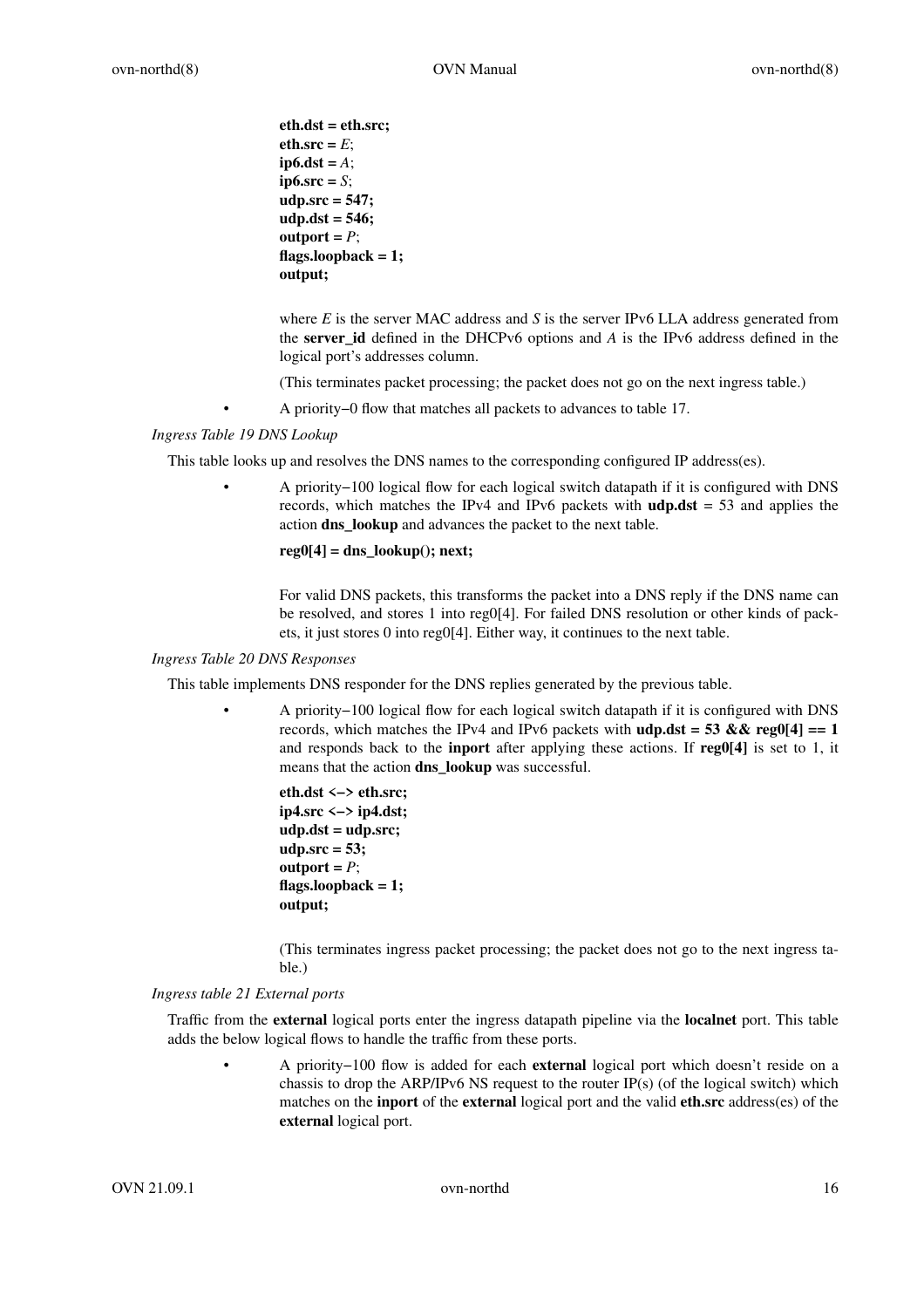This flow guarantees that the ARP/NS request to the router IP address from the external ports is responded by only the chassis which has claimed these external ports. All the other chassis, drops these packets.

A priority−100 flow is added for each **external** logical port which doesn't reside on a chassis to drop any packet destined to the router mac - with the match **inport ==** *external* **&& eth.src ==**  $E$  **&& eth.dst ==**  $R$  **&& !is chassis resident("***external***") where**  $E$  **is the** external port mac and *R* is the router port mac.

• A priority−0 flow that matches all packets to advances to table 20.

*Ingress Table 22 Destination Lookup*

This table implements switching behavior. It contains these logical flows:

- A priority–110 flow with the match **eth.src** ==  $E$  for all logical switch datapaths and applies the action **handle\_svc\_check(inport)**. Where  $E$  is the service monitor mac defined in the **options:svc\_monitor\_mac** colum of **NB\_Global** table.
- A priority−100 flow that punts all IGMP/MLD packets to **ovn−controller** if multicast snooping is enabled on the logical switch. The flow also forwards the IGMP/MLD packets to the **MC\_MROUTER\_STATIC** multicast group, which **ovn−northd** populates with all the logical ports that have **options :mcast\_flood\_reports='true'**.
- Priority−90 flows that forward registered IP multicast traffic to their corresponding multicast group, which **ovn−northd** creates based on learnt **IGMP\_Group** entries. The flows also forward packets to the **MC\_MROUTER\_FLOOD** multicast group, which **ovn−nortdh** populates with all the logical ports that are connected to logical routers with **options**:mcast\_relay='true'.
- A priority−85 flow that forwards all IP multicast traffic destined to 224.0.0.X to the **MC\_FLOOD** multicast group, which **ovn−northd** populates with all enabled logical ports.
- A priority−85 flow that forwards all IP multicast traffic destined to reserved multicast IPv6 addresses (RFC 4291, 2.7.1, e.g., Solicited-Node multicast) to the **MC\_FLOOD** multicast group, which **ovn−northd** populates with all enabled logical ports.
- A priority−80 flow that forwards all unregistered IP multicast traffic to the **MC\_STATIC** multicast group, which **ovn−northd** populates with all the logical ports that have **options :mcast flood='true'**. The flow also forwards unregistered IP multicast traffic to the **MC\_MROUTER\_FLOOD** multicast group, which **ovn−northd** populates with all the logical ports connected to logical routers that have **options :mcast\_relay='true'**.
- A priority−80 flow that drops all unregistered IP multicast traffic if **other\_config :mcast\_snoop='true'** and **other\_config :mcast\_flood\_unregistered='false'** and the switch is not connected to a logical router that has **options :mcast\_relay='true'** and the switch doesn't have any logical port with **options :mcast\_flood='true'**.
- Priority−80 flows for each IP address/VIP/NAT address owned by a router port connected to the switch. These flows match ARP requests and ND packets for the specific IP addresses. Matched packets are forwarded only to the router that owns the IP address and to the **MC\_FLOOD\_L2** multicast group which contains all non-router logical ports.
- Priority−90 flows for each IP address/VIP/NAT address configured outside its owning router port's subnet. These flows match ARP requests and ND packets for the specific IP addresses. Matched packets are forwarded to the **MC\_FLOOD** multicast group which contains all connected logical ports.
- Priority−75 flows for each port connected to a logical router matching self originated ARP request/ND packets. These packets are flooded to the **MC\_FLOOD\_L2** which contains all non-router logical ports.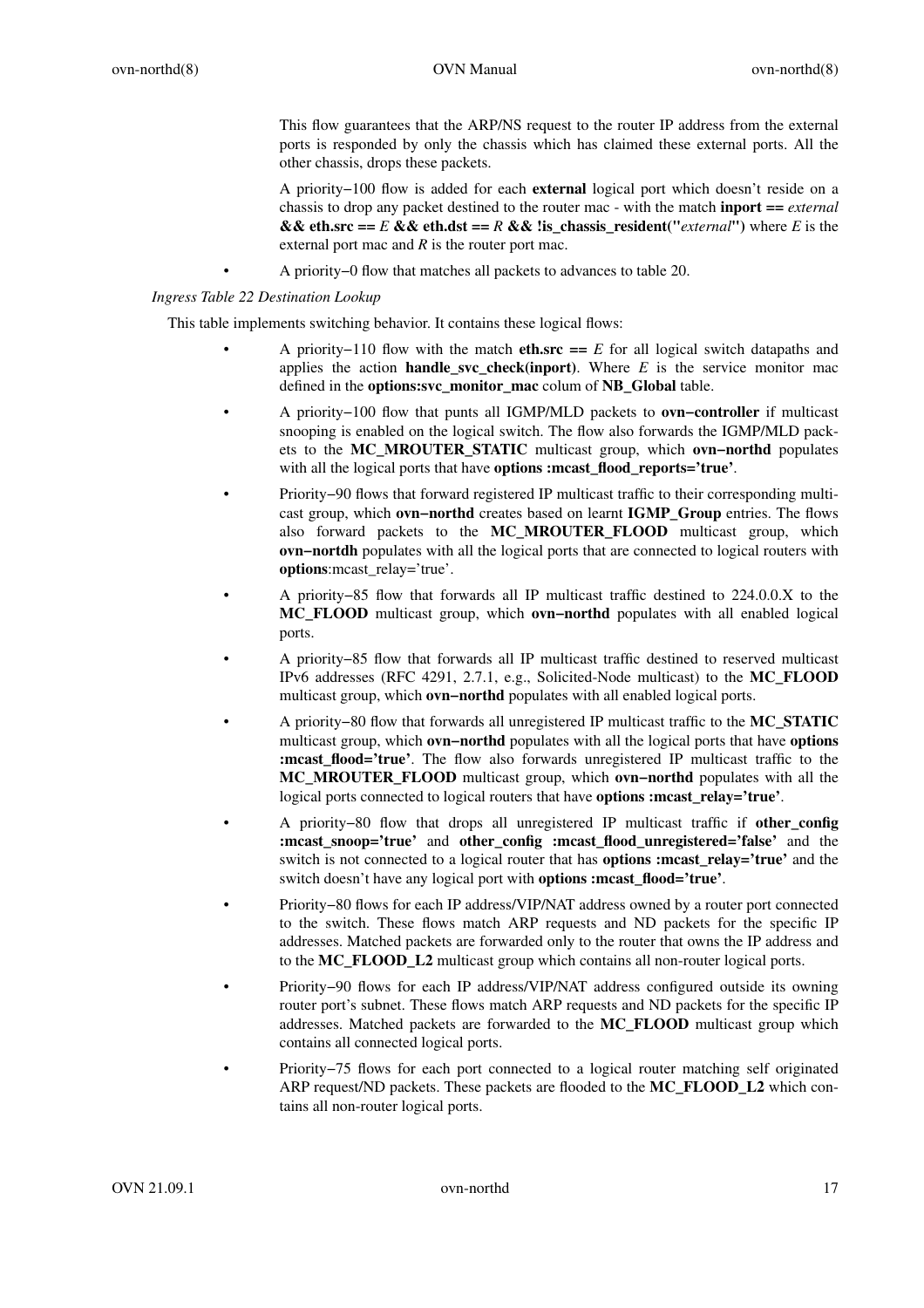- A priority−70 flow that outputs all packets with an Ethernet broadcast or multicast **eth.dst** to the **MC\_FLOOD** multicast group.
- One priority−50 flow that matches each known Ethernet address against **eth.dst** and outputs the packet to the single associated output port.

For the Ethernet address on a logical switch port of type **router**, when that logical switch port's **addresses** column is set to **router** and the connected logical router port has a gateway chassis:

- The flow for the connected logical router port's Ethernet address is only programmed on the gateway chassis.
- If the logical router has rules specified in **nat** with **external\_mac**, then those addresses are also used to populate the switch's destination lookup on the chassis where **logical\_port** is resident.

For the Ethernet address on a logical switch port of type **router**, when that logical switch port's **addresses** column is set to **router** and the connected logical router port specifies a **reside−on−redirect−chassis** and the logical router to which the connected logical router port belongs to has a distributed gateway LRP:

The flow for the connected logical router port's Ethernet address is only programmed on the gateway chassis.

For each forwarding group configured on the logical switch datapath, a priority−50 flow that matches on **eth.dst ==** *VIP*

with an action of **fwd\_group(childports=***args* **)**, where *args* contains comma separated logical switch child ports to load balance to. If **liveness** is enabled, then action also includes **liveness=true**.

• One priority−0 fallback flow that matches all packets with the action **outport = get\_fdb(eth.dst); next;**. The action **get\_fdb** gets the port for the **eth.dst** in the MAC learning table of the logical switch datapath. If there is no entry for **eth.dst** in the MAC learning table, then it stores **none** in the **outport**.

## *Ingress Table 24 Destination unknown*

This table handles the packets whose destination was not found or and looked up in the MAC learning table of the logical switch datapath. It contains the following flows.

- If the logical switch has logical ports with 'unknown' addresses set, then the below logical flow is added
	- Priority 50 flow with the match **outport == none** then outputs them to the **MC\_UNKNOWN** multicast group, which **ovn−northd** populates with all enabled logical ports that accept unknown destination packets. As a small optimization, if no logical ports accept unknown destination packets, **ovn−northd** omits this multicast group and logical flow.

If the logical switch has no logical ports with 'unknown' address set, then the below logical flow is added

- Priority 50 flow with the match **outport == none** and drops the packets.
- One priority−0 fallback flow that outputs the packet to the egress stage with the outport learnt from **get\_fdb** action.

# *Egress Table 0: Pre-LB*

This table is similar to ingress table **Pre−LB**. It contains a priority−0 flow that simply moves traffic to the next table. Moreover it contains a priority−110 flow to move IPv6 Neighbor Discovery traffic to the next table. If any load balancing rules exist for the datapath, a priority−100 flow is added with a match of **ip** and action of **reg0[2] = 1; next;** to act as a hint for table **Pre−stateful** to send IP packets to the connection tracker for packet de-fragmentation and possibly DNAT the destination VIP to one of the selected backend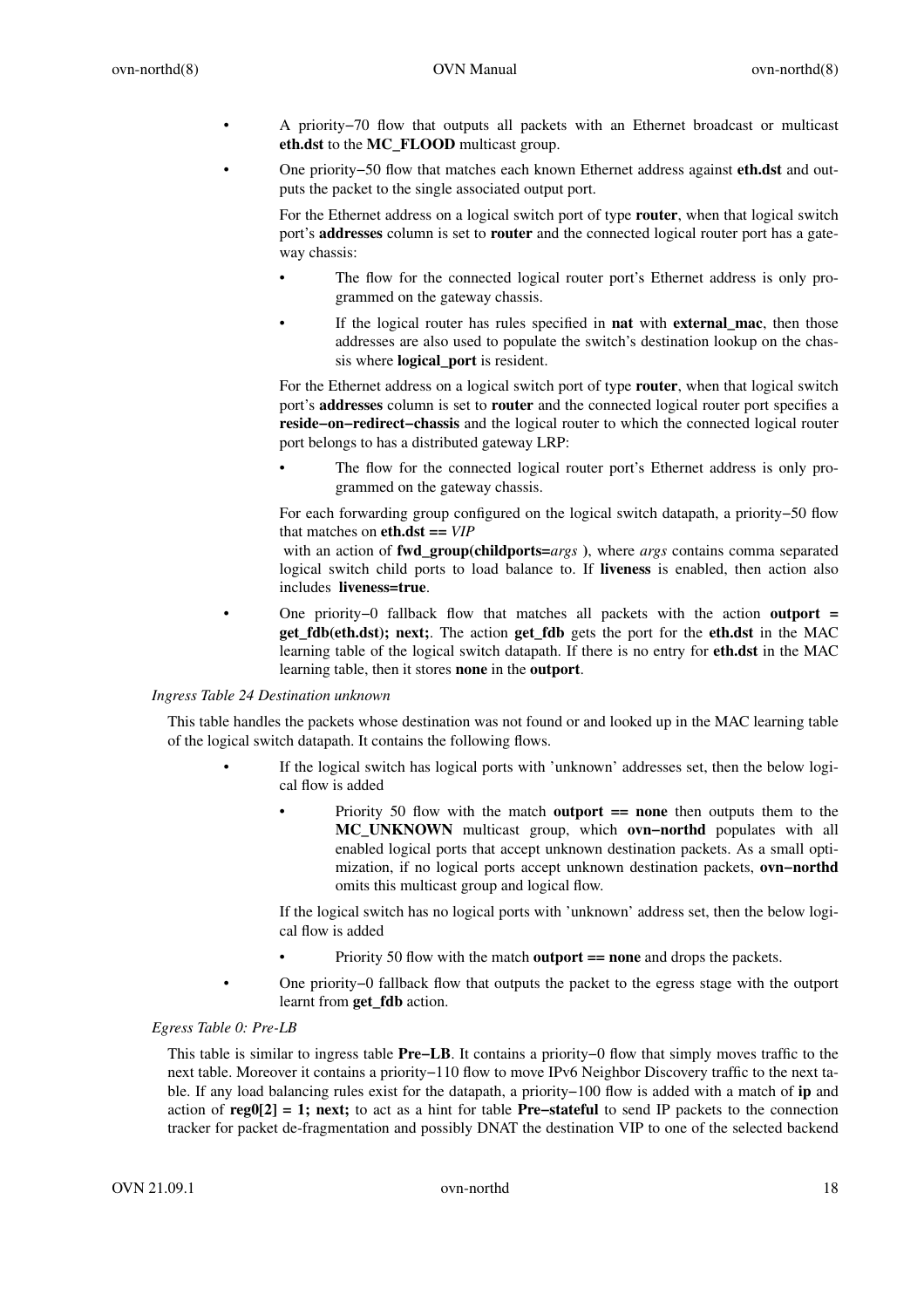for already commited load balanced traffic.

This table also has a priority−110 flow with the match **eth.src** == *E* for all logical switch datapaths to move traffic to the next table. Where  $E$  is the service monitor mac defined in the **options:svc** monitor mac colum of **NB\_Global** table.

*Egress Table 1:* **to−lport** *Pre-ACLs*

This is similar to ingress table **Pre−ACLs** except for **to−lport** traffic.

This table also has a priority−110 flow with the match **eth.src ==** *E* for all logical switch datapaths to move traffic to the next table. Where *E* is the service monitor mac defined in the **options:svc\_monitor\_mac** colum of **NB\_Global** table.

This table also has a priority−110 flow with the match **outport ==** *I* for all logical switch datapaths to move traffic to the next table. Where *I* is the peer of a logical router port. This flow is added to skip the connection tracking of packets which will be entering logical router datapath from logical switch datapath for routing.

### *Egress Table 2: Pre-stateful*

This is similar to ingress table **Pre–stateful**. This table adds the below 3 logical flows.

- A Priority−120 flow that send the packets to connection tracker using **ct\_lb;** as the action so that the already established traffic gets unDNATted from the backend IP to the load balancer VIP based on a hint provided by the previous tables with a match for **reg0[2] == 1**. If the packet was not DNATted earlier, then **ct\_lb** functions like **ct\_next**.
- A priority−100 flow sends the packets to connection tracker based on a hint provided by the previous tables (with a match for  $\mathbf{reg0[0]} == 1$ ) by using the  $\mathbf{ct\_next}$ ; action.
- A priority−0 flow that matches all packets to advance to the next table.

#### *Egress Table 3:* **from−lport** *ACL hints*

This is similar to ingress table **ACL hints**.

#### *Egress Table 4:* **to−lport** *ACLs*

This is similar to ingress table **ACLs** except for **to−lport** ACLs.

In addition, the following flows are added.

- A priority 34000 logical flow is added for each logical port which has DHCPv4 options defined to allow the DHCPv4 reply packet and which has DHCPv6 options defined to allow the DHCPv6 reply packet from the **Ingress Table 16: DHCP responses**.
- A priority 34000 logical flow is added for each logical switch datapath configured with DNS records with the match  $\text{udp.} \text{dst} = 53$  to allow the DNS reply packet from the **Ingress Table 18: DNS responses**.
- A priority 34000 logical flow is added for each logical switch datapath with the match **eth.src =** *E* to allow the service monitor request packet generated by **ovn−controller** with the action **next**, where  $E$  is the service monitor mac defined in the **options:svc** moni**tor\_mac** colum of **NB\_Global** table.

*Egress Table 5:* **to−lport** *QoS Marking*

This is similar to ingress table **QoS marking** except they apply to **to−lport** QoS rules.

*Egress Table 6:* **to−lport** *QoS Meter*

This is similar to ingress table **QoS meter** except they apply to **to−lport** QoS rules.

*Egress Table 7: Stateful*

This is similar to ingress table **Stateful** except that there are no rules added for load balancing new connections.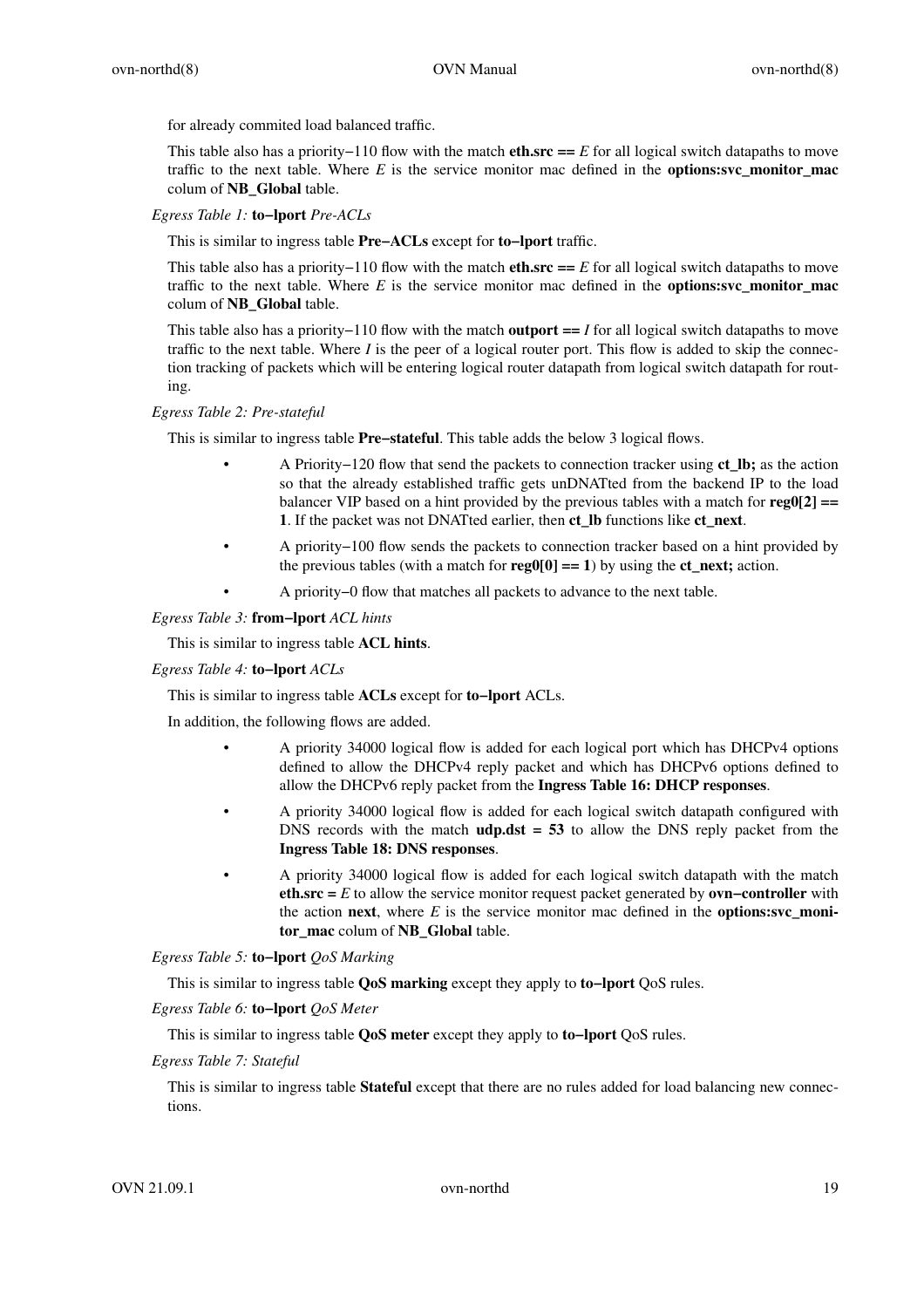### *Egress Table 8: Egress Port Security - IP*

This is similar to the port security logic in table **Ingress Port Security − IP** except that **outport**, **eth.dst**, **ip4.dst** and **ip6.dst** are checked instead of **inport**, **eth.src**, **ip4.src** and **ip6.src**

# *Egress Table 9: Egress Port Security - L2*

This is similar to the ingress port security logic in ingress table **Admission Control and Ingress Port Security − L2**, but with important differences. Most obviously, **outport** and **eth.dst** are checked instead of **inport** and **eth.src**. Second, packets directed to broadcast or multicast **eth.dst** are always accepted instead of being subject to the port security rules; this is implemented through a priority−100 flow that matches on **eth.mcast** with action **output;**. Moreover, to ensure that even broadcast and multicast packets are not delivered to disabled logical ports, a priority−150 flow for each disabled logical **outport** overrides the priority−100 flow with a **drop;** action. Finally if egress qos has been enabled on a localnet port, the outgoing queue id is set through **set queue** action. Please remember to mark the corresponding physical interface with **ovn−egress−iface** set to true in **external\_ids**

## **Logical Router Datapaths**

Logical router datapaths will only exist for **Logical\_Router** rows in the **OVN\_Northbound** database that do not have **enabled** set to **false**

### *Ingress Table 0: L2 Admission Control*

This table drops packets that the router shouldn't see at all based on their Ethernet headers. It contains the following flows:

- Priority−100 flows to drop packets with VLAN tags or multicast Ethernet source addresses.
- For each enabled router port *P* with Ethernet address *E*,apriority−50 flow that matches **inport ==** *P* && (eth.mcast || eth.dst == *E*), stores the router port ethernet address and advances to next table, with action **xreg0[0..47]=E; next;**.

For the gateway port on a distributed logical router (where one of the logical router ports specifies a gateway chassis), the above flow matching **eth.dst** ==  $E$  is only programmed on the gateway port instance on the gateway chassis.

For a distributed logical router or for gateway router where the port is configured with **options:gateway\_mtu** the action of the above flow is modified adding **check\_pkt\_larger** in order to mark the packet setting **REGBIT\_PKT\_LARGER** if the size is greater than the MTU.

• For each **dnat\_and\_snat** NAT rule on a distributed router that specifies an external Ethernet address *E*, a priority–50 flow that matches **inport ==** *GW* **&& eth.dst ==** *E*, where *GW* is the logical router gateway port, with action **xreg0[0..47]=E; next;**.

This flow is only programmed on the gateway port instance on the chassis where the **logical\_port** specified in the NAT rule resides.

Other packets are implicitly dropped.

### *Ingress Table 1: Neighbor lookup*

For ARP and IPv6 Neighbor Discovery packets, this table looks into the **MAC\_Binding** records to determine if OVN needs to learn the mac bindings. Following flows are added:

• For each router port *P* that owns IP address *A*, which belongs to subnet *S* with prefix length *L*, if the option **always\_learn\_from\_arp\_request** is **true** for this router, a priority−100 flow is added which matches **inport ==** *P* **&& arp.spa ==** *S***/***L* **&& arp.op == 1** (ARP request) with the following actions:

**reg9[2] = lookup\_arp(inport, arp.spa, arp.sha); next;**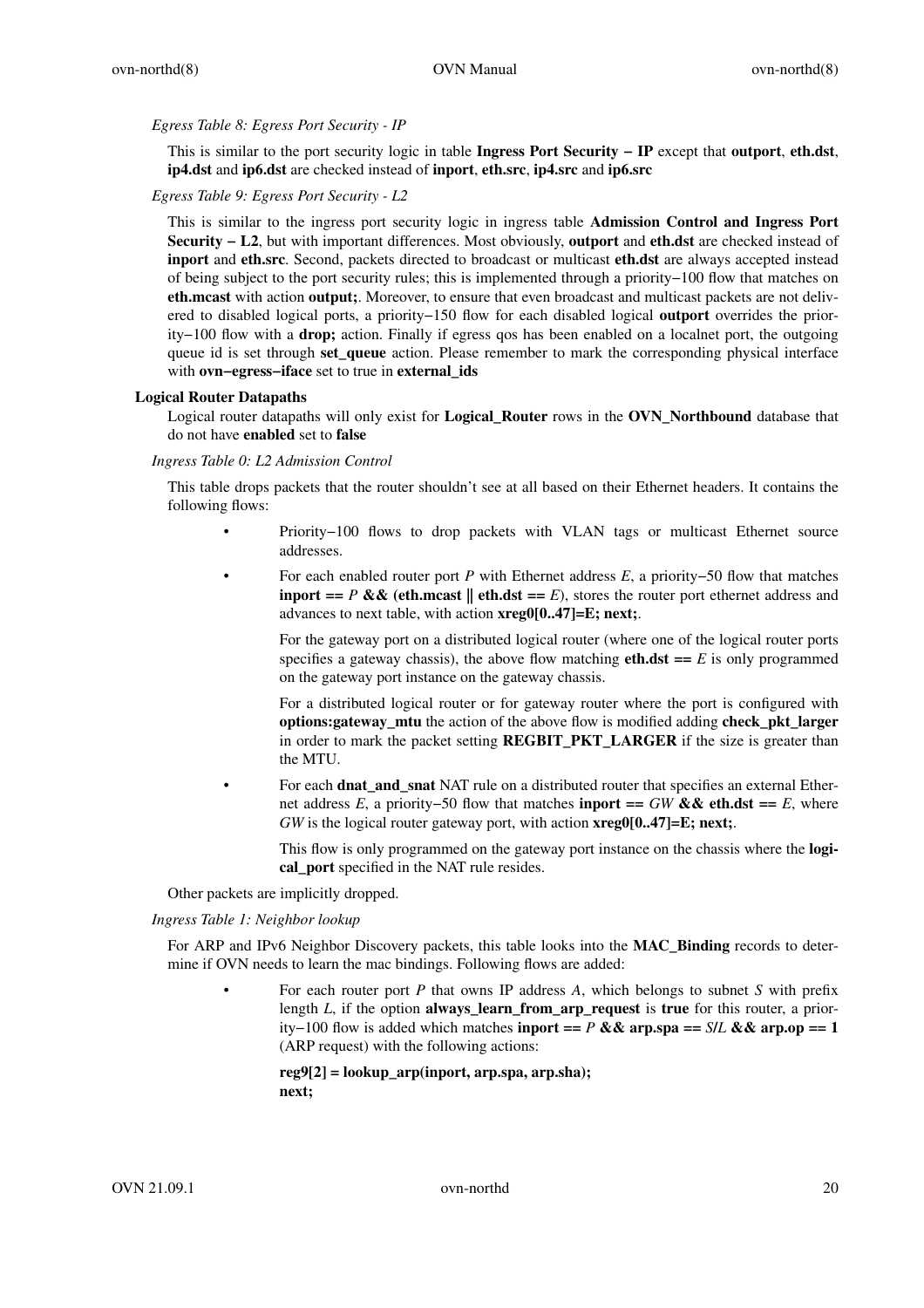If the option **always\_learn\_from\_arp\_request** is **false**, the following two flows are added.

A priority−110 flow is added which matches **inport ==** *P* **&& arp.spa ==** *S***/***L* **&& arp.tpa ==**  $A \& \& \text{arp.op} == 1$  **(ARP request) with the following actions:** 

**reg9[2] = lookup\_arp(inport, arp.spa, arp.sha); reg9[3] = 1; next;**

A priority−100 flow is added which matches **inport ==** *P* **&& arp.spa ==** *S***/***L* **&& arp.op == 1** (ARP request) with the following actions:

```
reg9[2] = lookup_arp(inport, arp.spa, arp.sha);
reg9[3] = lookup_arp_ip(inport, arp.spa);
next;
```
If the logical router port *P* is a distributed gateway router port, additional match **is\_chassis\_resident(cr−***P***)** is added for all these flows.

• A priority−100 flow which matches on ARP reply packets and applies the actions if the option **always\_learn\_from\_arp\_request** is **true**:

```
reg9[2] = lookup_arp(inport, arp.spa, arp.sha);
next;
```
If the option **always** learn from arp request is false, the above actions will be:

```
reg9[2] = lookup_arp(inport, arp.spa, arp.sha);
reg9[3] = 1;
next;
```
• A priority−100 flow which matches on IPv6 Neighbor Discovery advertisement packet and applies the actions if the option **always\_learn\_from\_arp\_request** is **true**:

```
reg9[2] = lookup_nd(inport, nd.target, nd.tll);
next;
```
If the option **always\_learn\_from\_arp\_request** is **false**, the above actions will be:

```
reg9[2] = lookup_nd(inport, nd.target, nd.tll);
reg9[3] = 1;
next;
```
• A priority−100 flow which matches on IPv6 Neighbor Discovery solicitation packet and applies the actions if the option **always\_learn\_from\_arp\_request** is **true**:

```
reg9[2] = lookup_nd(inport, ip6.src, nd.sll);
next;
```
If the option **always\_learn\_from\_arp\_request** is **false**, the above actions will be:

```
reg9[2] = lookup_nd(inport, ip6.src, nd.sll);
reg9[3] = lookup_nd_ip(inport, ip6.src);
next;
```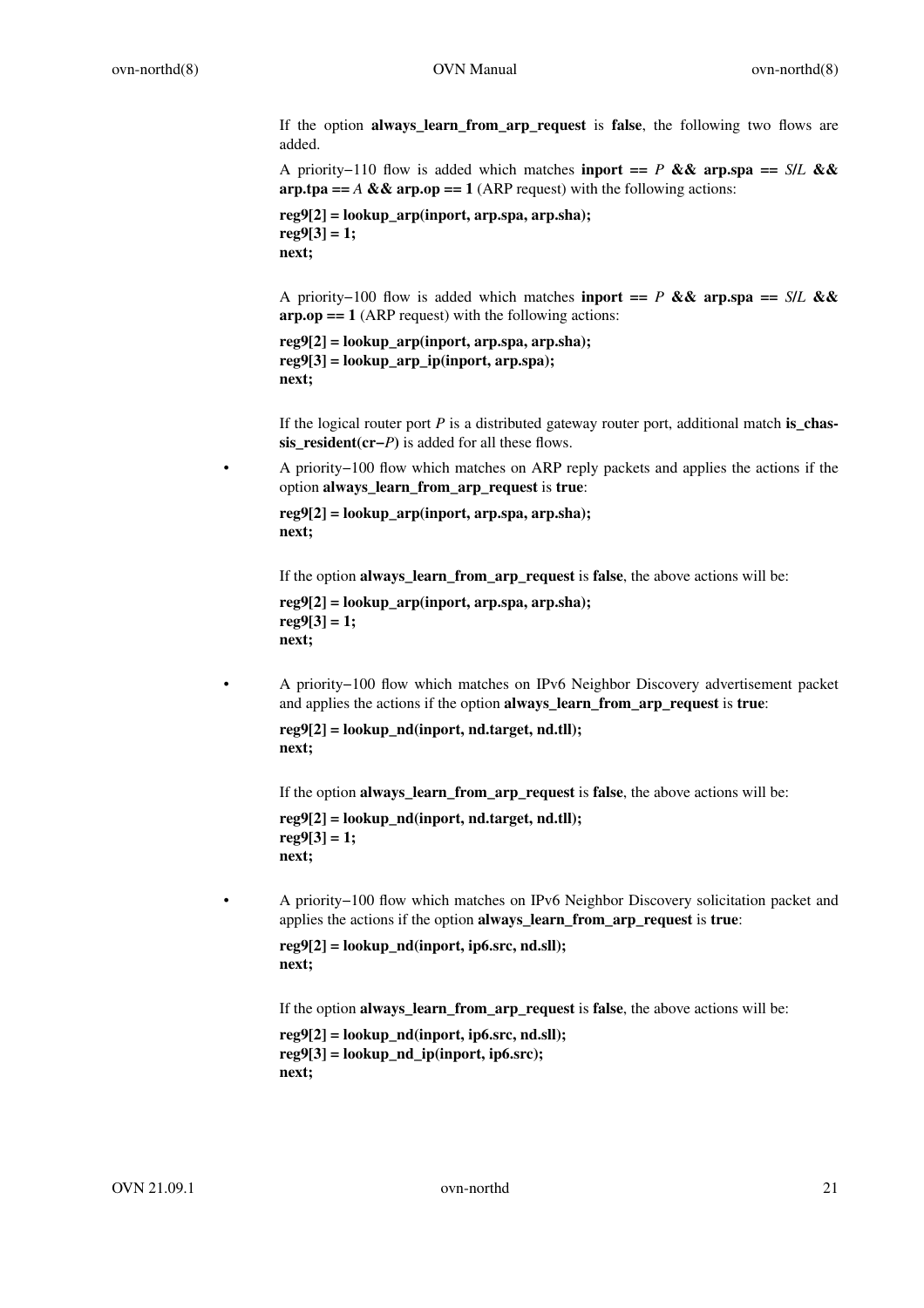• A priority−0 fallback flow that matches all packets and applies the action **reg9[2] = 1; next;** advancing the packet to the next table.

### *Ingress Table 2: Neighbor learning*

This table adds flows to learn the mac bindings from the ARP and IPv6 Neighbor Solicitation/Advertisement packets if it is needed according to the lookup results from the previous stage.

reg9[2] will be **1** if the **lookup\_arp/lookup\_nd** in the previous table was successful or skipped, meaning no need to learn mac binding from the packet.

reg9[3] will be **1** if the **lookup\_arp\_ip/lookup\_nd\_ip** in the previous table was successful or skipped, meaning it is ok to learn mac binding from the packet (if reg9[2] is 0).

- A priority−100 flow with the match **reg9[2] == 1 || reg9[3] == 0** and advances the packet to the next table as there is no need to learn the neighbor.
- A priority−90 flow with the match **arp** and applies the action **put\_arp(inport, arp.spa, arp.sha); next;**
- A priority−90 flow with the match **nd\_na** and applies the action **put\_nd(inport, nd.target, nd.tll); next;**
- A priority−90 flow with the match **nd\_ns** and applies the action **put\_nd(inport, ip6.src, nd.sll); next;**

#### *Ingress Table 3: IP Input*

This table is the core of the logical router datapath functionality. It contains the following flows to implement very basic IP host functionality.

> • For distributed logical routers or gateway routers with gateway port configured with **options:gateway\_mtu** to a valid integer value, a priority−150 flow with the match **inport ==** *LRP* **&& REGBIT\_PKT\_LARGER && REGBIT\_EGRESS\_LOOPBACK == 0**, where *LRP* is the logical router port and applies the following action for ipv4 and ipv6 respectively:

```
icmp4 {
  icmp4.type = 3; /* Destination Unreachable. */
  icmp4.code = 4; /* Frag Needed and DF was Set. */
  icmp4.frag_mtu = M;
  eth.dst = E;ip4.dst = ip4.src;
  ip4.src = <i>I</i>;ip.ttl = 255;
  REGBIT_EGRESS_LOOPBACK=1;
  REGBIT_PKT_LARGER 0;
  next(pipeline=ingress, table=0);
};
icmp6 {
  icmp6.type = 2;
  icmp6.code = 0;
  icmp6.frag_mtu = M;
  eth.dst = E;
  ip6.dst = ip6.src;
  ip6.src = <i>I</i>;ip.ttl = 255;
  REGBIT_EGRESS_LOOPBACK=1;
  REGBIT_PKT_LARGER 0;
  next(pipeline=ingress, table=0);
};
```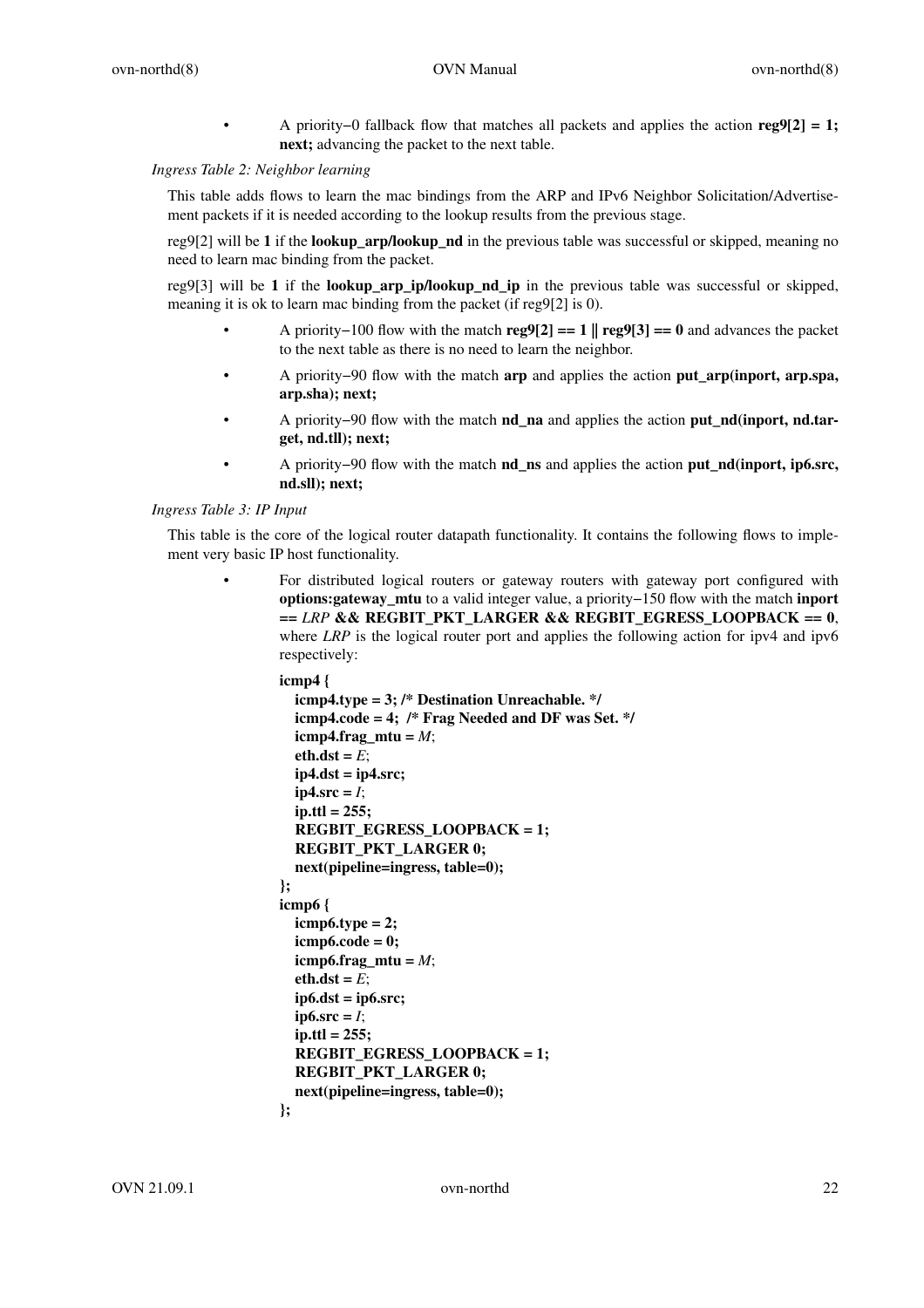• For each NAT entry of a distributed logical router (with distributed gateway router port) of type **snat**,apriority−120 flow with the match **inport ==** *P* **&& ip4.src ==** *A* advances the packet to the next pipeline, where *P* is the distributed logical router port and *A* is the **external\_ip** set in the NAT entry. If *A* is an IPv6 address, then **ip6.src** is used for the match.

The above flow is required to handle the routing of the East/west NAT traffic.

- For each BFD port the two following priority−110 flows are added to manage BFD traffic:
	- if **ip4.src** or **ip6.src** is any IP address owned by the router port and **udp.dst == 3784** , the packet is advanced to the next pipeline stage.
	- if **ip4.dst** or **ip6.dst** is any IP address owned by the router port and **udp.dst == 3784** , the **handle\_bfd\_msg** action is executed.
	- L3 admission control: A priority−100 flow drops packets that match any of the following:
		- **ip4.src[28..31] == 0xe** (multicast source)
		- **ip4.src == 255.255.255.255** (broadcast source)
		- **ip4.src == 127.0.0.0/8 || ip4.dst == 127.0.0.0/8** (localhost source or destination)
		- $ip4.src = 0.0.0.0/8$  ||  $ip4.$ dst =  $0.0.0.0/8$  (zero network source or destination)
		- **ip4.src** or **ip6.src** is any IP address owned by the router, unless the packet was recirculated due to egress loopback as indicated by **REG-BIT\_EGRESS\_LOOPBACK**.
		- **ip4.src** is the broadcast address of any IP network known to the router.
- A priority−100 flow parses DHCPv6 replies from IPv6 prefix delegation routers (**udp.src**  $== 547 & \& udp. \text{dst} == 546$ . The **handle\_dhcpv6\_reply** is used to send IPv6 prefix deleg ation messages to the delegation router.
- ICMP echo reply. These flows reply to ICMP echo requests received for the router's IP address. Let *A* be an IP address owned by a router port. Then, for each *A* that is an IPv4 address, a priority−90 flow matches on **ip4.dst ==** *A* and **icmp4.type == 8 && icmp4.code == 0** (ICMP echo request). For each *A* that is an IPv6 address, a priority−90 flow matches on **ip6.dst** == *A* and **icmp6.type** == 128 && **icmp6.code** == 0 (ICMPv6 echo request). The port of the router that receives the echo request does not matter. Also, the **ip.ttl** of the echo request packet is not checked, so it complies with RFC 1812, section 4.2.2.9. Flows for ICMPv4 echo requests use the following actions:

**ip4.dst <−> ip4.src; ip.ttl = 255; icmp4.type = 0; flags.loopback = 1; next;**

Flows for ICMPv6 echo requests use the following actions:

**ip6.dst <−> ip6.src; ip.ttl = 255; icmp6.type = 129; flags.loopback = 1; next;**

Reply to ARP requests.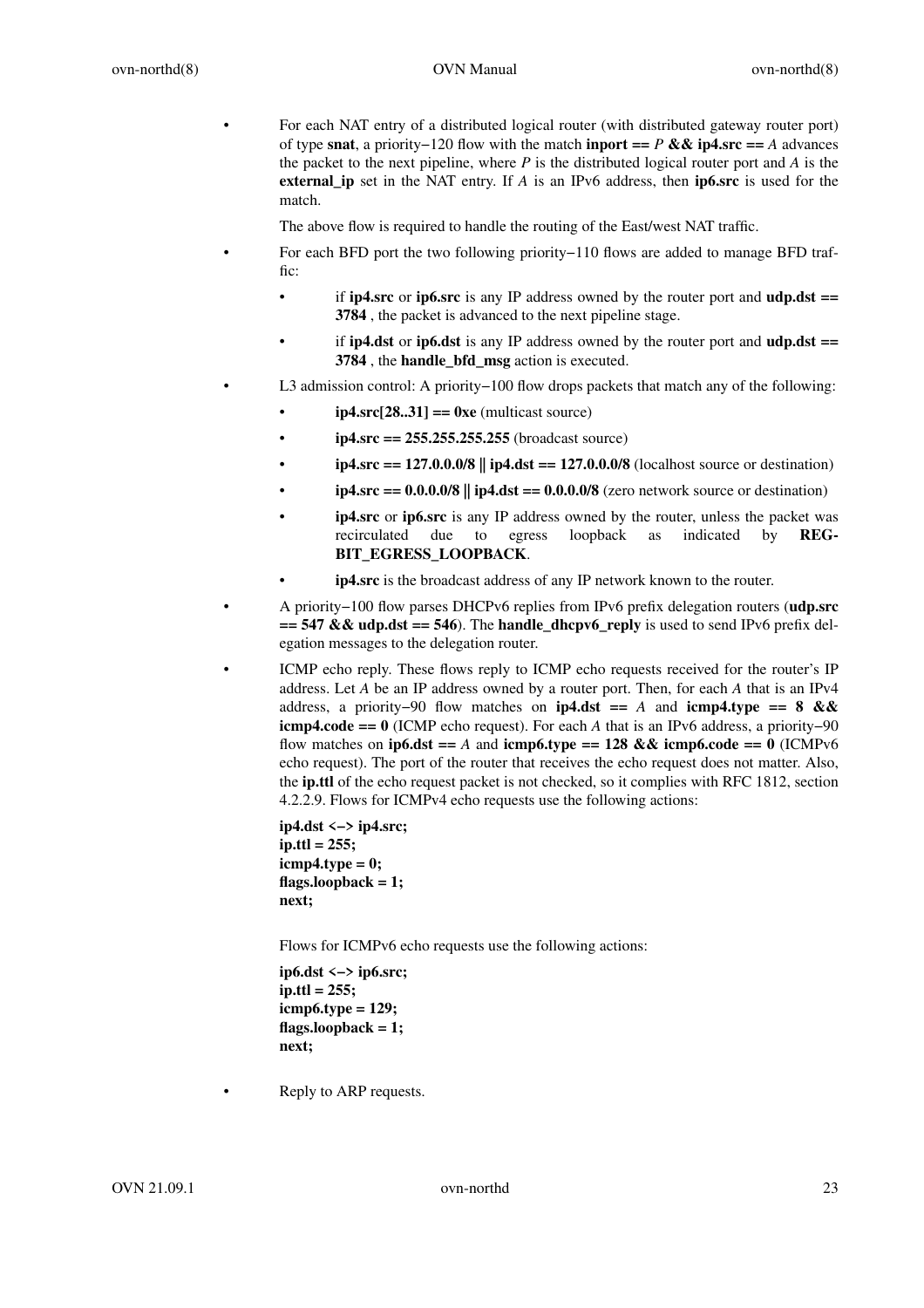These flows reply to ARP requests for the router's own IP address. The ARP requests are handled only if the requestor's IP belongs to the same subnets of the logical router port. For each router port *P* that owns IP address *A*, which belongs to subnet *S* with prefix length *L*, and Ethernet address *E*,a priority−90 flow matches **inport ==** *P* **&& arp.spa**  $=$  *S/L* && arp.op = 1 && arp.tpa = *A* (ARP request) with the following actions:

**eth.dst = eth.src; eth.src=xreg0[0..47]; arp.op = 2; /\* ARP reply. \*/ arp.tha = arp.sha; arp.sha = xreg0[0..47]; arp.tpa = arp.spa;**  $\mathbf{a} \mathbf{r} \mathbf{p} \cdot \mathbf{a} \mathbf{p} = A$ ; **outport = inport; flags.loopback = 1; output;**

For the gateway port on a distributed logical router (where one of the logical router ports specifies a gateway chassis), the above flows are only programmed on the gateway port instance on the gateway chassis. This behavior avoids generation of multiple ARP responses from different chassis, and allows upstream MAC learning to point to the gateway chassis.

For the logical router port with the option **reside−on−redirect−chassis** set (which is centralized), the above flows are only programmed on the gateway port instance on the gateway chassis (if the logical router has a distributed gateway port). This behavior avoids generation of multiple ARP responses from different chassis, and allows upstream MAC learning to point to the gateway chassis.

• Reply to IPv6 Neighbor Solicitations. These flows reply to Neighbor Solicitation requests for the router's own IPv6 address and populate the logical router's mac binding table.

For each router port *P* that owns IPv6 address *A*, solicited node address *S*, and Ethernet address *E*, a priority−90 flow matches **inport ==** *P* && nd\_ns && ip6.dst == { $A, E$ }  $&$   $&$  **nd.target** =  $A$  with the following actions:

```
nd_na_router {
  eth.src=xreg0[0..47];
  ip6.src = A;
  nd.target = A;
  nd.tll = xreg0[0..47];
  outport = inport;
  flags.loopback = 1;
  output;
};
```
For the gateway port on a distributed logical router (where one of the logical router ports specifies a gateway chassis), the above flows replying to IPv6 Neighbor Solicitations are only programmed on the gateway port instance on the gateway chassis. This behavior avoids generation of multiple replies from different chassis, and allows upstream MAC learning to point to the gateway chassis.

These flows reply to ARP requests or IPv6 neighbor solicitation for the virtual IP addresses configured in the router for NAT (both DNAT and SNAT) or load balancing.

IPv4: For a configured NAT (both DNAT and SNAT) IP address or a load balancer IPv4 VIP *A*, for each router port *P* with Ethernet address *E*,apriority−90 flow matches **arp.op**  $== 1$  &  $\&$  arp.tpa =  $A$  (ARP request) with the following actions: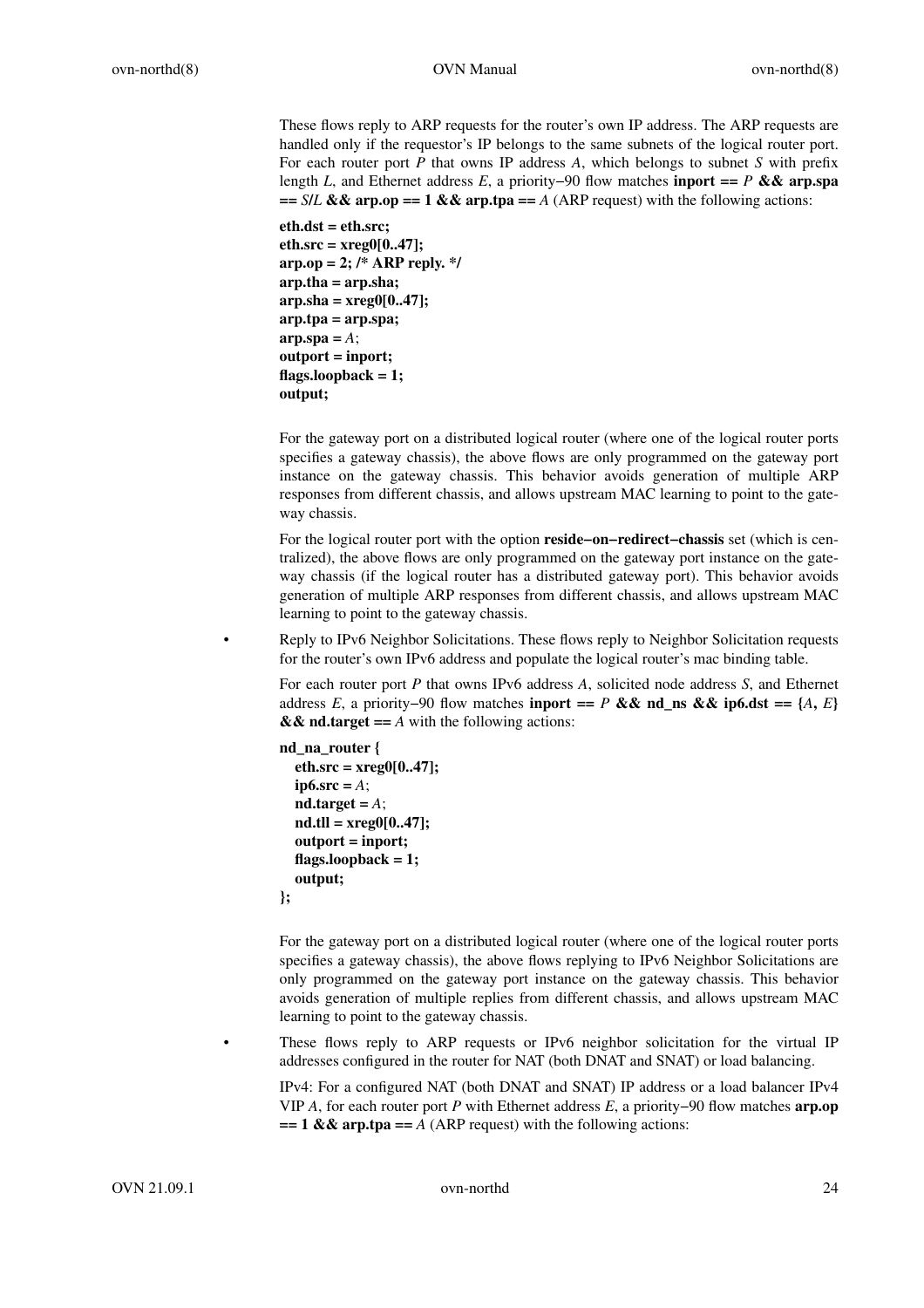```
eth.dst = eth.src;
eth.src=xreg0[0..47];
arp.op = 2; /* ARP reply. */
arp.tha = arp.sha;
arp.sha = xreg0[0..47];
arp.tpa <−> arp.spa;
outport = inport;
flags.loopback = 1;
output;
```
IPv4: For a configured load balancer IPv4 VIP,asimilar flow is added with the additional match **inport**  $==$   $P$ .

If the router port *P* is a distributed gateway router port, then the **is\_chassis\_resident** $(P)$  is also added in the match condition for the load balancer IPv4 VIP *A*.

IPv6: For a configured NAT (both DNAT and SNAT) IP address or a load balancer IPv6 VIP *A*, solicited node address *S*, for each router port *P* with Ethernet address *E*,apriority−90 flow matches **inport ==** *P* **&& nd\_ns && ip6.dst == {***A***,** *S***} && nd.target ==** *A* with the following actions:

```
eth.dst = eth.src;
nd_na {
  eth.src=xreg0[0..47];
  nd.tll = xreg0[0..47];
  ip6.src = A;nd.target = A;
  outport = inport;
  flags.loopback = 1;
  output;
}
```
If the router port *P* is a distributed gateway router port, then the **is\_chassis\_resident** $(P)$  is also added in the match condition for the load balancer IPv6 VIP *A*.

For the gateway port on a distributed logical router with NAT (where one of the logical router ports specifies a gateway chassis):

If the corresponding NAT rule cannot be handled in a distributed manner, then a priority−92 flow is programmed on the gateway port instance on the gateway chassis. A priority−91 drop flow is programmed on the other chassis when ARP requests/NS packets are received on the gateway port. This behavior avoids generation of multiple ARP responses from different chassis, and allows upstream MAC learning to point to the gateway chassis.

If the corresponding NAT rule can be handled in a distributed manner, then this flow is only programmed on the gateway port instance where the **logical\_port** specified in the NAT rule resides.

Some of the actions are different for this case, using the **external\_mac** specified in the NAT rule rather than the gateway port's Ethernet address *E*:

**eth.src =** *external\_mac*; **arp.sha =** *external\_mac*;

or in the case of IPv6 neighbor solicition:

**eth.src =** *external\_mac*; **nd.tll =** *external\_mac*;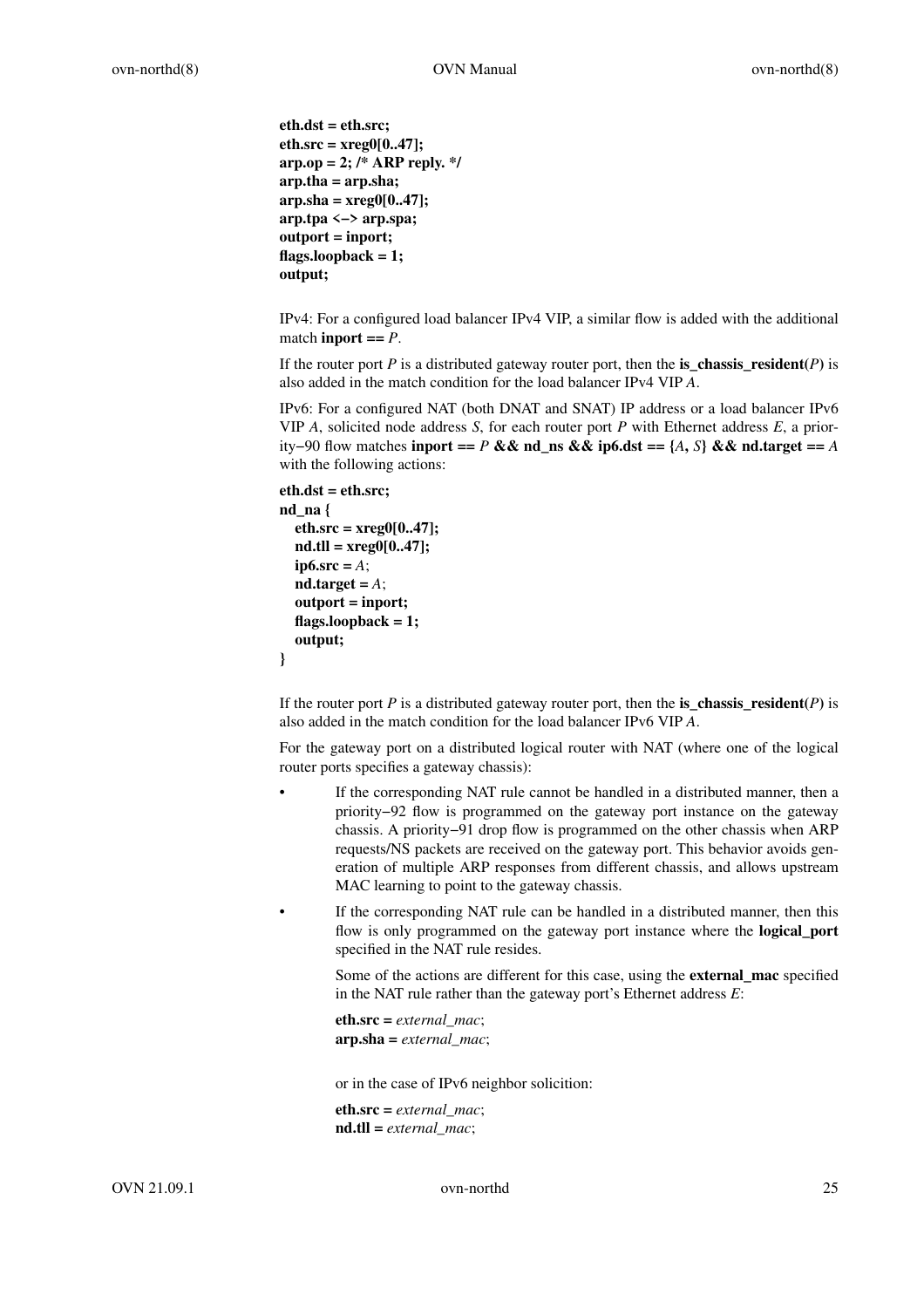This behavior avoids generation of multiple ARP responses from different chassis, and allows upstream MAC learning to point to the correct chassis.

- Priority−85 flows which drops the ARP and IPv6 Neighbor Discovery packets.
- A priority−84 flow explicitly allows IPv6 multicast traffic that is supposed to reach the router pipeline (i.e., router solicitation and router advertisement packets).
- A priority−83 flow explicitly drops IPv6 multicast traffic that is destined to reserved multicast groups.
- A priority−82 flow allows IP multicast traffic if **options**:mcast\_relay='true', otherwise drops it.
- UDP port unreachable. Priority−80 flows generate ICMP port unreachable messages in reply to UDP datagrams directed to the router's IP address, except in the special case of gateways, which accept traffic directed to a router IP for load balancing and NAT purposes.

These flows should not match IP fragments with nonzero offset.

• TCP reset. Priority−80 flows generate TCP reset messages in reply to TCP datagrams directed to the router's IP address, except in the special case of gateways, which accept traffic directed to a router IP for load balancing and NAT purposes.

These flows should not match IP fragments with nonzero offset.

• Protocol or address unreachable. Priority−70 flows generate ICMP protocol or address unreachable messages for IPv4 and IPv6 respectively in reply to packets directed to the router's IP address on IP protocols other than UDP, TCP, and ICMP, except in the special case of gateways, which accept traffic directed to a router IP for load balancing purposes.

These flows should not match IP fragments with nonzero offset.

• Drop other IP traffic to this router. These flows drop any other traffic destined to an IP address of this router that is not already handled by one of the flows above, which amounts to ICMP (other than echo requests) and fragments with nonzero offsets. For each IP address *A* owned by the router, a priority–60 flow matches **ip4.dst** == *A* or **ip6.dst ==** *A* and drops the traffic. An exception is made and the above flow is not added if the router port's own IP address is used to SNAT packets passing through that router.

The flows above handle all of the traffic that might be directed to the router itself. The following flows (with lower priorities) handle the remaining traffic, potentially for forwarding:

- Drop Ethernet local broadcast. A priority−50 flow with match **eth.bcast** drops traffic destined to the local Ethernet broadcast address. By definition this traffic should not be forwarded.
- ICMP time exceeded. For each router port *P*, whose IP address is *A*,apriority−40 flow with match **inport ==**  $P \& \& \text{ip.} \& \text{ip.} \& \& \text{lip.} \& \text{step\_frag}$  matches packets whose TTL has expired, with the following actions to send an ICMP time exceeded reply for IPv4 and IPv6 respectively:

```
icmp4 {
  icmp4.type = 11; /* Time exceeded. */
  icmp4.code = 0; /* TTL exceeded in transit. */
  ip4.dst = ip4.src;
  ip4.src = A;
  ip.ttl = 255;
  next;
};
icmp6 {
  icmp6.type = 3; /* Time exceeded. */
```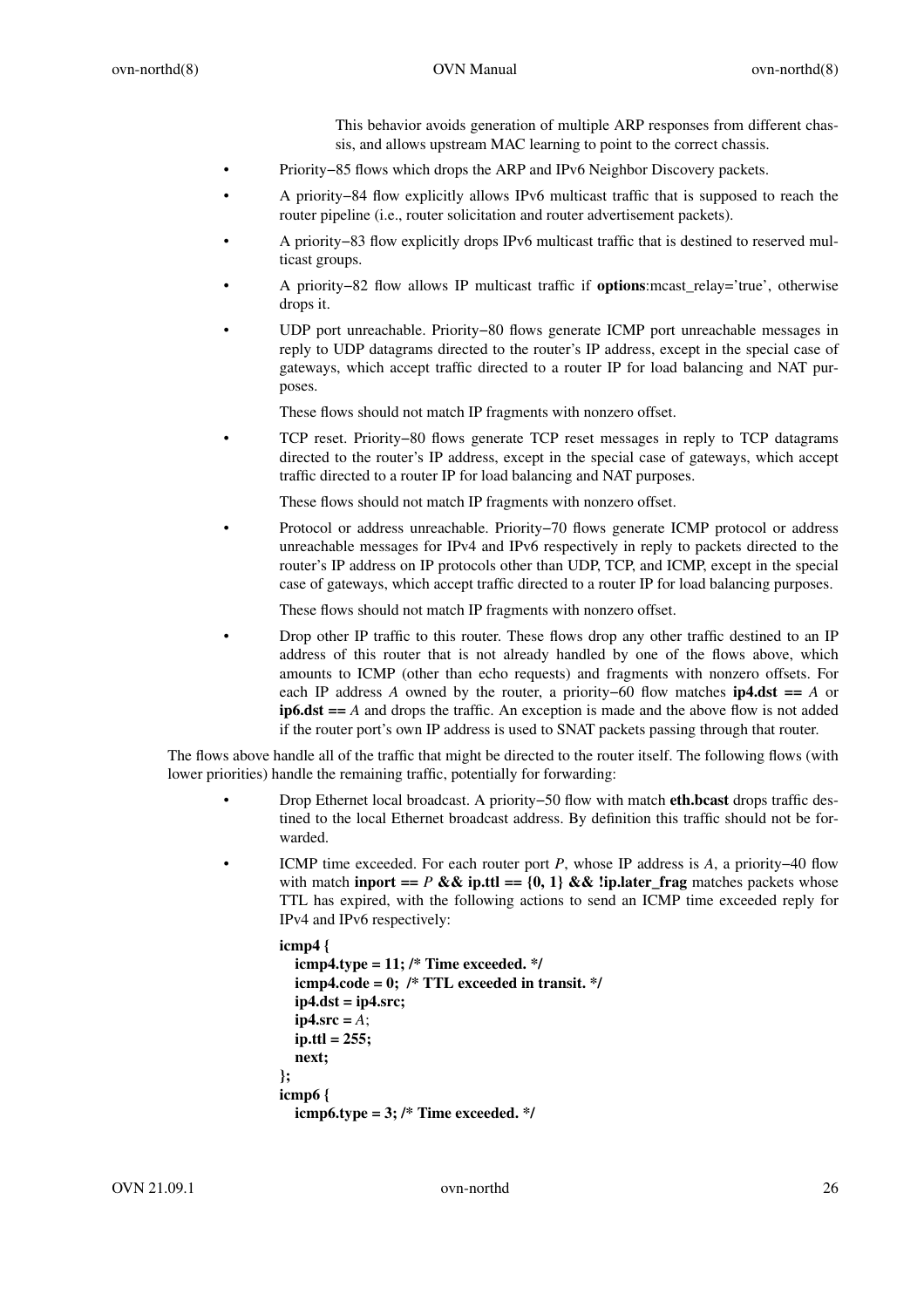```
icmp6.code = 0; /* TTL exceeded in transit. */
  ip6.dst = ip6.src;
  ip6.src = A;
  ip.ttl = 255;
  next;
};
```
- TTL discard. A priority−30 flow with match **ip.ttl == {0, 1}** and actions **drop;** drops other packets whose TTL has expired, that should not receive a ICMP error reply (i.e. fragments with nonzero offset).
- Next table. A priority−0 flows match all packets that aren't already handled and uses actions **next;** to feed them to the next table.

### *Ingress Table 4: UNSNAT*

This is for already established connections' reverse traffic. i.e., SNAT has already been done in egress pipeline and now the packet has entered the ingress pipeline as part of a reply. It is unSNATted here.

Ingress Table 4: UNSNAT on Gateway and Distributed Routers

If the Router (Gateway or Distributed) is configured with load balancers, then below lflows are added:

For each IPv4 address *A* defined as load balancer VIP with the protocol *P* (and the protocol port *T* if defined) is also present as an **external\_ip** in the NAT table, a priority−120 logical flow is added with the match **ip4 && ip4.dst ==** *A* **&&** *P* with the action **next;** to advance the packet to the next table. If the load balancer has protocol port **B** defined, then the match also has  $P \cdot \text{dst} == B$ .

The above flows are also added for IPv6 load balancers.

Ingress Table 4: UNSNAT on Gateway Routers

If the Gateway router has been configured to force SNAT any previously DNATted packets to *B*,apriority−110 flow matches **ip && ip4.dst ==** *B* or **ip && ip6.dst ==** *B* with an action **ct\_snat;** .

If the Gateway router is configured with **lb\_force\_snat\_ip=router\_ip** then for every logical router port *P* attached to the Gateway router with the router ip *B*, a priority−110 flow is added with the match **inport** ==  $P \& \& \textbf{ip4.}$ dst ==  $B \text{ or } \textbf{inport} == P \& \& \textbf{ip6.}$ dst ==  $B \& \textbf{ip7.}$ with an action **ct\_snat;** .

If the Gateway router has been configured to force SNAT any previously load-balanced packets to *B*, a priority−100 flow matches **ip && ip4.dst** == *B* or **ip && ip6.dst** == *B* with an action **ct** snat; .

For each NAT configuration in the OVN Northbound database, that asks to change the source IP address of a packet from *A* to *B*, a priority−90 flow matches **ip && ip4.dst** == *B* or **ip && ip6.dst** == *B* with an action **ct** snat; . If the NAT rule is of type dnat\_and\_snat and has **stateless=true** in the options, then the action would be **ip4/6.dst= (***B***)**.

A priority−0 logical flow with match **1** has actions **next;**.

Ingress Table 4: UNSNAT on Distributed Routers

• For each configuration in the OVN Northbound database, that asks to change the source IP address of a packet from *A* to *B*,apriority−100 flow matches **ip && ip4.dst ==** *B* **&& inport ==** *GW* or **ip && ip6.dst ==** *B* && **inport ==** *GW* where *GW* is the logical router gateway port, with an action **ct\_snat;**. If the NAT rule is of type dnat\_and\_snat and has **stateless=true** in the options, then the action would be  $ip4/6.$ dst= $(B)$ .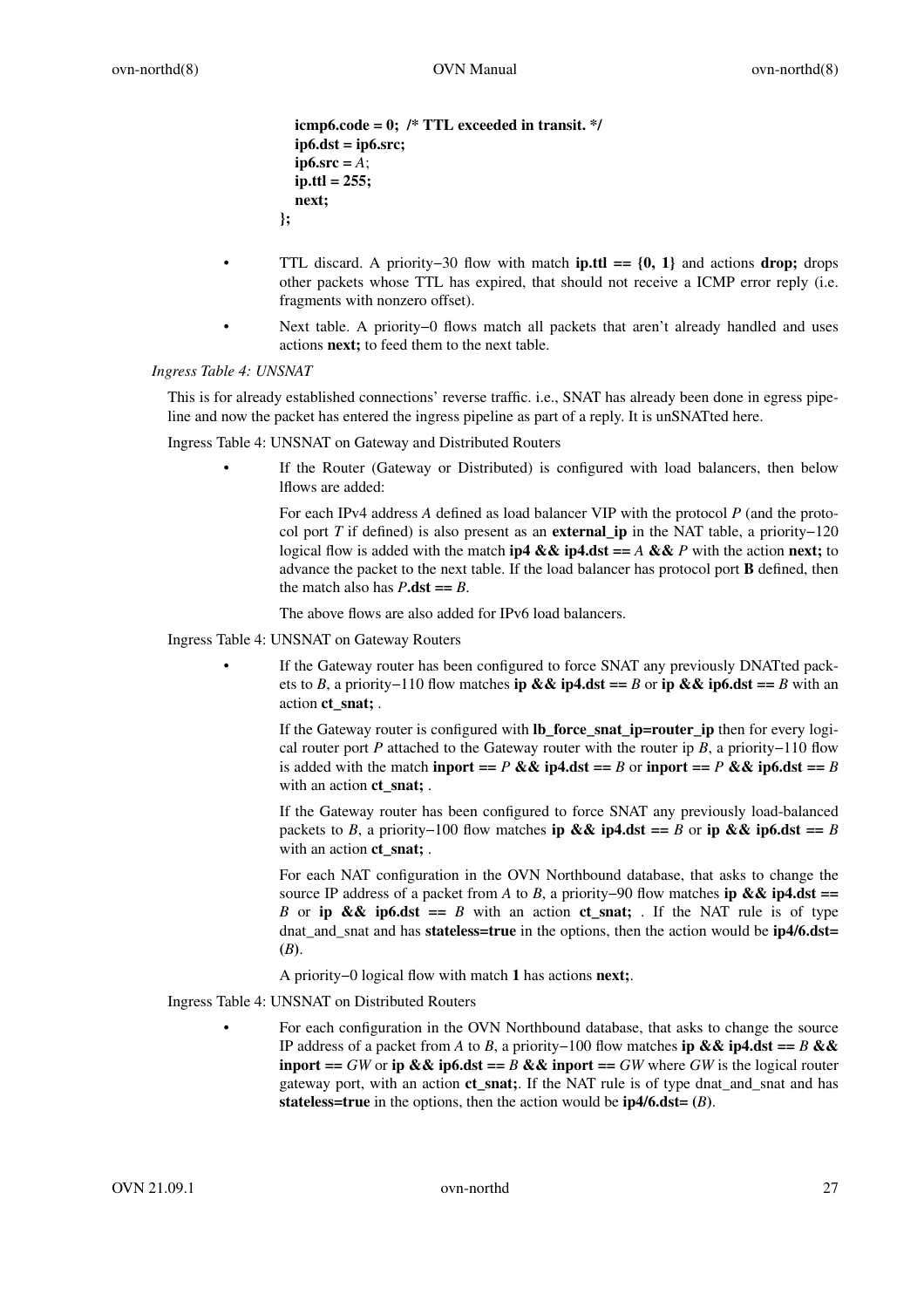If the NAT rule cannot be handled in a distributed manner, then the priority−100 flow above is only programmed on the gateway chassis.

A priority−0 logical flow with match **1** has actions **next;**.

### *Ingress Table 5: DEFRAG*

This is to send packets to connection tracker for tracking and defragmentation. It contains a priority−0 flow that simply moves traffic to the next table.

If load balancing rules with only virtual IP addresses are configured in **OVN\_Northbound** database for a Gateway router,apriority−100 flow is added for each configured virtual IP address *VIP*. For IPv4 *VIPs* the flow matches **ip && ip4.dst** == *VIP*. For IPv6 *VIPs*, the flow matches **ip && ip6.dst** == *VIP*. The flow applies the action **reg0 =** *VIP***; ct\_dnat;** (or **xxreg0** for IPv6) to send IP packets to the connection tracker for packet de-fragmentation and to dnat the destination IP for the committed connection before sending it to the next table.

If load balancing rules with virtual IP addresses and ports are configured in **OVN\_Northbound** database for a Gateway router, a priority−110 flow is added for each configured virtual IP address *VIP*, protocol *PROTO* and port *PORT*. For IPv4 *VIPs* the flow matches **ip && ip4.dst** == *VIP* && *PROTO* && *PROTO***.dst** == *PORT*. For IPv6 *VIPs*, the flow matches ip && ip6.dst == *VIP* && *PROTO* && *PROTO***.dst** == *PORT*. The flow applies the action **reg0** =  $VIP$ **; reg9[16..31]** = *PROTO***.dst**; ct\_dnat; (or **xxreg0** for IPv6) to send IP packets to the connection tracker for packet de-fragmentation and to dnat the destination IP for the committed connection before sending it to the next table.

If ECMP routes with symmetric reply are configured in the **OVN\_Northbound** database for a gateway router, a priority−300 flow is added for each router port on which symmetric replies are configured. The matching logic for these ports essentially reverses the configured logic of the ECMP route. So for instance, a route with a destination routing policy will instead match if the source IP address matches the static route's prefix. The flow uses the action **ct\_next** to send IP packets to the connection tracker for packet defragmentation and tracking before sending it to the next table.

*Ingress Table 6: DNAT*

Packets enter the pipeline with destination IP address that needs to be DNATted from a virtual IP address to a real IP address. Packets in the reverse direction needs to be unDNATed.

Ingress Table 6: Load balancing DNAT rules

Following load balancing DNAT flows are added for Gateway router or Router with gateway port. These flows are programmed only on the gateway chassis. These flows do not get programmed for load balancers with IPv6 *VIPs*.

- If controller\_event has been enabled for all the configured load balancing rules for a Gateway router or Router with gateway port in **OVN\_Northbound** database that does not have configured backends, a priority−130 flow is added to trigger ovn-controller events whenever the chassis receives a packet for that particular VIP. If **event**-elb meter has been previously created, it will be associated to the empty\_lb logical flow
- For all the configured load balancing rules for a Gateway router or Router with gateway port in **OVN\_Northbound** database that includes a L4 port *PORT* of protocol *P* and IPv4 or IPv6 address *VIP*, a priority−120 flow that matches on **ct.new && ip && reg0 ==** *VIP* && *P* && reg9[16..31] == *PORT* ( $xxreg0 == VIP$  in the IPv6 case) with an action of **ct\_lb(***args***)**, where *args* contains comma separated IPv4 or IPv6 addresses (and optional port numbers) to load balance to. If the router is configured to force SNAT any load-balanced packets, the above action will be replaced by **flags.force\_snat\_for\_lb = 1; ct\_lb(***args***);**. If the load balancing rule is configured with **skip\_snat** set to true, the above action will be replaced by **flags.skip\_snat\_for\_lb = 1; ct\_lb**( $args$ ); If health check is enabled, then *args* will only contain those endpoints whose service monitor status entry in **OVN\_Southbound** db is either **online** or empty.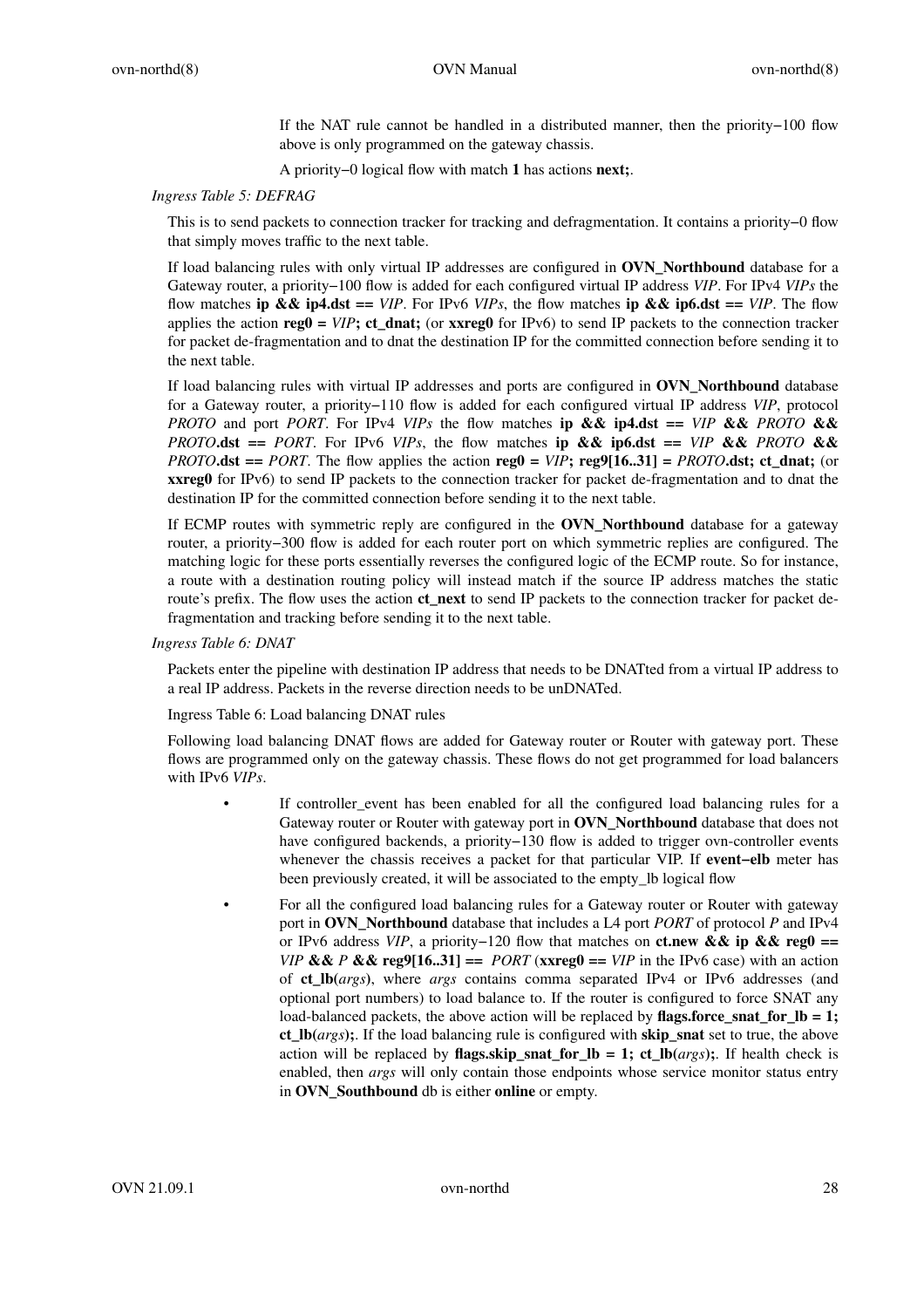The previous table **lr\_in\_defrag** sets the register **reg0** (or **xxreg0** for IPv6) and does **ct\_dnat**. Hence for established traffic, this table just advances the packet to the next stage.

• For all the configured load balancing rules for a router in **OVN\_Northbound** database that includes a L4 port *PORT* of protocol *P* and IPv4 or IPv6 address *VIP*,apriority−120 flow that matches on **ct.est && ip4 && reg0** ==  $VIP$  **&&**  $P$  **&& reg9**[16..31] ==  $PORT$ (**ip6** and  $xxreg0 == VIP$  in the IPv6 case) with an action of **next;**. If the router is configured to force SNAT any load-balanced packets, the above action will be replaced by **flags.force snat for**  $\bf{lb} = 1$ **; next;.** If the load balancing rule is configured with **skip** snat set to true, the above action will be replaced by **flags.skip** snat for  $\mathbf{lb} = 1$ ; **next;**.

The previous table **lr\_in\_defrag** sets the register **reg0** (or **xxreg0** for IPv6) and does **ct\_dnat**. Hence for established traffic, this table just advances the packet to the next stage.

• For all the configured load balancing rules for a router in **OVN\_Northbound** database that includes just an IP address *VIP* to match on, a priority−110 flow that matches on **ct.new && ip4 && reg0 ==**  $VIP$  (ip6 and **xxreg0 ==**  $VIP$  in the IPv6 case) with an action of **ct\_lb(***args***)**, where *args* contains comma separated IPv4 or IPv6 addresses. If the router is configured to force SNAT any load-balanced packets, the above action will be replaced by **flags.force** snat for  $\bf{lb} = 1$ ; ct  $\bf{lb}(args)$ ;. If the load balancing rule is configured with **skip snat** set to true, the above action will be replaced by **flags.skip\_snat\_for\_lb = 1; ct\_lb(** $args$ **);.** 

The previous table **lr\_in\_defrag** sets the register **reg0** (or **xxreg0** for IPv6) and does **ct\_dnat**. Hence for established traffic, this table just advances the packet to the next stage.

• For all the configured load balancing rules for a router in **OVN\_Northbound** database that includes just an IP address *VIP* to match on, a priority−110 flow that matches on **ct.est && ip4 && reg0 ==**  $VIP$  (or **ip6** and **xxreg0 ==**  $VIP$ ) with an action of **next**;. If the router is configured to force SNAT any load-balanced packets, the above action will be replaced by **flags.force\_snat\_for\_lb = 1; next;**. If the load balancing rule is configured with **skip\_snat** set to true, the above action will be replaced by **flags.skip\_snat\_for\_lb = 1; next;**.

The previous table **lr\_in\_defrag** sets the register **reg0** (or **xxreg0** for IPv6) and does **ct\_dnat**. Hence for established traffic, this table just advances the packet to the next stage.

• If the load balancer is created with **−−reject** option and it has no active backends, a TCP reset segment (for tcp) or an ICMP port unreachable packet (for all other kind of traffic) will be sent whenever an incoming packet is received for this load-balancer. Please note using **−−reject** option will disable empty\_lb SB controller event for this load balancer.

Ingress Table 6: DNAT on Gateway Routers

• For each configuration in the OVN Northbound database, that asks to change the destination IP address of a packet from *A* to *B*, a priority−100 flow matches **ip && ip4.dst** == *A* or **ip && ip6.dst** == *A* with an action **flags.loopback = 1; ct\_dnat** $(B)$ ;. If the Gateway router is configured to force SNAT any DNATed packet, the above action will be replaced by **flags.force\_snat\_for\_dnat = 1; flags.loopback = 1; ct\_dnat(***B***);. If the NAT rule is of** type dnat\_and\_snat and has **stateless=true** in the options, then the action would be  $ip4/6.$ dst= $(B)$ .

If the NAT rule has **allowed\_ext\_ips** configured, then there is an additional match **ip4.src ==** *allowed\_ext\_ips* . Similarly, for IPV6, match would be **ip6.src ==** *allowed\_ext\_ips*.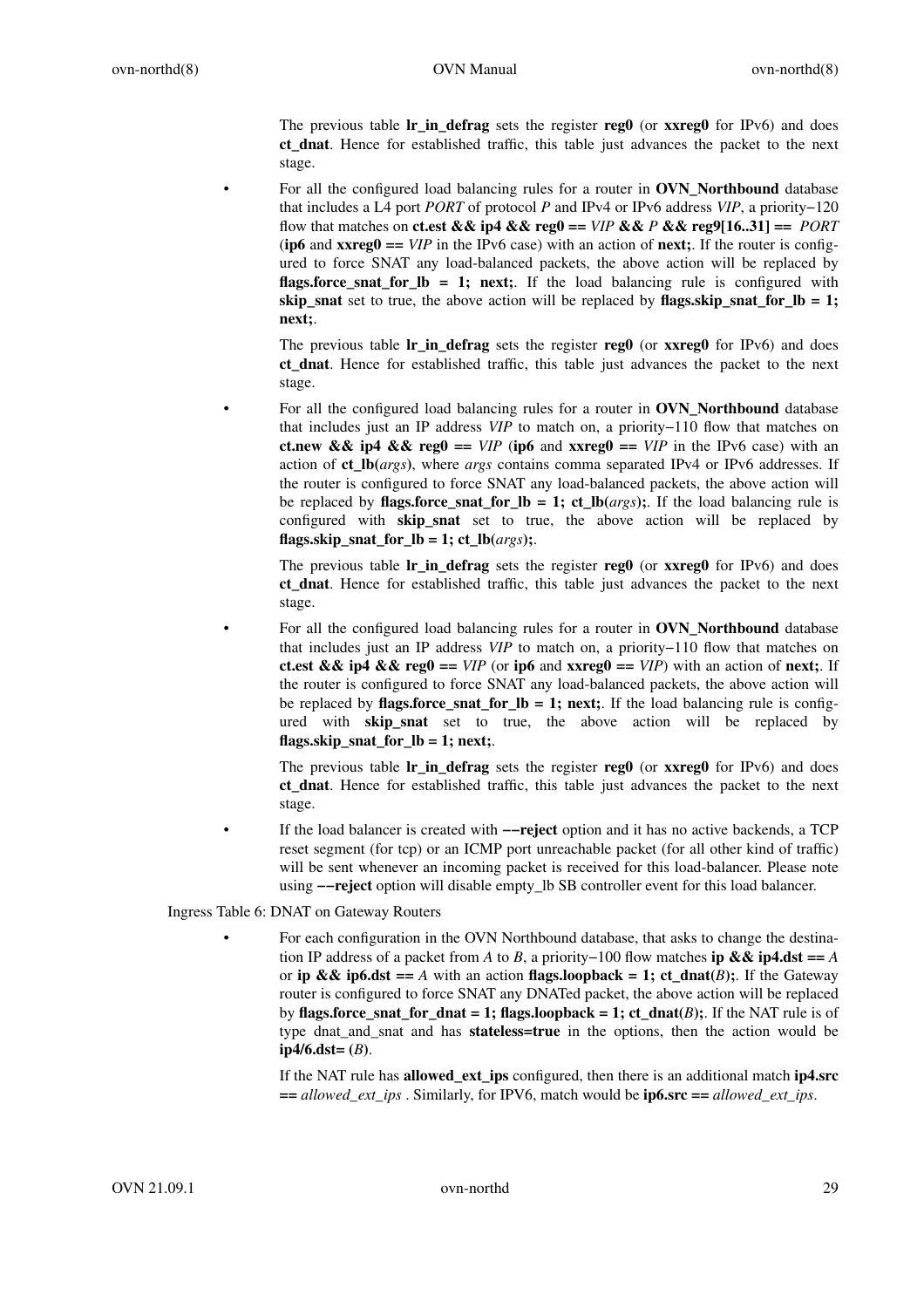If the NAT rule has **exempted\_ext\_ips** set, then there is an additional flow configured at priority 101. The flow matches if source ip is an **exempted\_ext\_ip** and the action is **next;** . This flow is used to bypass the ct\_dnat action for a packet originating from **exempted\_ext\_ips**.

• A priority−0 logical flow with match **1** has actions **next;**.

Ingress Table 6: DNAT on Distributed Routers

On distributed routers, the DNAT table only handles packets with destination IP address that needs to be DNATted from a virtual IP address to a real IP address. The unDNAT processing in the reverse direction is handled in a separate table in the egress pipeline.

• For each configuration in the OVN Northbound database, that asks to change the destination IP address of a packet from *A* to *B*, a priority–100 flow matches **ip && ip4.dst** == *B* **&& inport ==** *GW*, where *GW* is the logical router gateway port, with an action **ct\_dnat(***B***)**; The match will include **ip6.dst** == *B* in the IPv6 case. If the NAT rule is of type dnat\_and\_snat and has **stateless=true** in the options, then the action would be **ip4/6.dst=(***B***)**.

If the NAT rule cannot be handled in a distributed manner, then the priority−100 flow above is only programmed on the gateway chassis.

If the NAT rule has **allowed\_ext\_ips** configured, then there is an additional match **ip4.src ==** *allowed\_ext\_ips* . Similarly, for IPV6, match would be **ip6.src ==** *allowed\_ext\_ips*.

If the NAT rule has **exempted\_ext\_ips** set, then there is an additional flow configured at priority 101. The flow matches if source ip is an **exempted\_ext\_ip** and the action is **next;** . This flow is used to bypass the ct\_dnat action for a packet originating from **exempted\_ext\_ips**.

A priority−0 logical flow with match **1** has actions **next;**.

*Ingress Table 7: ECMP symmetric reply processing*

If ECMP routes with symmetric reply are configured in the **OVN\_Northbound** database for a gateway router, a priority−100 flow is added for each router port on which symmetric replies are configured. The matching logic for these ports essentially reverses the configured logic of the ECMP route. So for instance, a route with a destination routing policy will instead match if the source IP address matches the static route's prefix. The flow uses the action **ct** commit { ct label.ecmp\_reply\_eth = eth.src;" **ct\_label.ecmp\_reply\_port =**  $K$ **;**}; next; to commit the connection and storing **eth.src** and the ECMP reply port binding tunnel key *K* in the **ct\_label**.

*Ingress Table 8: IPv6 ND RA option processing*

• A priority−50 logical flow is added for each logical router port configured with IPv6 ND RA options which matches IPv6 ND Router Solicitation packet and applies the action **put\_nd\_ra\_opts** and advances the packet to the next table.

 $reg0[5] = put nd ra opts( *options*);next;$ 

For a valid IPv6 ND RS packet, this transforms the packet into an IPv6 ND RA reply and sets the RA options to the packet and stores 1 into reg0[5]. For other kinds of packets, it just stores 0 into reg0[5]. Either way, it continues to the next table.

• A priority−0 logical flow with match **1** has actions **next;**.

*Ingress Table 9: IPv6 ND RA responder*

This table implements IPv6 ND RA responder for the IPv6 ND RA replies generated by the previous table.

• A priority−50 logical flow is added for each logical router port configured with IPv6 ND RA options which matches IPv6 ND RA packets and **reg0[5] == 1** and responds back to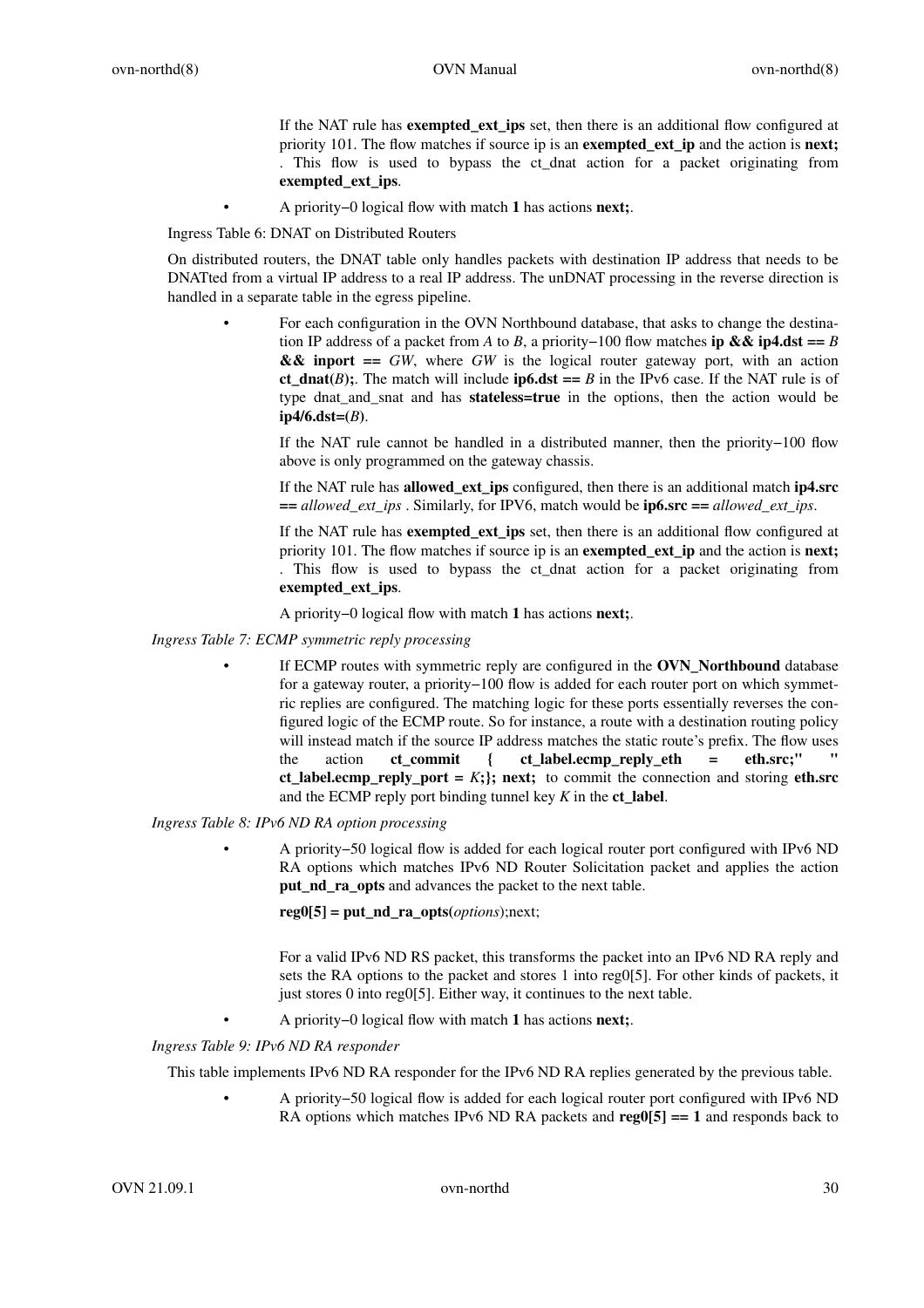the **inport** after applying these actions. If **reg0[5]** is set to 1, it means that the action **put\_nd\_ra\_opts** was successful.

```
eth.dst = eth.src;
eth.src = E;
ip6.dst = ip6.src;
ip6.src = <i>I</i>;\text{output} = P;
flags.loopback = 1;
output;
```
where *E* is the MAC address and *I* is the IPv6 link local address of the logical router port.

(This terminates packet processing in ingress pipeline; the packet does not go to the next ingress table.)

• A priority−0 logical flow with match **1** has actions **next;**.

# *Ingress Table 10: IP Routing*

A packet that arrives at this table is an IP packet that should be routed to the address in **ip4.dst** or **ip6.dst**. This table implements IP routing, setting **reg0** (or **xxreg0** for IPv6) to the next-hop IP address (leaving **ip4.dst** or **ip6.dst**, the packet's final destination, unchanged) and advances to the next table for ARP resolution. It also sets **reg1** (or **xxreg1**) to the IP address owned by the selected router port (ingress table **ARP Request** will generate an ARP request, if needed, with **reg0** as the target protocol address and **reg1** as the source protocol address).

For ECMP routes, i.e. multiple static routes with same policy and prefix but different nexthops, the above actions are deferred to next table. This table, instead, is responsible for determine the ECMP group id and select a member id within the group based on 5-tuple hashing. It stores group id in **reg8[0..15]** and member id in **reg8[16..31]**. This step is skipped if the traffic going out the ECMP route is reply traffic, and the ECMP route was configured to use symmetric replies. Instead, the stored **ct\_label** value is used to choose the destination. The least significant 48 bits of the **ct\_label** tell the destination MAC address to which the packet should be sent. The next 16 bits tell the logical router port on which the packet should be sent. These values in the **ct\_label** are set when the initial ingress traffic is received over the ECMP route.

This table contains the following logical flows:

- Priority−550 flow that drops IPv6 Router Solicitation/Advertisement packets that were not processed in previous tables.
- Priority−500 flows that match IP multicast traffic destined to groups registered on any of the attached switches and sets **outport** to the associated multicast group that will eventually flood the traffic to all interested attached logical switches. The flows also decrement TTL.
- Priority−450 flow that matches unregistered IP multicast traffic and sets **outport** to the **MC\_STATIC** multicast group, which **ovn−northd** populates with the logical ports that have **options :mcast\_flood='true'**. If no router ports are configured to flood multicast traffic the packets are dropped.
- IPv4 routing table. For each route to IPv4 network *N* with netmask *M*, on router port *P* with IP address A and Ethernet address E, a logical flow with match **ip4.dst** ==  $N/M$ , whose priority is the number of 1-bits in *M*, has the following actions:

```
ip.ttl−−;
reg8[0..15] = 0;
reg0 = G;
\text{reg1} = A;
eth.src = E;
\text{output} = P;
```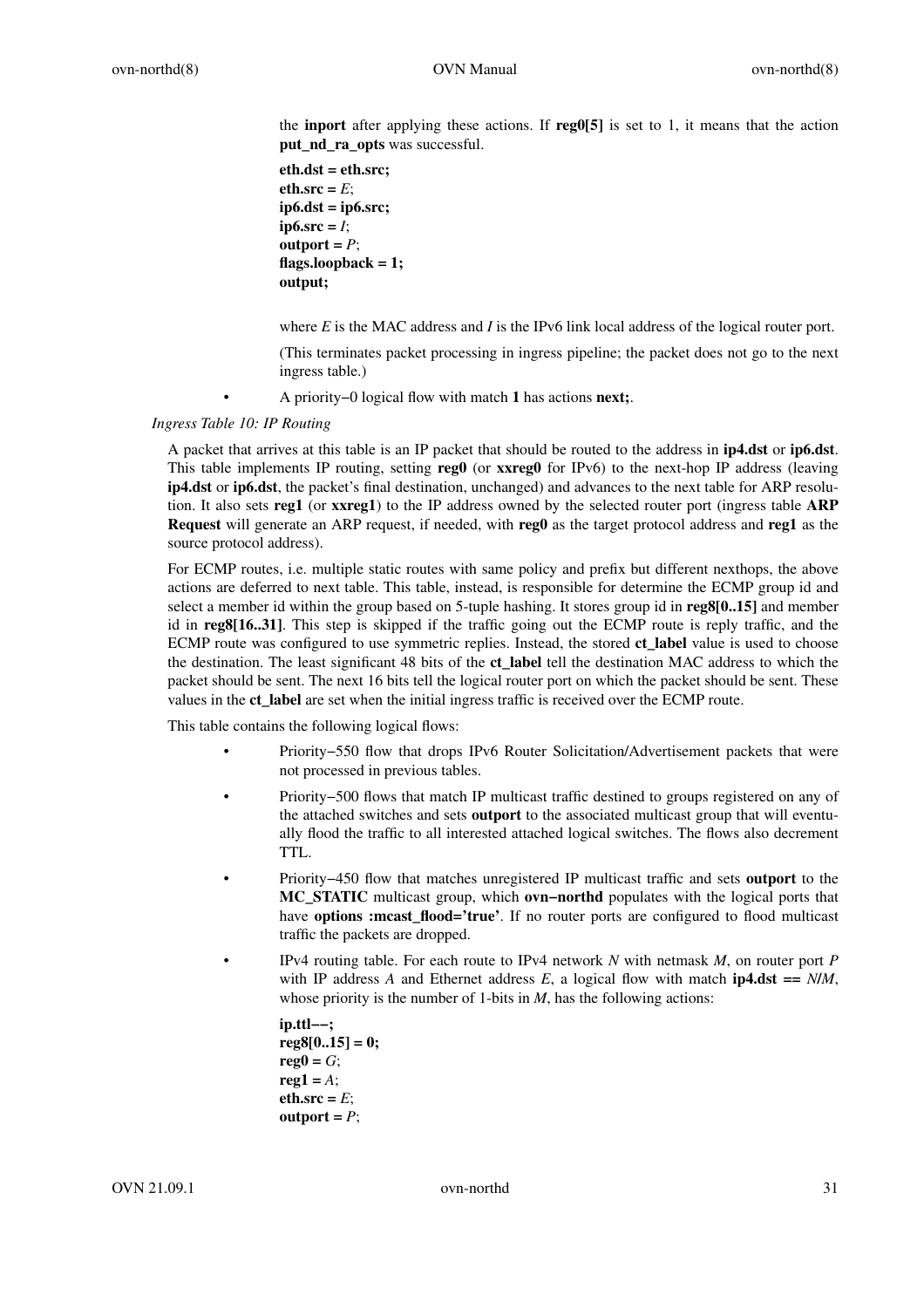**flags.loopback = 1; next;**

(Ingress table 1 already verified that **ip.ttl−−;** will not yield a TTL exceeded error.)

If the route has a gateway, *G* is the gateway IP address. Instead, if the route is from a configured static route, *G* is the next hop IP address. Else it is **ip4.dst**.

• IPv6 routing table. For each route to IPv6 network *N* with netmask *M*, on router port *P* with IP address  $A$  and Ethernet address  $E$ , a logical flow with match in CIDR notation **ip6.dst** ==  $N/M$ , whose priority is the integer value of  $M$ , has the following actions:

**ip.ttl−−; reg8[0..15] = 0;**  $\bf x \bf x \bf r \bf e \bf g \bf 0 = G;$ **xxreg1 =** *A*;  $eth.src = E$ ; **outport = inport; flags.loopback = 1; next;**

(Ingress table 1 already verified that **ip.ttl−−;** will not yield a TTL exceeded error.)

If the route has a gateway, *G* is the gateway IP address. Instead, if the route is from a configured static route, *G* is the next hop IP address. Else it is **ip6.dst**.

If the address *A* is in the link-local scope, the route will be limited to sending on the ingress port.

• For ECMP routes, they are grouped by policy and prefix. An unique id (non-zero) is assigned to each group, and each member is also assigned an unique id (non-zero) within each group.

For each IPv4/IPv6 ECMP group with group id *GID* and member ids *MID1*, *MID2*, ..., a logical flow with match in CIDR notation  $ip4.$ dst ==  $N/M$ , or  $ip6.$ dst ==  $N/M$ , whose priority is the integer value of *M*, has the following actions:

**ip.ttl−−; flags.loopback = 1; reg8[0..15] =** *GID*; **select(reg8[16..31],** *MID1*, *MID2*, ...);

# *Ingress Table 11: IP\_ROUTING\_ECMP*

This table implements the second part of IP routing for ECMP routes following the previous table. If a packet matched a ECMP group in the previous table, this table matches the group id and member id stored from the previous table, setting **reg0** (or **xxreg0** for IPv6) to the next-hop IP address (leaving **ip4.dst** or **ip6.dst**, the packet's final destination, unchanged) and advances to the next table for ARP resolution. It also sets **reg1** (or **xxreg1**) to the IP address owned by the selected router port (ingress table **ARP Request** will generate an ARP request, if needed, with **reg0** as the target protocol address and **reg1** as the source protocol address).

This processing is skipped for reply traffic being sent out of an ECMP route if the route was configured to use symmetric replies.

This table contains the following logical flows:

• A priority−150 flow that matches **reg8[0..15] == 0** with action **next;** directly bypasses packets of non-ECMP routes.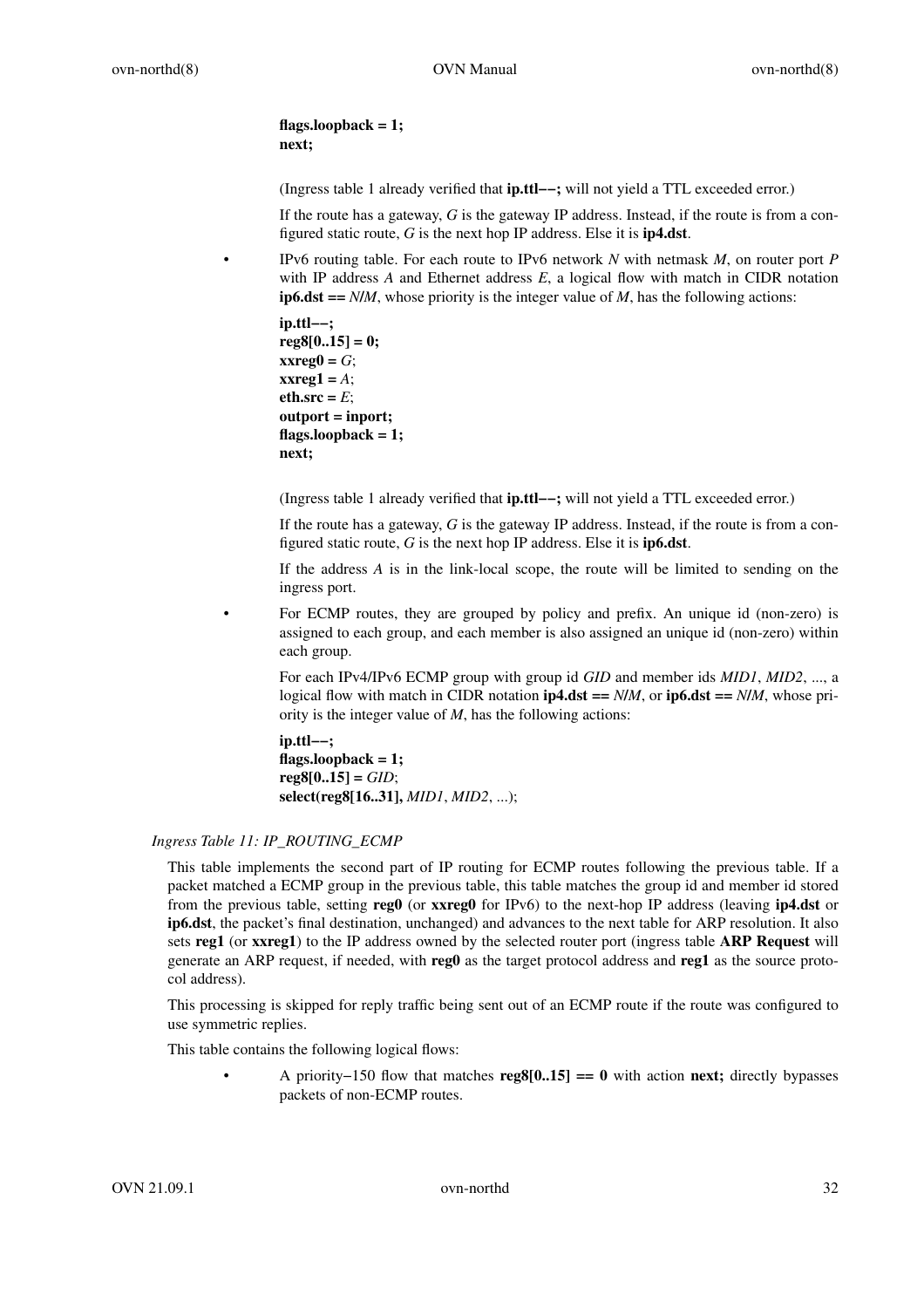• For each member with ID *MID* in each ECMP group with ID *GID*,apriority−100 flow with match  $\text{reg8}[0..15] ==$  *GID* &&  $\text{reg8}[16..31] ==$  *MID* has following actions:

```
\mathbf{[xx]}\mathbf{r}eg\mathbf{0} = G;
\lceilxx\rceilreg1 = A;
eth.src = E;
output = P;
```
### *Ingress Table 12: Router policies*

This table adds flows for the logical router policies configured on the logical router. Please see the **OVN\_Northbound** database **Logical\_Router\_Policy** table documentation in **ovn−nb** for supported actions.

- For each router policy configured on the logical router, a logical flow is added with specified priority, match and actions.
- If the policy action is **reroute** with 2 or more nexthops defined, then the logical flow is added with the following actions:

**reg8[0..15] =** *GID*; **reg8[16..31] = select(1,..n);**

where *GID* is the ECMP group id generated by **ovn−northd** for this policy and *n* is the number of nexthops. **select** action selects one of the nexthop member id, stores it in the register **reg8[16..31]** and advances the packet to the next stage.

If the policy action is **reroute** with just one nexhop, then the logical flow is added with the following actions:

```
\lceilxx\lceilreg0 = H;
eth.src = E;
output = P;
reg8[0..15] = 0;
flags.loopback = 1;
next;
```
where *H* is the **nexthop** defined in the router policy, *E* is the ethernet address of the logical router port from which the **nexthop** is reachable and *P* is the logical router port from which the **nexthop** is reachable.

• If a router policy has the option **pkt\_mark=***m* set and if the action is **not** drop, then the action also includes **pkt.mark =** *m* to mark the packet with the marker *m*.

# *Ingress Table 13: ECMP handling for router policies*

This table handles the ECMP for the router policies configured with multiple nexthops.

- A priority−150 flow is added to advance the packet to the next stage if the ECMP group id register **reg8[0..15]** is 0.
- For each ECMP reroute router policy with multiple nexthops, a priority−100 flow is added for each nexthop *H* with the match **reg8[0..15]** == *GID* && **reg8[16..31]** == *M* where *GID* is the router policy group id generated by **ovn−northd** and *M* is the member id of the nexthop *H* generated by **ovn−northd**. The following actions are added to the flow:

 $[xx]reg0 = H;$  $eth.src = E$ ;  $output = P$ **"flags.loopback = 1; "**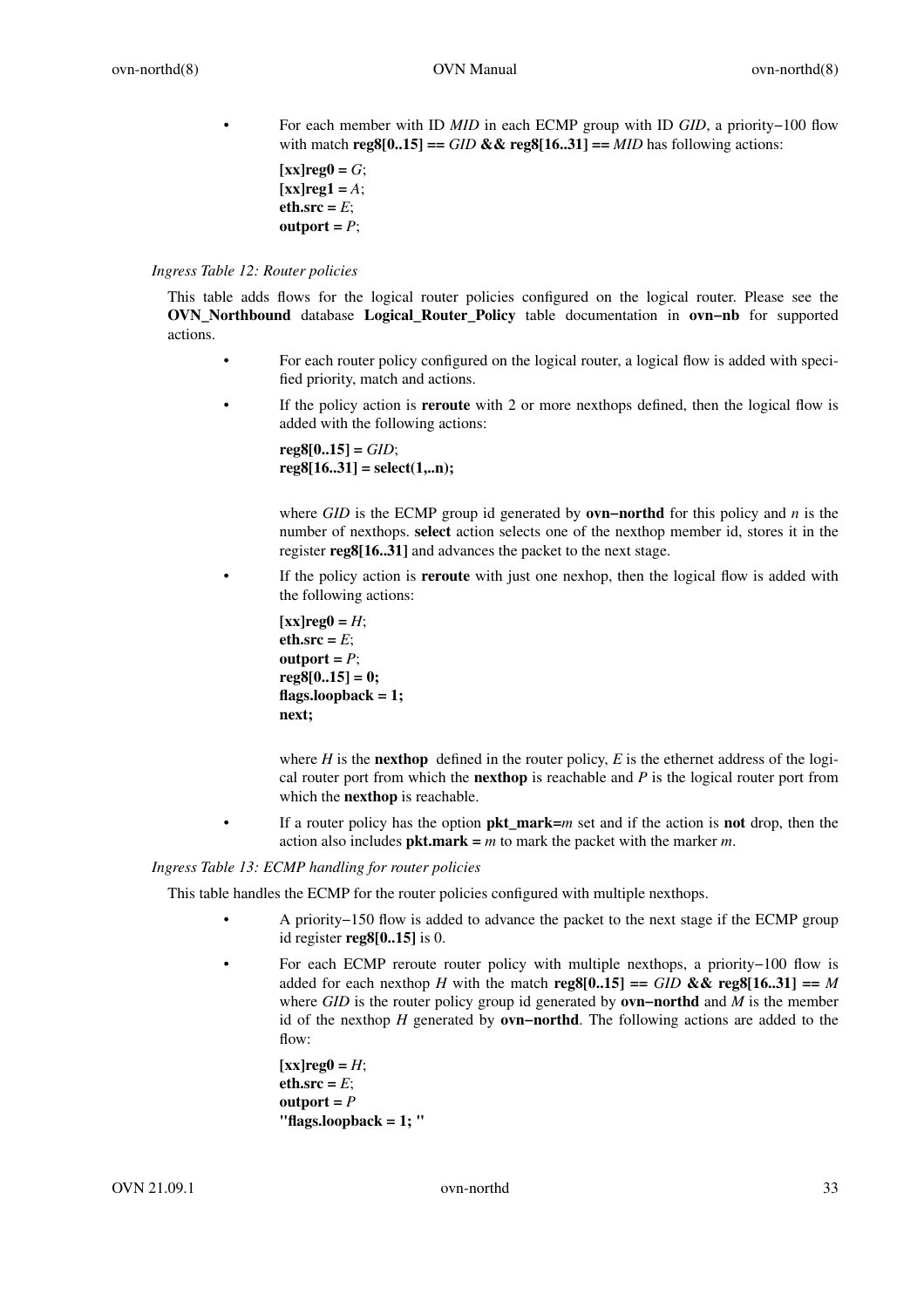## **"next;"**

where  $H$  is the **nexthop** defined in the router policy,  $E$  is the ethernet address of the logical router port from which the **nexthop** is reachable and *P* is the logical router port from which the **nexthop** is reachable.

#### *Ingress Table 14: ARP/ND Resolution*

Any packet that reaches this table is an IP packet whose next-hop IPv4 address is in **reg0** or IPv6 address is in **xxreg0**. (**ip4.dst** or **ip6.dst** contains the final destination.) This table resolves the IP address in **reg0** (or **xxreg0**) into an output port in **outport** and an Ethernet address in **eth.dst**, using the following flows:

- A priority−500 flow that matches IP multicast traffic that was allowed in the routing pipeline. For this kind of traffic the **outport** was already set so the flow just advances to the next table.
	- Static MAC bindings. MAC bindings can be known statically based on data in the **OVN\_Northbound** database. For router ports connected to logical switches, MAC bindings can be known statically from the **addresses** column in the **Logical\_Switch\_Port** table. For router ports connected to other logical routers, MAC bindings can be known statically from the **mac** and **networks** column in the **Logical\_Router\_Port** table. (Note: the flow is NOT installed for the IP addresses that belong to a neighbor logical router port if the current router has the **options:dynamic\_neigh\_routers** set to **true**)

For each IPv4 address *A* whose host is known to have Ethernet address *E* on router port *P*, a priority−100 flow with match **outport** === *P* && reg0 == *A* has actions **eth.dst** = *E*; **next;**.

For each virtual ip *A* configured on a logical port of type **virtual** and its virtual parent set in its corresponding **Port\_Binding** record and the virtual parent with the Ethernet address *E* and the virtual ip is reachable via the router port *P*, a priority−100 flow with match **outport ===** *P* && reg $0 = A$  has actions **eth.dst** = *E*; next;.

For each virtual ip *A* configured on a logical port of type **virtual** and its virtual parent **not** set in its corresponding **Port\_Binding** record and the virtual ip *A* is reachable via the router port *P*, a priority−100 flow with match **outport** ===  $P$  **&& reg0** ==  $A$  has actions **eth.dst** =  $00:00:00:00:00:00$ ; next;. This flow is added so that the ARP is always resolved for the virtual ip *A* by generating ARP request and **not** consulting the MAC\_Binding table as it can have incorrect value for the virtual ip *A*.

For each IPv6 address *A* whose host is known to have Ethernet address *E* on router port *P*, a priority−100 flow with match **outport ===** *P* && xxreg0 == *A* has actions **eth.dst** = *E***; next;**.

For each logical router port with an IPv4 address *A* and a mac address of *E* that is reachable via a different logical router port *P*,apriority−100 flow with match **outport ===** *P*  $& \& \& \text{reg0} == A \text{ has actions } \text{eth.dat} = E; \text{ next};.$ 

For each logical router port with an IPv6 address *A* and a mac address of *E* that is reachable via a different logical router port *P*, a priority−100 flow with match **outport ===** *P*  $\&&x$  xxreg $\theta == A$  has actions  $\text{eth}. \text{dst} = E$ ; next;.

Static MAC bindings from NAT entries. MAC bindings can also be known for the entries in the **NAT** table. Below flows are programmed for distributed logical routers i.e with a distributed router port.

For each row in the **NAT** table with IPv4 address *A* in the **external\_ip** column of **NAT** table, a priority−100 flow with the match **outport ===** *P* **&& reg0 ==** *A* has actions **eth.dst** =  $E$ **; next**;, where **P** is the distributed logical router port,  $E$  is the Ethernet address if set in the **external\_mac** column of **NAT** table for of type **dnat\_and\_snat**, otherwise the Ethernet address of the distributed logical router port. Note that if the **external\_ip** is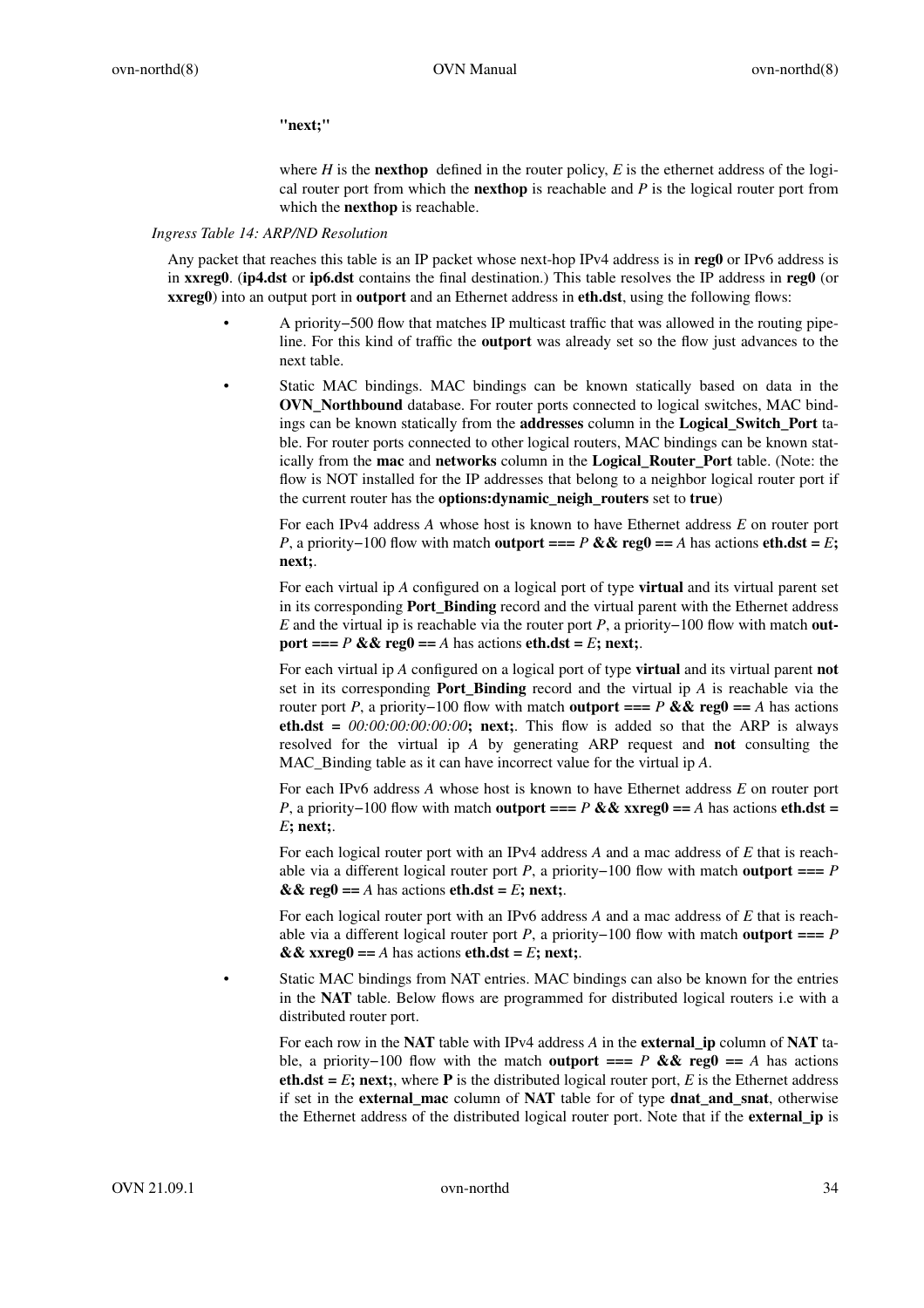not within a subnet on the owning logical router, then OVN will only create ARP resolution flows if the **options:add\_route** is set to **true**. Otherwise, no ARP resolution flows will be added.

For IPv6 NAT entries, same flows are added, but using the register **xxreg0** for the match.

• Traffic with IP destination an address owned by the router should be dropped. Such traffic is normally dropped in ingress table **IP Input** except for IPs that are also shared with SNAT rules. However, if there was no unSNAT operation that happened successfully until this point in the pipeline and the destination IP of the packet is still a router owned IP, the packets can be safely dropped.

A priority−1 logical flow with match **ip4.dst = {..}** matches on traffic destined to router owned IPv4 addresses which are also SNAT IPs. This flow has action **drop;**.

A priority−1 logical flow with match **ip6.dst = {..}** matches on traffic destined to router owned IPv6 addresses which are also SNAT IPs. This flow has action **drop;**.

• Dynamic MAC bindings. These flows resolve MAC-to-IP bindings that have become known dynamically through ARP or neighbor discovery. (The ingress table **ARP Request** will issue an ARP or neighbor solicitation request for cases where the binding is not yet known.)

A priority−0 logical flow with match **ip4** has actions **get\_arp(outport, reg0); next;**.

A priority−0 logical flow with match **ip6** has actions **get\_nd(outport, xxreg0); next;**.

• Foradistributed gateway LRP with **redirect−type** set to **bridged**,apriority−50 flow will match **outport == "ROUTER PORT"** and lis chassis resident **("cr−ROUTER\_PORT")** has actions **eth.dst =** *E***; next;**, where *E* is the ethernet address of the logical router port.

*Ingress Table 15: Check packet length*

For distributed logical routers or gateway routers with gateway port configured with **options:gateway\_mtu** to a valid integer value, this table adds a priority−50 logical flow with the match **outport ==** *GW\_PORT* where *GW\_PORT* is the gateway router port and applies the action **check\_pkt\_larger** and advances the packet to the next table.

**REGBIT\_PKT\_LARGER = check\_pkt\_larger(***L*); next;

where *L* is the packet length to check for. If the packet is larger than *L*, it stores 1 in the register bit **REG-BIT PKT LARGER.** The value of *L* is taken from **options:gateway** mtu column of **Logical\_Router\_Port** row.

This table adds one priority−0 fallback flow that matches all packets and advances to the next table.

*Ingress Table 16: Handle larger packets*

For distributed logical routers or gateway routers with gateway port configured with **options:gateway\_mtu** to a valid integer value, this table adds the following priority−150 logical flow for each logical router port with the match **inport**  $==$  *LRP* && outport  $==$  *GW\_PORT* && REGBIT\_PKT\_LARGER && **!REG-BIT\_EGRESS\_LOOPBACK**, where *LRP* is the logical router port and *GW\_PORT* is the gateway port and applies the following action for ipv4 and ipv6 respectively:

**icmp4 {**

```
icmp4.type = 3; /* Destination Unreachable. */
icmp4.code = 4; /* Frag Needed and DF was Set. */
icmp4.frag mtu = M;
eth.dst = E;
ip4.dst = ip4.src;
ip4.src = <i>I</i>;ip.ttl = 255;
```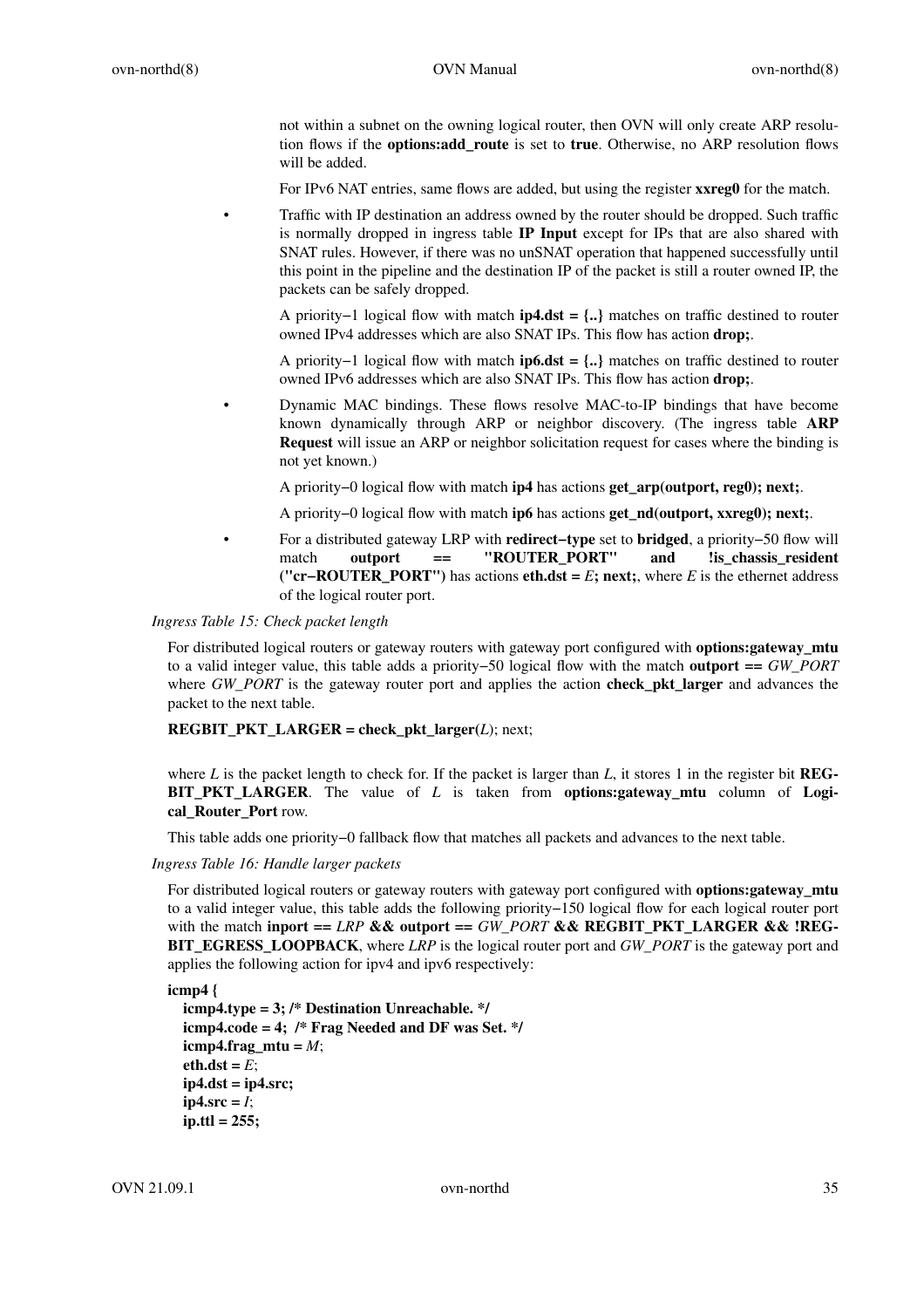```
REGBIT_EGRESS_LOOPBACK=1;
  REGBIT_PKT_LARGER = 0;
  next(pipeline=ingress, table=0);
};
icmp6 {
  icmp6.type = 2;
  icmp6.code = 0;
  icmp6.frag_mtu = M;
  eth.dst = E;
  ip6.dst = ip6.src;
  ip6.src = <i>I</i>;ip.ttl = 255;
  REGBIT_EGRESS_LOOPBACK=1;
  REGBIT_PKT_LARGER = 0;
  next(pipeline=ingress, table=0);
};
```
- Where *M* is the (fragment MTU 58) whose value is taken from **options:gateway\_mtu** column of **Logical\_Router\_Port** row.
- E is the Ethernet address of the logical router port.
- *I* is the IPv4/IPv6 address of the logical router port.

This table adds one priority−0 fallback flow that matches all packets and advances to the next table.

*Ingress Table 17: Gateway Redirect*

For distributed logical routers where one or more of the logical router ports specifies a gateway chassis, this table redirects certain packets to the distributed gateway port instances on the gateway chassises. This table has the following flows:

- For each NAT rule in the OVN Northbound database that can be handled in a distributed manner,apriority−100 logical flow with match **ip4.src ==** *B* **&& outport ==** *GW* && is\_chassis\_resident( $P$ ), where  $GW$  is the logical router distributed gateway port and  $P$  is the NAT logical port. IP traffic matching the above rule will be managed locally setting **reg1** to *C* and **eth.src** to *D*, where *C* is NAT external ip and *D* is NAT external mac.
- For each NAT rule in the OVN Northbound database that can be handled in a distributed manner, a priority−80 logical flow with drop action if the NAT logical port is a virtual port not claimed by any chassis yet.
- A priority−50 logical flow with match **outport ==** *GW* has actions **outport =** *CR***; next;**, where *GW* is the logical router distributed gateway port and *CR* is the **chassisredirect** port representing the instance of the logical router distributed gateway port on the gateway chassis.
	- A priority−0 logical flow with match **1** has actions **next;**.

*Ingress Table 18: ARP Request*

In the common case where the Ethernet destination has been resolved, this table outputs the packet. Otherwise, it composes and sends an ARP or IPv6 Neighbor Solicitation request. It holds the following flows:

> • Unknown MAC address. A priority−100 flow for IPv4 packets with match **eth.dst == 00:00:00:00:00:00** has the following actions:

```
arp {
  eth.dst = ff:ff:ff:ff:ff:ff;
  arp.spa = reg1;
  arp.tpa = reg0;
  arp.op = 1; /* ARP request. */
```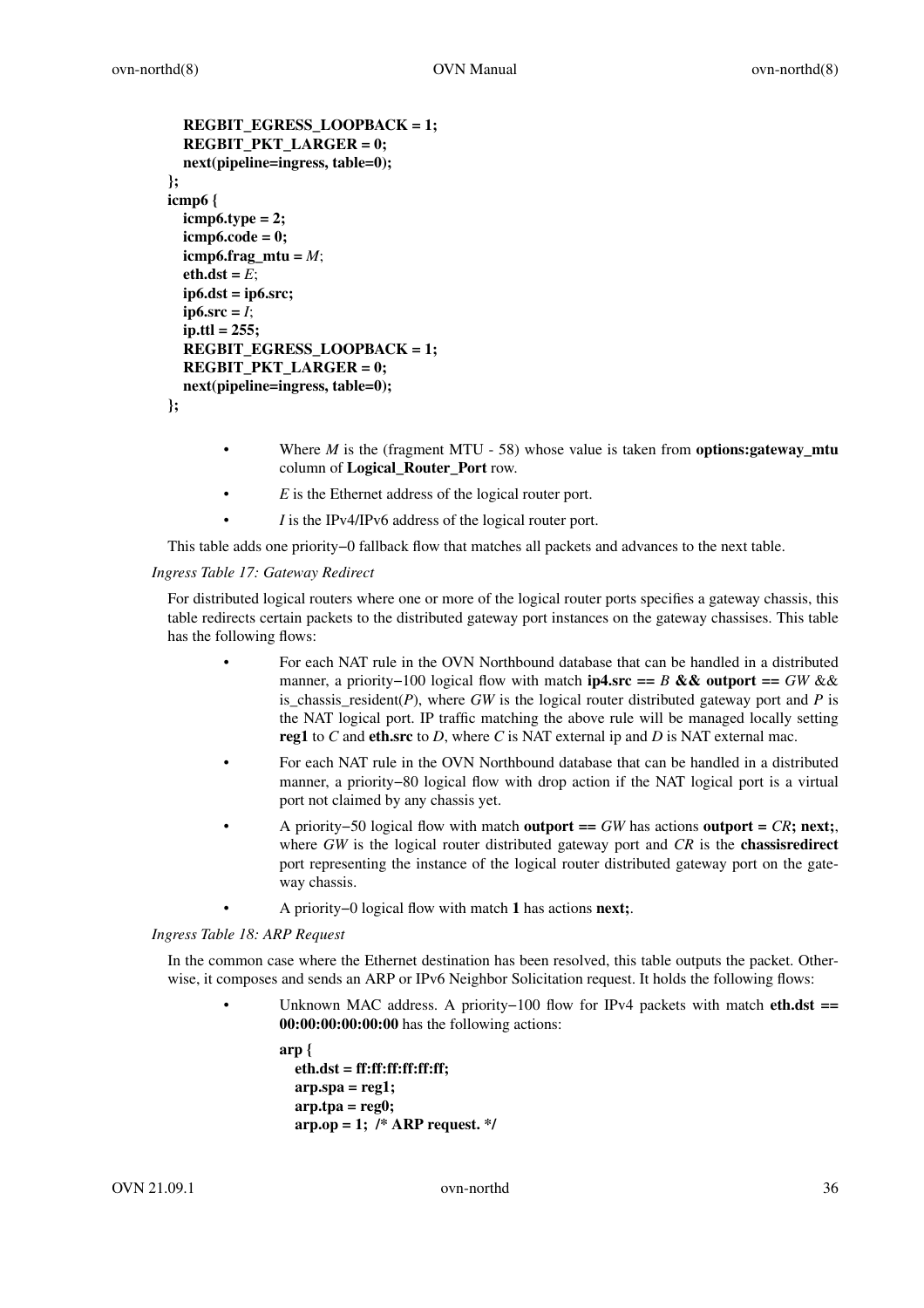**output; };**

Unknown MAC address. For each IPv6 static route associated with the router with the nexthop IP: *G*, a priority−200 flow for IPv6 packets with match **eth.dst** == **00:00:00:00:00:00 && xxreg0 ==** *G* with the following actions is added:

```
nd_ns {
  eth.dst = E;
  ip6.dst = I
  nd-target = G;output;
};
```
Where *E* is the multicast mac derived from the Gateway IP, *I* is the solicited-node multicast address corresponding to the target address *G*.

Unknown MAC address. A priority−100 flow for IPv6 packets with match **eth.dst == 00:00:00:00:00:00** has the following actions:

```
nd_ns {
  nd.target = xxreg0;
  output;
};
```
(Ingress table **IP Routing** initialized **reg1** with the IP address owned by **outport** and **(xx)reg0** with the next-hop IP address)

The IP packet that triggers the ARP/IPv6 NS request is dropped.

• Known MAC address. A priority−0 flow with match **1** has actions **output;**.

### *Egress Table 0: UNDNAT*

This is for already established connections' reverse traffic. i.e., DNAT has already been done in ingress pipeline and now the packet has entered the egress pipeline as part of a reply. This traffic is unDNATed here.

• For all the configured load balancing rules for a router with gateway port in **OVN\_Northbound** database that includes an IPv4 address **VIP**, for every backend IPv4 address *B* defined for the **VIP** a priority−120 flow is programmed on gateway chassis that matches **ip && ip4.src ==** *B* **&& outport ==** *GW*, where *GW* is the logical router gateway port with an action **ct\_dnat;**. If the backend IPv4 address *B* is also configured with L4 port *PORT* of protocol *P*, then the match also includes **P.src** == *PORT*. These flows are not added for load balancers with IPv6 *VIPs*.

If the router is configured to force SNAT any load-balanced packets, above action will be replaced by **flags.force\_snat\_for\_lb = 1; ct\_dnat;**.

• For each configuration in the OVN Northbound database that asks to change the destination IP address of a packet from an IP address of *A* to *B*,apriority−100 flow matches **ip && ip4.src ==** *B* **&& outport ==** *GW***, where** *GW* **is the logical router gateway port,** with an action **ct** dnat; If the NAT rule is of type dnat and snat and has **stateless=true** in the options, then the action would be  $ip4/6$ . **src=**  $(B)$ .

If the NAT rule cannot be handled in a distributed manner, then the priority−100 flow above is only programmed on the gateway chassis.

If the NAT rule can be handled in a distributed manner, then there is an additional action **eth.src =** *EA***;**, where *EA* is the ethernet address associated with the IP address *A* in the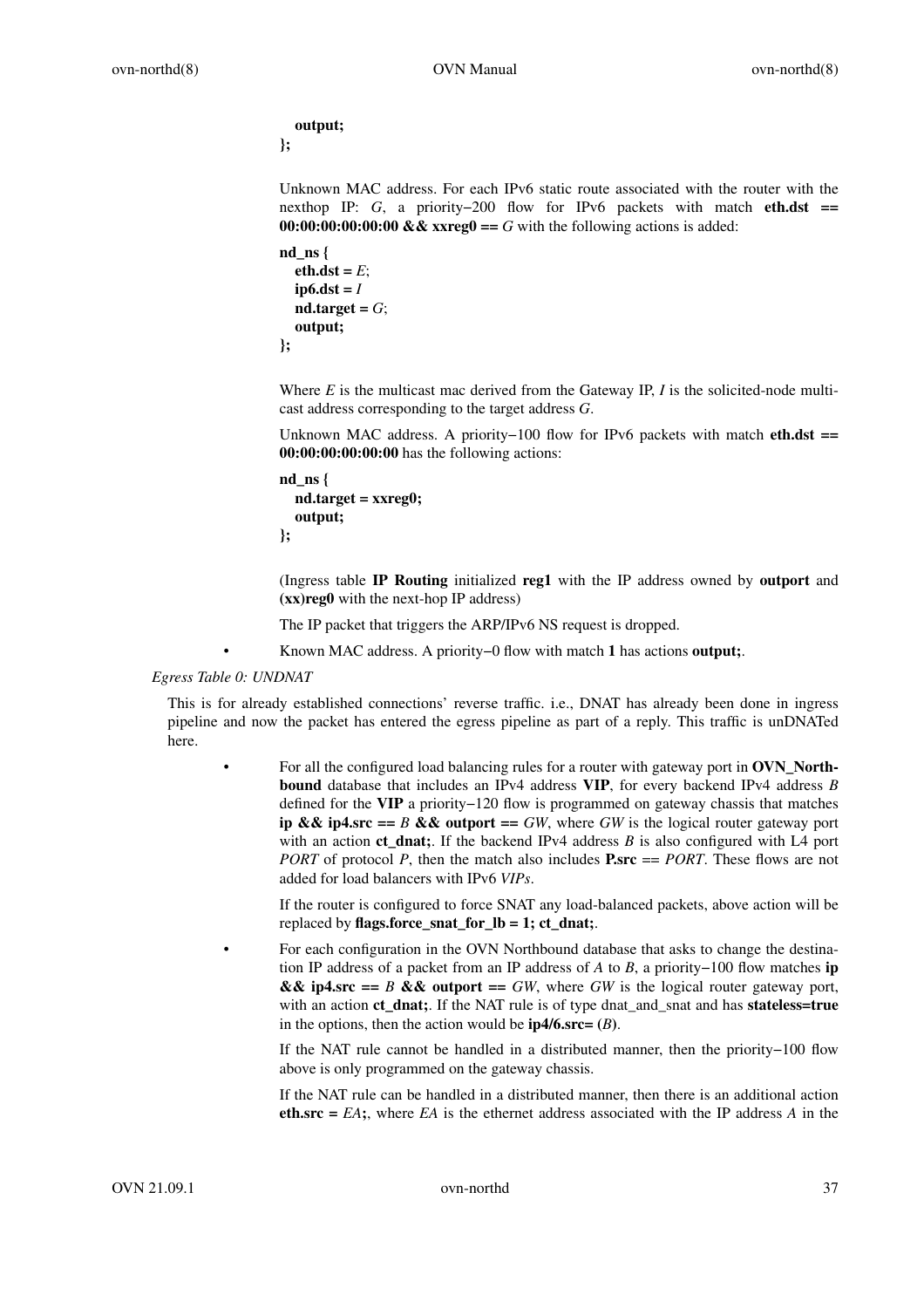NAT rule. This allows upstream MAC learning to point to the correct chassis.

- For all IP packets, a priority−50 flow with an action **flags.loopback = 1; ct\_dnat;**.
- A priority−0 logical flow with match **1** has actions **next;**.

# *Egress Table 1: Post UNDNAT*

- A priority−50 logical flow is added that commits any untracked flows from the previous table **lr\_out\_undnat**. This flow matches on **ct.new && ip** with action **ct\_commit { } ; next;** .
- A priority−0 logical flow with match **1** has actions **next;**.

# *Egress Table 2: SNAT*

Packets that are configured to be SNATed get their source IP address changed based on the configuration in the OVN Northbound database.

• A priority−120 flow to advance the IPv6 Neighbor solicitation packet to next table to skip SNAT . In the case where ovn-controller injects an IPv6 Neighbor Solicitation packet (for **nd\_ns** action) we don't want the packet to go throught conntrack.

Egress Table 2: SNAT on Gateway Routers

- If the Gateway router in the OVN Northbound database has been configured to force SNAT a packet (that has been previously DNATted) to *B*, a priority−100 flow matches **flags.force\_snat\_for\_dnat == 1 && ip** with an action  $ct$ \_snat(*B*);.
- If a load balancer configured to skip snat has been applied to the Gateway router pipeline, a priority−120 flow matches **flags.skip\_snat\_for\_lb == 1 && ip** with an action **next;**.
- If the Gateway router in the OVN Northbound database has been configured to force SNAT a packet (that has been previously load-balanced) using router IP (i.e **options**:lb\_force\_snat\_ip=router\_ip), then for each logical router port *P* attached to the Gateway router, a priority−110 flow matches **flags.force\_snat\_for\_lb == 1 && outport ==** *P*

with an action  $ct\_snat(R)$ ; where *R* is the IP configured on the router port. If **R** is an IPv4 address then the match will also include **ip4** and if it is an IPv6 address, then the match will also include **ip6**.

If the logical router port *P* is configured with multiple IPv4 and multiple IPv6 addresses, only the first IPv4 and first IPv6 address is considered.

- If the Gateway router in the OVN Northbound database has been configured to force SNAT a packet (that has been previously load-balanced) to  $B$ , a priority−100 flow matches **flags.force\_snat\_for\_lb == 1 && ip** with an action  $ct\_snat(B)$ ;
- For each configuration in the OVN Northbound database, that asks to change the source IP address of a packet from an IP address of *A* or to change the source IP address of a packet that belongs to network *A* to *B*, a flow matches **ip && ip4.src** == *A* with an action **ct\_snat(***B***);**. The priority of the flow is calculated based on the mask of *A*, with matches having larger masks getting higher priorities. If the NAT rule is of type dnat\_and\_snat and has **stateless=true** in the options, then the action would be  $ip4/6$ **src=**  $(B)$ .
- If the NAT rule has **allowed\_ext\_ips** configured, then there is an additional match **ip4.dst ==** *allowed\_ext\_ips* . Similarly, for IPV6, match would be **ip6.dst ==** *allowed\_ext\_ips*.
- If the NAT rule has **exempted\_ext\_ips** set, then there is an additional flow configured at the priority + 1 of corresponding NAT rule. The flow matches if destination ip is an **exempted\_ext\_ip** and the action is **next;** . This flow is used to bypass the ct\_snat action for a packet which is destinted to **exempted\_ext\_ips**.
	- A priority−0 logical flow with match **1** has actions **next;**.

Egress Table 2: SNAT on Distributed Routers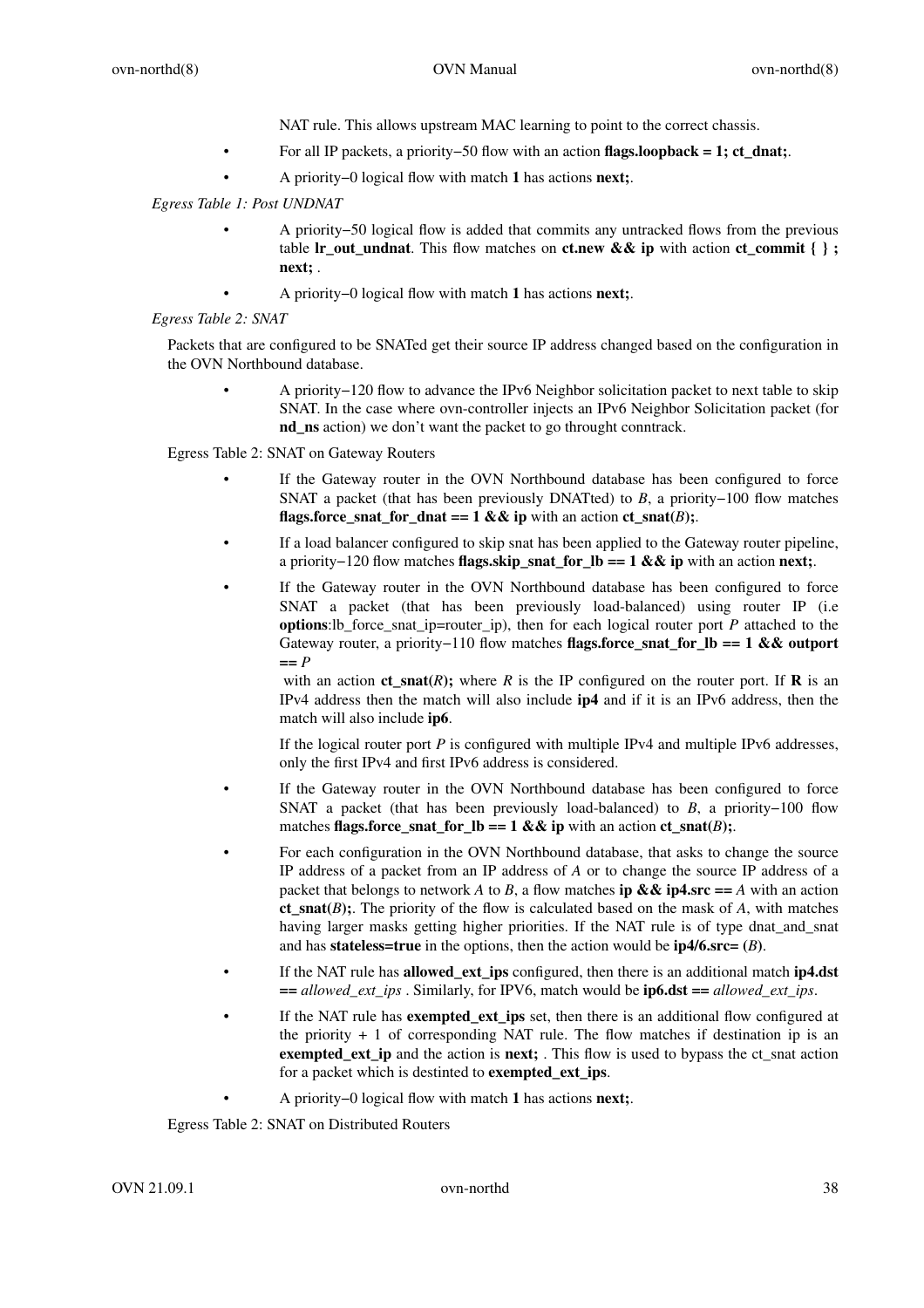• For each configuration in the OVN Northbound database, that asks to change the source IP address of a packet from an IP address of *A* or to change the source IP address of a packet that belongs to network *A* to *B*, a flow matches **ip && ip4.src** == *A* && outport **==** *GW*, where *GW* is the logical router gateway port, with an action **ct\_snat(***B***);**. The priority of the flow is calculated based on the mask of *A*, with matches having larger masks getting higher priorities. If the NAT rule is of type dnat\_and\_snat and has **stateless=true** in the options, then the action would be  $ip4/6$ . **src=**  $(B)$ .

If the NAT rule cannot be handled in a distributed manner, then the flow above is only programmed on the gateway chassis increasing flow priority by 128 in order to be run first

If the NAT rule can be handled in a distributed manner, then there is an additional action **eth.src =** *EA***;**, where *EA* is the ethernet address associated with the IP address *A* in the NAT rule. This allows upstream MAC learning to point to the correct chassis.

If the NAT rule has **allowed\_ext\_ips** configured, then there is an additional match **ip4.dst**  $=$  *allowed ext ips* . Similarly, for IPV6, match would be **ip6.dst**  $=$  *allowed ext ips*.

If the NAT rule has **exempted\_ext\_ips** set, then there is an additional flow configured at the priority  $+1$  of corresponding NAT rule. The flow matches if destination ip is an **exempted\_ext\_ip** and the action is **next;** . This flow is used to bypass the ct\_snat action for a flow which is destinted to **exempted\_ext\_ips**.

• A priority−0 logical flow with match **1** has actions **next;**.

*Egress Table 3: Egress Loopback*

For distributed logical routers where one of the logical router ports specifies a gateway chassis.

While UNDNAT and SNAT processing have already occurred by this point, this traffic needs to be forced through egress loopback on this distributed gateway port instance, in order for UNSNAT and DNAT processing to be applied, and also for IP routing and ARP resolution after all of the NAT processing, so that the packet can be forwarded to the destination.

This table has the following flows:

For each NAT rule in the OVN Northbound database on a distributed router, a priority−100 logical flow with match **ip4.dst ==** *E* **&& outport ==** *GW* **&& is\_chassis\_resident**( $P$ ), where  $E$  is the external IP address specified in the NAT rule,  $GW$  is the logical router distributed gateway port. For dnat and snat NAT rule, *P* is the logical port specified in the NAT rule. If **logical\_port** column of **NAT** table is NOT set, then *P* is the **chassisredirect port** of *GW* with the following actions:

```
clone {
  ct_clear;
  inport = outport;
  outport = "";
  flags = 0;
  flags.loopback = 1;
  reg0 = 0;
  reg1 = 0;
  ...
  reg9 = 0;
  REGBIT_EGRESS_LOOPBACK=1;
  next(pipeline=ingress, table=0);
};
```
**flags.loopback** is set since in\_port is unchanged and the packet may return back to that port after NAT processing. **REGBIT\_EGRESS\_LOOPBACK** is set to indicate that egress loopback has occurred, in order to skip the source IP address check against the